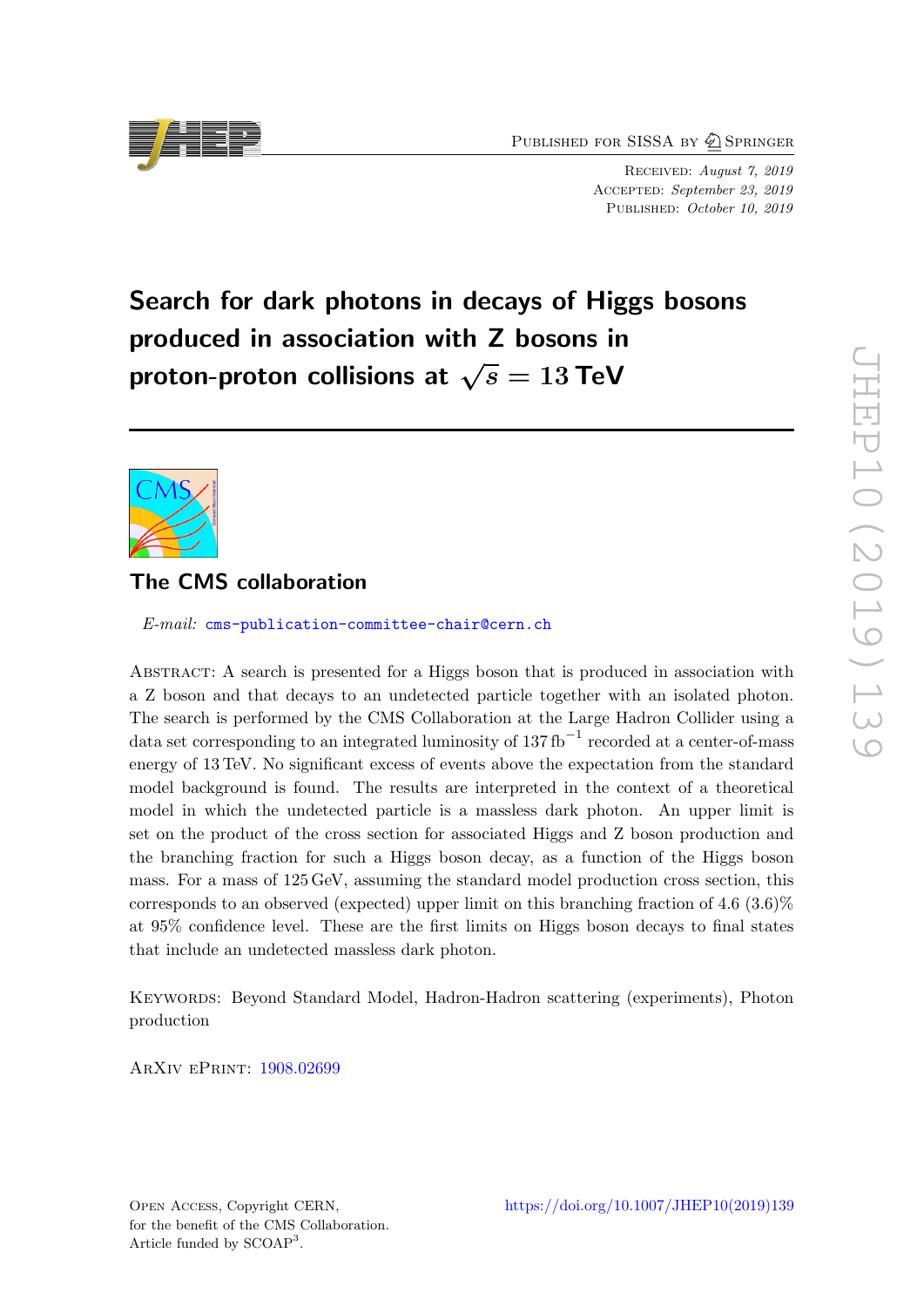## Contents

|   | 1 Introduction                                                         | $\mathbf{1}$            |  |
|---|------------------------------------------------------------------------|-------------------------|--|
|   | 2 The CMS detector                                                     |                         |  |
|   | 3 Data samples and event reconstruction                                |                         |  |
|   | 4 Event selection                                                      | $\overline{\mathbf{4}}$ |  |
|   | 5 Background estimation                                                | $\overline{5}$          |  |
|   | Nonresonant dilepton backgrounds<br>5.1                                | $\overline{5}$          |  |
|   | Resonant background with genuine missing transverse momentum<br>5.2    | 6                       |  |
|   | 5.3<br>Resonant background with no genuine missing transverse momentum | 7                       |  |
|   | 6 Signal extraction                                                    | 7                       |  |
| 7 | Efficiencies and systematic uncertainties                              |                         |  |
| 8 | <b>Results</b>                                                         |                         |  |
| 9 | Summary                                                                | 11                      |  |
|   | The CMS collaboration                                                  |                         |  |
|   |                                                                        |                         |  |

### <span id="page-1-0"></span>1 Introduction

Following the discovery of a Higgs boson by the ATLAS and CMS Collaborations [\[1](#page-13-0)[–3\]](#page-13-1), a primary focus of the LHC physics program has been the study of the properties of the new particle. The observation of a sizable branching fraction of the Higgs boson to invisible or almost invisible final states [\[4](#page-13-2)[–7\]](#page-13-3) would be a strong sign of physics beyond the standard model (BSM). Studies of the new boson at a mass of about 125 GeV [\[8,](#page-13-4) [9\]](#page-13-5) show no significant deviation from the standard model (SM) Higgs boson hypothesis, and measurements of its couplings constrain its partial decay width to undetected decay modes [\[10,](#page-13-6) [11\]](#page-14-0). Assuming that the couplings of the Higgs boson to W and Z bosons are smaller than the SM values, an upper limit of 38% has been obtained at 95% confidence level (CL) on the branching fraction of the 125 GeV Higgs boson to BSM particles [\[11\]](#page-14-0).

This paper presents a search for a scalar boson H produced in association with a Z boson and decaying to an undetected particle together with a photon. Several BSM models predict Higgs boson decays to undetected particles and photons [\[7,](#page-13-3) [12,](#page-14-1) [13\]](#page-14-2). In this search, the target final state is  $Z(\rightarrow \ell\ell)H(\rightarrow \gamma\gamma_D)$ , where  $\ell = e, \mu$ , and  $\gamma_D$  is a massless dark photon that couples to the Higgs boson through a charged dark sector  $[14–17]$  $[14–17]$ , and is undetected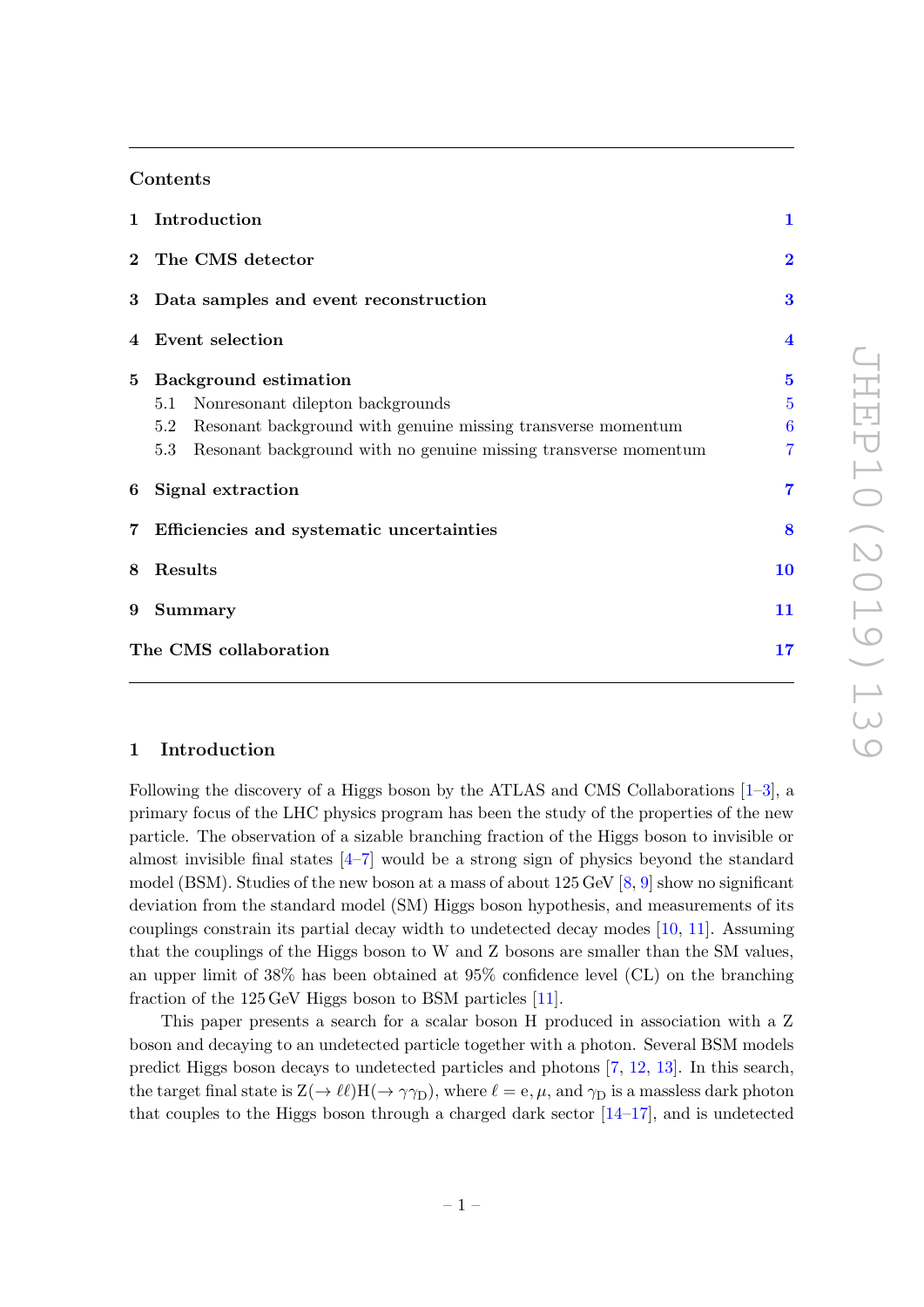

<span id="page-2-1"></span>**Figure 1.** A Feynman diagram for the production of the  $Z(\rightarrow \ell\ell)H(\rightarrow \gamma\gamma_D)$  final state.

in the CMS detector. The branching fraction to such an invisible particle and a photon,  $\mathcal{B}(H \to \text{invisible} + \gamma)$ , can be as large as 5%, and be consistent with all model parameters and current LHC constraints [\[15\]](#page-14-5). A Feynman diagram for such a process is shown in figure [1.](#page-2-1) While the main focus is the case where the production cross section  $(\sigma_{ZH})$  is assumed to be the same as that for the SM-like Higgs boson with a mass of 125 GeV, the same analysis is also used to search for heavy neutral Higgs bosons with masses between 125 and 300 GeV, since similar decays are also possible for potential non-SM scalar bosons.

In the SM, a similar signature to the signal process arises when the Higgs boson decays via H  $\rightarrow$  Z $\gamma \rightarrow \nu \bar{\nu} \gamma$ , which has a branching fraction of 3 × 10<sup>-4</sup>. Searches for the decay  $H \to Z\gamma$  using  $Z \to \ell\ell$  final states have yielded an upper limit at 95% CL on the product of the cross section and branching fraction of about four times the SM expectation [\[18,](#page-14-6) [19\]](#page-14-7). With the available data set, the present search is not sensitive to this SM decay, but because of enhancements that may arise from BSM physics, the search may be sensitive to Higgs boson decays to invisible particles and photons. The analysis summarized in this paper uses proton-proton (pp) collision data collected at  $\sqrt{s} = 13$  TeV by the CMS detector in 2016–18 with a total integrated luminosity of  $137 \text{ fb}^{-1}$ . A similar search was performed by the CMS Collaboration using the data collected at  $\sqrt{s} = 8 \text{ TeV}$  [\[20\]](#page-14-8), although that analysis investigated Higgs bosons produced both in gluon-gluon fusion and in association with a Z boson.

The main backgrounds in this analysis arise from WZ and ZZ production, where an electron is mis-identified as a photon, or where additional leptons are not identified because they fail either the lepton identification criteria or the kinematic selections. A second set of backgrounds are due to WW and top quark production, where the invariant mass of the lepton pair falls into the Z boson mass window. There are also small contributions from other multiboson production processes, such as  $Z_{\gamma}$ . To enhance the discrimination between the potential signal and the remaining background processes, a binned maximum-likelihood fit to several signal and control regions is performed.

#### <span id="page-2-0"></span>2 The CMS detector

The central feature of the CMS apparatus is a superconducting solenoid of 6 m internal diameter, providing a magnetic field of 3.8 T. Within the solenoid volume are a silicon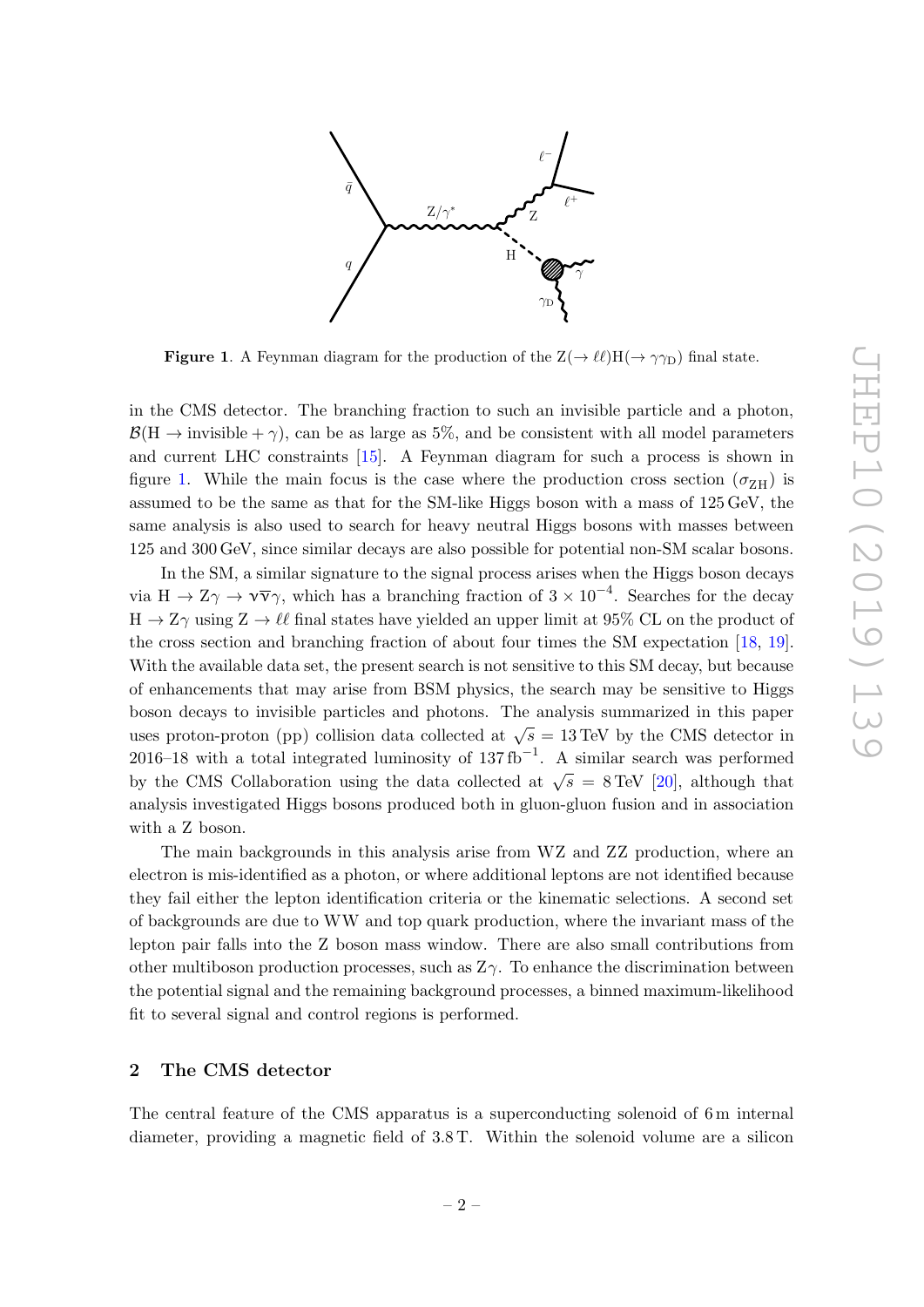pixel and strip tracker, a lead tungstate crystal electromagnetic calorimeter (ECAL), and a brass and scintillator hadron calorimeter, each composed of a barrel and two endcap sections. Forward calorimeters extend the pseudorapidity  $(\eta)$  coverage provided by the barrel and endcap detectors. Muons are detected in gas-ionization chambers embedded in the steel magnetic flux-return yoke outside the solenoid. A more detailed description of the CMS detector, together with a definition of the coordinate system used and the relevant kinematic variables, can be found in ref. [\[21\]](#page-14-9). Events of interest are selected using a twotiered trigger system [\[22\]](#page-14-10). The first level, composed of custom hardware processors, uses information from the calorimeters and muon detectors to select events, while the second level selects events by running a version of the full event reconstruction software optimized for fast processing on a farm of computer processors.

### <span id="page-3-0"></span>3 Data samples and event reconstruction

The data used in this search were collected in three separate LHC operating periods in 2016, 2017, and 2018. The three data sets are analyzed independently, with appropriate calibrations and corrections to take into account the different LHC running conditions and CMS detector performance.

Monte Carlo (MC) simulated events are used to model the expected signal and background yields. Three sets of simulated events for each process are needed to match the different data taking conditions in the three different years. The next-to-leading-order (NLO) powheg v2 [\[23–](#page-14-11)[27\]](#page-14-12) generator is used to simulate the ZH signal process at NLO in quantum chromodynamics (QCD), as well as the  $t\bar{t}$ , tW, and diboson processes. The BSM Higgs boson production cross sections as a function of the Higgs boson mass  $(m_H)$  for the ZH process are taken from refs. [\[28,](#page-14-13) [29\]](#page-14-14). The signal samples are generated for masses of 125, 200, and 300 GeV. Production of  $\text{ttw}, \text{ttz}, \text{tty}$ , and triple vector boson (VVV) events is generated at NLO in QCD using the MADGRAPH5  $a$ MC@NLO 2.2.2 (2.4.2) generator for 2016 (2017 and 2018) [\[30](#page-15-0)[–32\]](#page-15-1) samples. The NNPDF 3.0 NLO [\[33\]](#page-15-2) (NNPDF 3.1 next-tonext-to-leading-order [\[34\]](#page-15-3)) parton distribution functions (PDFs) are used for simulating all 2016 (2017 and 2018) samples. For all processes, the parton showering and hadronization are simulated using PYTHIA  $8.226$   $(8.230)$  in 2016 (2017 and 2018) [\[35\]](#page-15-4). The modeling of the underlying event is generated using the CUETP8M1 [\[36,](#page-15-5) [37\]](#page-15-6) and CP5 tunes [\[38\]](#page-15-7) for simulated samples corresponding to the 2016 and 2017–18 data sets, respectively.

All MC simulation events are processed through a simulation of the CMS detector based on Geant4 [\[39\]](#page-15-8) and are reconstructed with the same algorithms as used for data. Additional pp interactions in the same and nearby bunch crossings, referred to as pileup, are also simulated. The distribution of the number of such interactions in the simulation is adjusted to match the one observed in the data. The average number of pileup interactions was 23 (32) in 2016 (2017 and 2018).

For this search, collision events were collected using single-electron and single-muon triggers that require the presence of an isolated lepton with transverse momentum  $(p_T)$ larger than 24 and 27 GeV, respectively. In addition, a set of dilepton triggers with lower  $p_{\rm T}$  thresholds were used, ensuring a trigger efficiency above 99% for events that would satisfy the subsequent offline selection.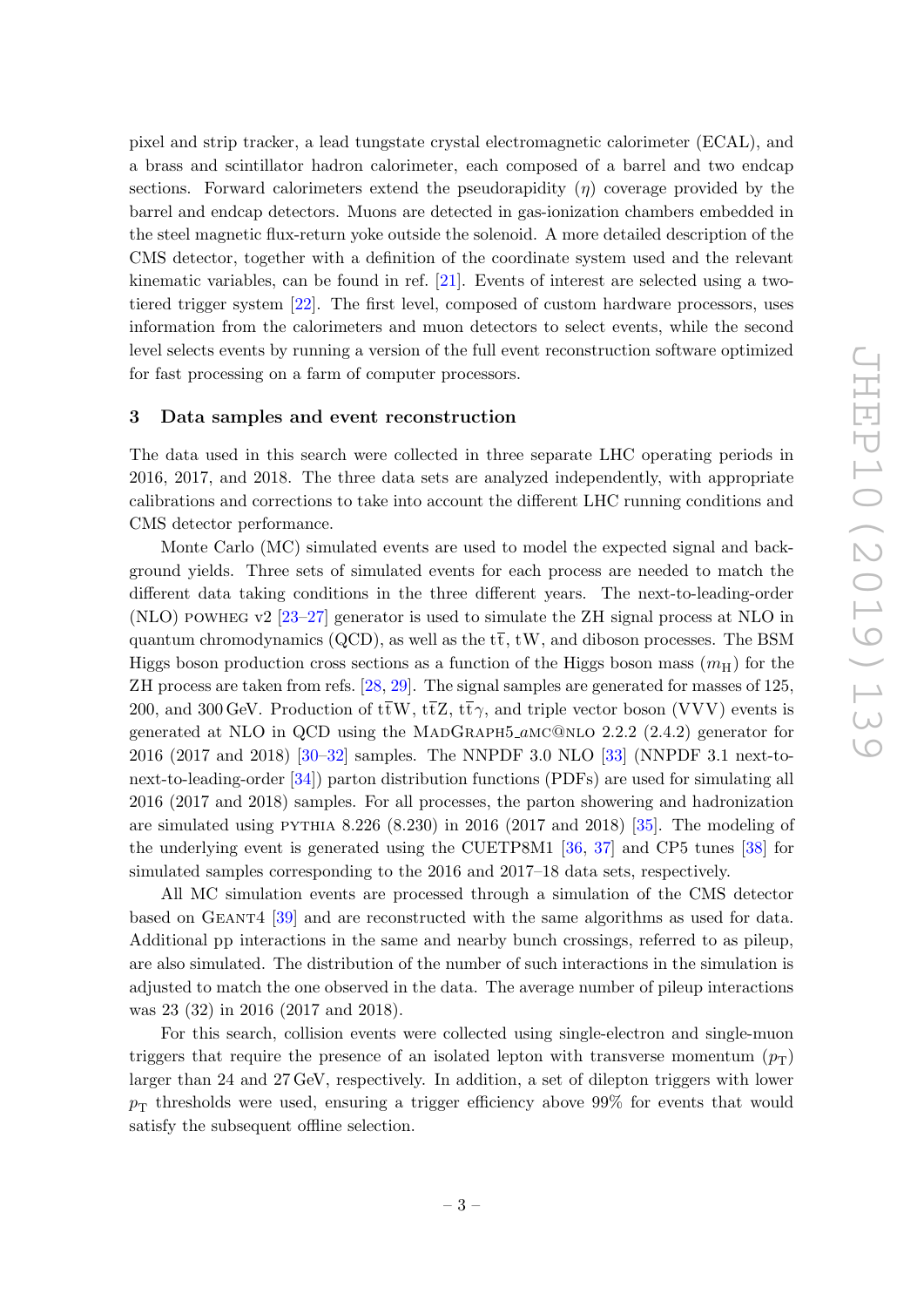Information from all subdetectors is combined and used by the CMS particle-flow (PF) algorithm [\[40\]](#page-15-9) for particle reconstruction and identification. Jets are reconstructed by clustering PF candidates using the anti- $k_T$  algorithm [\[41\]](#page-15-10) with a distance parameter 0.4. Jets are calibrated in the simulation, and separately in data, accounting for energy deposits of neutral particles from pileup and any nonlinear detector response [\[42\]](#page-15-11). Jets with  $p_T > 30$  GeV and  $|\eta| < 4.7$  are considered in the analysis. The effect of pileup is mitigated through a charged-hadron subtraction technique, which removes the energy of charged hadrons not originating from the primary interaction vertex (PV) [\[43\]](#page-15-12). The PV is defined as the vertex with the largest value of summed physics-object  $p_T^2$ . Here, the physics objects are the jets clustered using the jet finding algorithm [\[41,](#page-15-10) [44\]](#page-15-13) with the tracks assigned to the vertex as inputs, and the associated missing transverse momentum, taken as the negative vector  $p_T$  sum of those jets.

Events are discarded if they contain a jet with  $p_T > 20$  GeV and  $|\eta| < 2.4$  that is consistent with the fragmentation of a b quark. The combined secondary vertex (CSVv2) b tagging algorithm [\[45\]](#page-15-14) is used for the 2016 data set, while the DeepCSV algorithm [\[45\]](#page-15-14) is used for the 2017 and 2018 data sets. For the chosen working points, the efficiency to select b quark jets is about 62 (72)% for CSVv2 (DeepCSV) and the rate for incorrectly b tagging jets originating from the hadronization of gluons or u, d, s quarks is about 1%.

The vector  $\vec{p}_{\rm T}^{\rm miss}$  is defined as the negative vector  $p_{\rm T}$  sum of all PF particle candidates. The magnitude of  $\vec{p}_{\rm T}^{\rm miss}$  is the missing transverse momentum  $p_{\rm T}^{\rm miss}$ . Corrections to jet energies due to detector response are propagated to  $p_T^{\text{miss}}$  [\[46\]](#page-15-15). Events with possible contributions from beam halo processes or anomalous signals in the calorimeters are rejected using dedicated filters [\[46\]](#page-15-15).

Electrons and muons are reconstructed by associating a track reconstructed in the tracking detectors with either a cluster of energy in the ECAL [\[47\]](#page-15-16) or a track in the muon system [\[48\]](#page-15-17). Electron and muon candidates must pass certain identification criteria to be further selected in the analysis. For the "loose" identification, they must satisfy  $p_{\rm T} > 10$  GeV and  $|\eta| < 2.5$  (2.4) for electrons (muons). At the final stage of the lepton selection, the medium working points, following the definitions provided in refs. [\[47,](#page-15-16) [48\]](#page-15-17), are chosen for the identification criteria, including requirements on the impact parameter of the candidates with respect to the PV and their isolation with respect to other particles in the event [\[49\]](#page-15-18).

Finally, photon candidates are reconstructed from energy deposits in the ECAL [\[50\]](#page-16-0) within  $|\eta| < 2.5$ . The identification of the candidates is based on shower shape and isolation variables, and the medium working point, as described in ref. [\[50\]](#page-16-0), is chosen to select those candidates. In addition, a standard "conversion-safe electron veto" [\[50\]](#page-16-0) is applied to reject electrons misidentified as photons.

#### <span id="page-4-0"></span>4 Event selection

The signal topology consists of two oppositely charged same-flavor high  $p_T$  isolated leptons, electrons or muons, compatible with a Z boson decay, large  $p_T^{\text{miss}}$ , an isolated high  $p_T$ photon, and little jet activity. The signal cross section is several orders of magnitude lower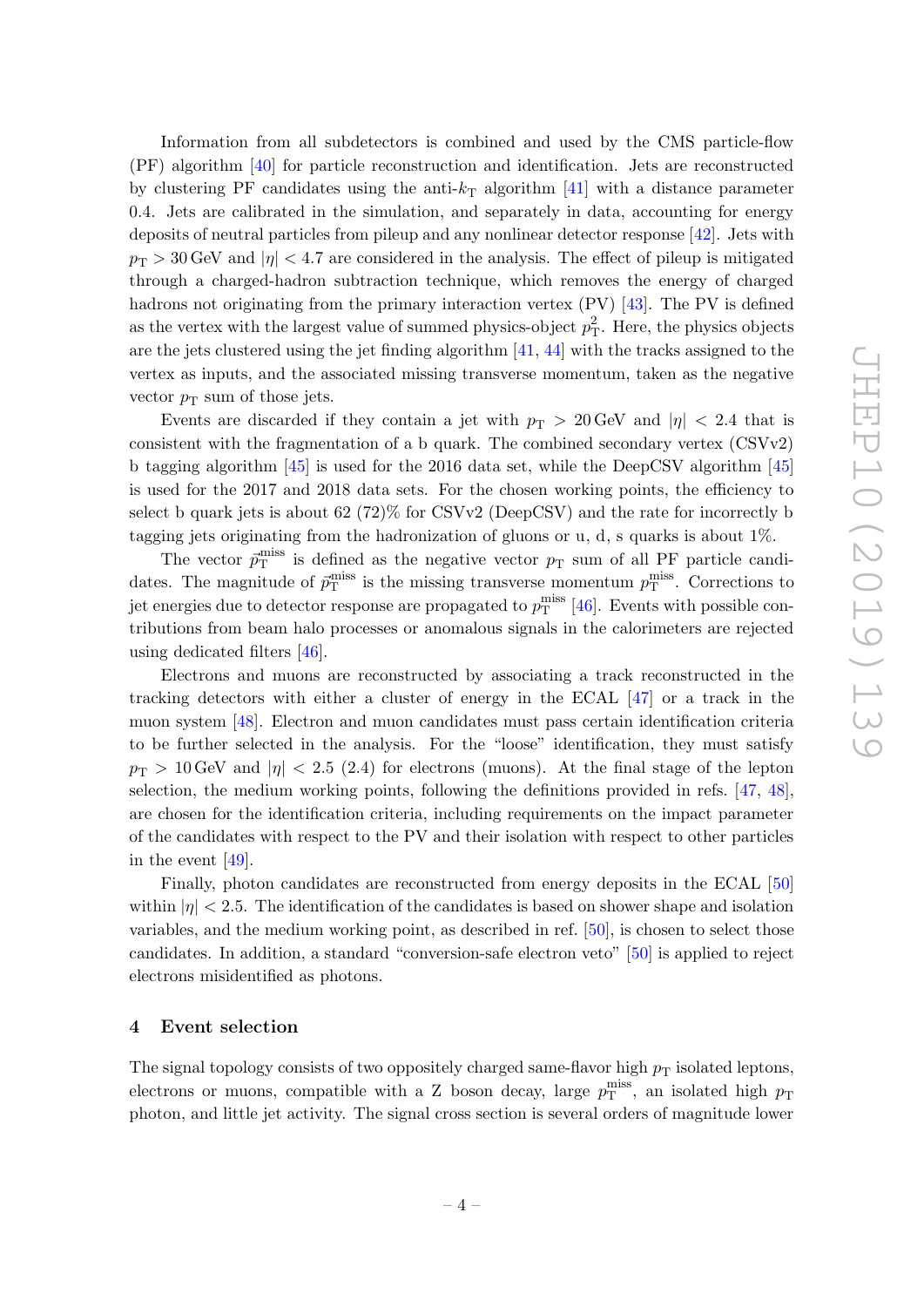than that of the major reducible background processes, and therefore a stringent selection is required to obtain a sample of sufficient purity. To be consistent with the expected topology, the selection requires a leading (subleading) lepton with  $p_T > 25$  (20) GeV and at least one photon with transverse momentum  $p_T^{\gamma} > 25 \,\text{GeV}$ . To reduce background processes where the lepton pair is not from the decay of a Z boson, the dilepton mass must be compatible with that of a Z boson within 15 GeV of the pole mass  $m_Z$  [\[51\]](#page-16-1). For the purpose of rejecting the bulk of the  $Z\gamma$  background as well as processes with little or moderate boost, a  $p_T^{\text{miss}}$  greater than 110 GeV and a transverse momentum of the dilepton system  $p_{\text{T}}^{\ell\ell}$  larger than 60 GeV are required.

To reduce the background from WZ events with a third lepton from the W boson decay, events are removed if, in addition to the two leptons satisfying the full selection criteria, there are any loosely identified leptons. To suppress the top quark background, events are rejected if any jet passes the b tagging selection (b jet veto) described above, or if there are more than two identified jets in the event.

The signal topology is characterized by a dilepton system ( $\overline{\ell\ell}$ ) with large  $p_T$  balanced in the transverse plane by the  $\vec{p}_{\rm T}^{\rm miss} + \vec{p}_{\rm T}^{\gamma}$  $T_{\text{T}}^{\gamma}$  system from the Higgs boson decay. Therefore, to reject most of the background from  $Z\gamma$  events with misreconstructed  $p_T^{\text{miss}}$ , the azimuthal angle between the  $\vec{\ell}$  and  $\vec{p}_{\text{T}}^{\text{miss}} + \vec{p}_{\text{T}}^{\gamma}$  $\int_{\mathcal{T}}^{\gamma}$  systems  $(\Delta \phi_{\vec{\ell}\ell, \vec{p}_{\mathcal{T}}^{\text{miss}} + \vec{p}_{\mathcal{T}}^{\gamma}})$  is required to be greater than 2.5 rad, the quantity  $|p_T^{\vec{p}_T^{miss}+\vec{p}_T} - p_T^{\ell\ell}|/p_T^{\ell\ell}$  is required to be smaller than 0.4, and the azimuthal angle between the leading jet and  $\vec{p}_{\rm T}^{\rm miss}$  ( $\Delta\phi_{\rm jet, \vec{p}_{\rm T}^{\rm miss}}$ ) should be greater than 0.5 rad. In addition, the mass of the dilepton and photon system  $(m_{\ell\ell\gamma})$  must be greater than 100 GeV to reject resonant  $Z\gamma$  events, where the photon originates from final-state radiation. Finally, the transverse mass of the  $\vec{p}_{\text{T}}^{\text{miss}}$  and photon system, defined as  $m_{\text{T}} \equiv$  $\sqrt{2p_{\rm T}^{\rm miss} p_{\rm T}^{\gamma}}$  $T_{\rm T}[1-\cos(\Delta\phi_{\vec{p}_{\rm T}^{\rm miss},\vec{p}_{\rm T}^{\gamma}})],$  must be smaller than 350 GeV, which rejects events where the dilepton and photon objects are weakly correlated, or where the photon momentum is mismeasured. The quantity  $\Delta\phi_{\vec{p}_{\text{T}}^{\text{miss}}, \vec{p}_{\text{T}}^{\gamma}}$  is the azimuthal angle between  $\vec{p}_{\text{T}}^{\text{miss}}$  and the photon. A summary of the selection for the analysis is shown in table [1.](#page-6-1)

### <span id="page-5-0"></span>5 Background estimation

A combination of methods based on control samples in data and simulation is used to estimate background contributions. Uncertainties related to the theoretical and experimental predictions are taken into account, as described in section [7.](#page-8-0) Background contributions are categorized depending on whether they produce at least one lepton pair from the decay of a Z boson (resonant contributions) or no such lepton pair (nonresonant contributions). The expected yield for the irreducible background from  $pp \to Z(\to \ell\ell)H(\to Z\gamma) \to \ell\ell\nu\bar{\nu}\gamma\gamma$ is less than 0.1 events and is consequently ignored in the analysis.

#### <span id="page-5-1"></span>5.1 Nonresonant dilepton backgrounds

The contribution from the nonresonant dilepton backgrounds, mostly WW and top quark processes, is estimated by exploiting the lepton flavor symmetry in the final states of these processes [\[52\]](#page-16-2). A control region based on the  $e^{\pm}\mu^{+}$  final state, whose branching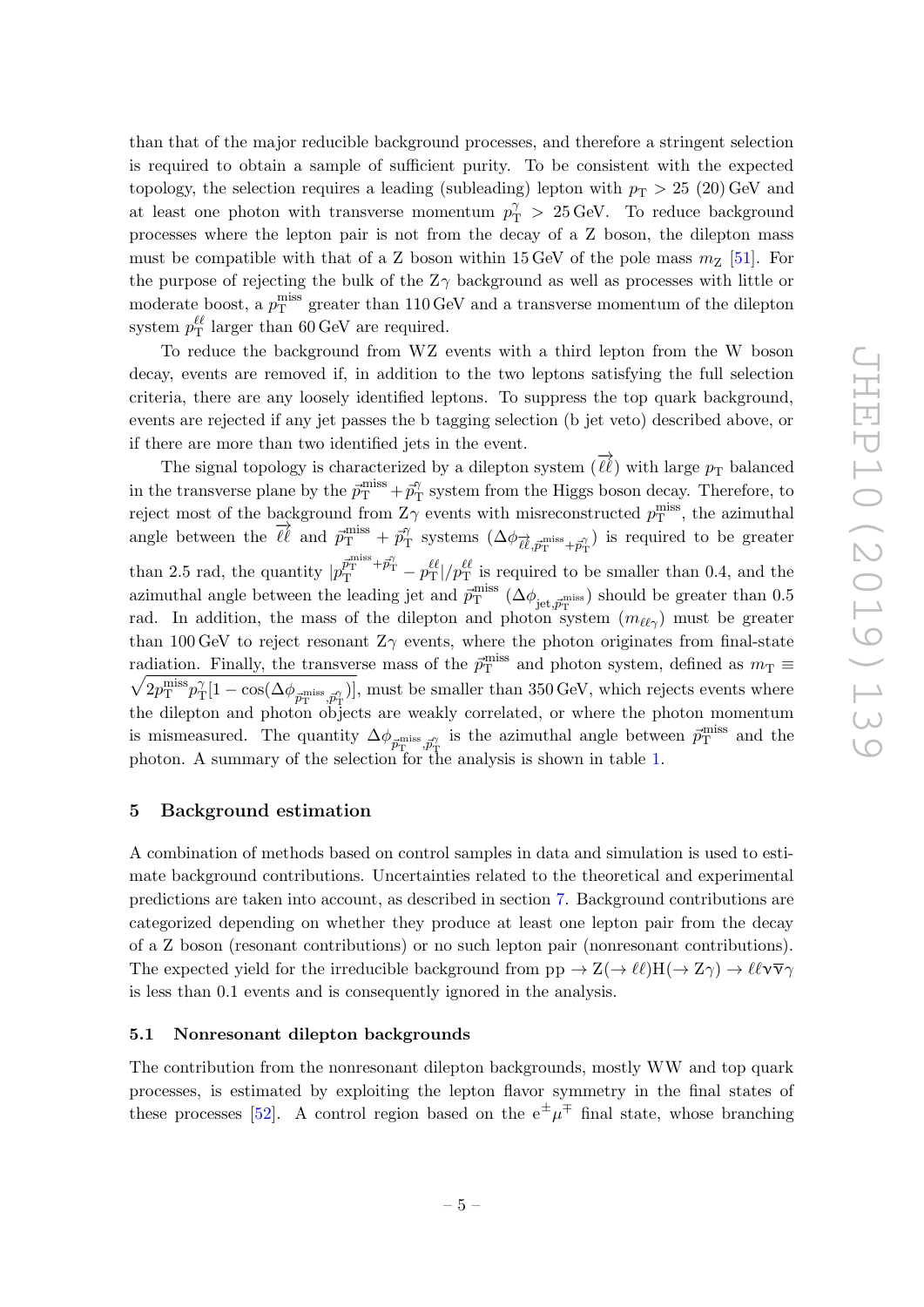| Variable                                                                                                       | Selection                                         | Reject            |
|----------------------------------------------------------------------------------------------------------------|---------------------------------------------------|-------------------|
| Number of leptons                                                                                              | Exactly 2 leptons, $p_T > 25/20 \,\text{GeV}$     | WZ, ZZ, VVV       |
| Number of photons                                                                                              | $\geq$ 1 photon, $p_T^{\gamma} > 25 \,\text{GeV}$ | All but $Z\gamma$ |
| $ m_{\ell\ell}-m_{\rm Z} $                                                                                     | ${<}15\,\text{GeV}$                               | WW, Top quark     |
| $p_{\rm T}^{\rm miss}$                                                                                         | $>110$ GeV                                        | $Z\gamma$         |
| $p_{\rm T}^{\ell\ell}$                                                                                         | $>60$ GeV                                         | $Z\gamma$         |
| b jet veto                                                                                                     | Applied                                           | Top quark, VVV    |
| Jet counting                                                                                                   | $\leq$ 2                                          | Top quark, VVV    |
| $\Delta\phi_{\overrightarrow{\ell\ell},\vec{p}_{\rm T}^{\rm miss}+\vec{p}_{\rm T}^{\gamma}}$                   | $>2.5$ rad                                        | $Z\gamma$         |
| $ p_{\rm T}^{\vec{p}_{\rm T}^{\rm miss}+\vec{p}_{\rm T}^{\gamma}}-p_{\rm T}^{\ell\ell} /p_{\rm T}^{\ell\ell} $ | < 0.4                                             | $Z\gamma$         |
| $\Delta\phi_{\rm jet,\vec{\it p}_T^{\rm miss}}$                                                                | $>0.5$ rad                                        | $Z\gamma$         |
| $m_{\ell\ell\gamma}$                                                                                           | $>$ 100 GeV                                       | $Z\gamma$         |
| $m_{\rm T}$                                                                                                    | ${<}350\,\text{GeV}$                              | WW, Top quark     |

<span id="page-6-1"></span>Table 1. Summary of the selection criteria and the main background processes.

fraction is twice that of either same flavor lepton pair final state, is used to estimate these backgrounds in the  $e^+e^-$  and  $\mu^+\mu^-$  channels. This region is completely dominated by this nonresonant dilepton background. The method considers the differences between the electron and muon identification efficiencies when extrapolating from the different-flavor to the same-flavor final states. The resulting predictions agree with the number of background events estimated by applying the same method to the simulation. The chosen  $e\mu$  control region contains 3 events that satisfy the full analysis selection, to be compared with an expectation of  $2.8 \pm 0.5$  (stat) from the simulation.

#### <span id="page-6-0"></span>5.2 Resonant background with genuine missing transverse momentum

The resonant background with genuine missing transverse momentum in which an electron is mis-identified as a photon is dominated by the WZ  $\rightarrow$  ev $\ell\ell$  process. In this case, the background comes from events where the electron from the W boson decay is wrongly identified as a photon. The electron to photon misidentification rate is measured in  $Z \rightarrow ee$ events by comparing the ratio of e $\gamma$  to ee pairs consistent with the Z boson mass, as reconstructed in data and simulation. The average misidentification rate is 1–5%, with the larger values corresponding to higher photon pseudorapidity  $|\eta^{\gamma}|$ .

Background processes with two leptons and a genuine hard photon are estimated with the simulation. These events arise primarily from the  $WZ \to \ell \nu \ell \ell$  process (where the lepton from the W boson decay is not identified) and  $ZZ \rightarrow 2\ell 2\nu$ . In both cases an additional hard photon must be radiated.

To assess the normalization of the  $WZ \to \ell \nu \ell \ell$  background, a control region is selected in data by applying the full selection on events where the selected lepton from the W boson decay plays the role of the photon. In this region, 231 events are observed in data, while the simulation predicts  $241 \pm 4$  (stat) events.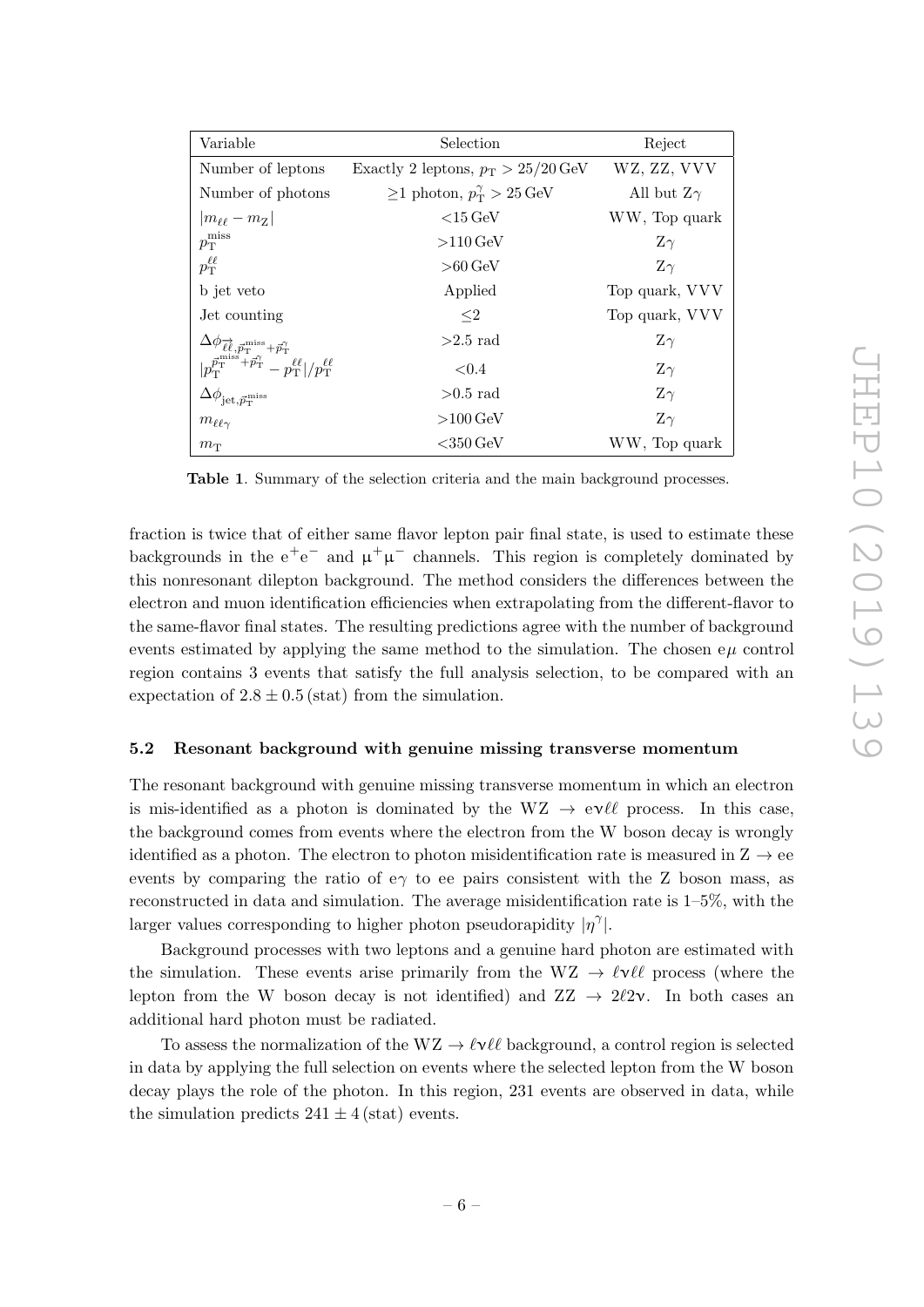### <span id="page-7-0"></span>5.3 Resonant background with no genuine missing transverse momentum

The background from  $Z\gamma$  or  $Z +$  jets events is predicted by the simulation to be less than 5% of the total background, because of the stringent selection used. One of the data control regions used to verify that the background is correctly estimated selects events with lower  $p_T^{\text{miss}}$  than the default selection. Within the uncertainties, good agreement between data and simulation is found. To estimate the overall ZZ normalization, and also to emulate the  $Z_{\gamma}$  process, a four-lepton sample is selected in data, and the full analysis selection is performed, with one of the Z boson dilepton pairs as a photon. In this control region,  $5.1 \pm 0.2$  (stat) events are expected from simulation, while 7 events are observed in data.

#### <span id="page-7-1"></span>6 Signal extraction

After applying the event selection, the 2016, 2017, and 2018 data sets are treated individually in order to maximize the sensitivity of the combination, since the signal-to-background ratio is different in each case. On the other hand, the electron and muon channels are merged because they show a similar signal-to-background ratio.

To discriminate between the potential signal and the remaining background processes, a binned maximum-likelihood fit to the  $m<sub>T</sub>$  spectrum is performed. The signal spectrum shows a Jacobian peak with an end-point at  $m<sub>T</sub> \sim m<sub>H</sub>$ , while the background processes have either a flat distribution or display an increase towards lower values of  $m<sub>T</sub>$ . Since the contamination from electrons misidentified as photons is larger at large  $|\eta^{\gamma}|$  values, improved sensitivity is achieved by considering separately events with the selected photon at low- or high- $|\eta^{\gamma}|$ .

In the maximum-likelihood fit, each bin of the  $m<sub>T</sub>$  distribution is separated into a low- $|\eta^{\gamma}|$  ( $|\eta^{\gamma}| < 1$ ) and a high- $|\eta^{\gamma}|$  ( $|\eta^{\gamma}| > 1$ ) bin, for the signal region and the e $\mu$ , WZ, and ZZ control regions. For each individual bin, a Poissonian likelihood term is used to describe the fluctuation of the yields around the expected central value, which is given by the sum of the contributions from signal and background processes. The uncertainties affect the overall normalizations of the signal and background yields, as well as the shapes of the predictions across the distributions of the observables. Correlations between systematic uncertainties in different categories are taken into account. Uncertainties that purely affect the normalization within a category are incorporated as nuisance parameters with log-normal priors, while those associated with changes in shapes are assigned probability density functions described by a polynomial interpolation with a Gaussian constraint. The total likelihood is defined as the product of the likelihoods of the individual bins and the probability density functions for the nuisance parameters, including the product of the likelihood for the individual years. In summary, the maximum-likelihood fit function,  $\mathcal{L}$ , can be written as:

$$
\mathcal{L} = \prod_{i,j,k} \mathcal{P}\Big(N_{\text{Obs},(i,j,k)}^{\text{SR}} \mid N_{\text{Other},(i,j,k)}^{\text{SR}}(\theta) + \mu N_{\text{ZH},(i,j,k)}^{\text{SR}}(\theta) + \mu^{\text{Nonres}} N_{\text{Nonres},(i,j,k)}^{\text{SR}}(\theta) + \mu^{\text{WZ}} N_{\text{WZ},(i,j,k)}^{\text{SR}}(\theta) + \mu^{\text{ZZ}} N_{\text{ZZ},(i,j,k)}^{\text{SR}}(\theta)\Big) \times \mathcal{P}\Big(N_{\text{Obs},(i,k)}^{\text{e}\mu} \mid N_{\text{Other},(i,k)}^{\text{e}\mu}(\theta) + \mu^{\text{Nonres}} N_{\text{Nonres},(i,k)}^{\text{e}\mu}(\theta)\Big)
$$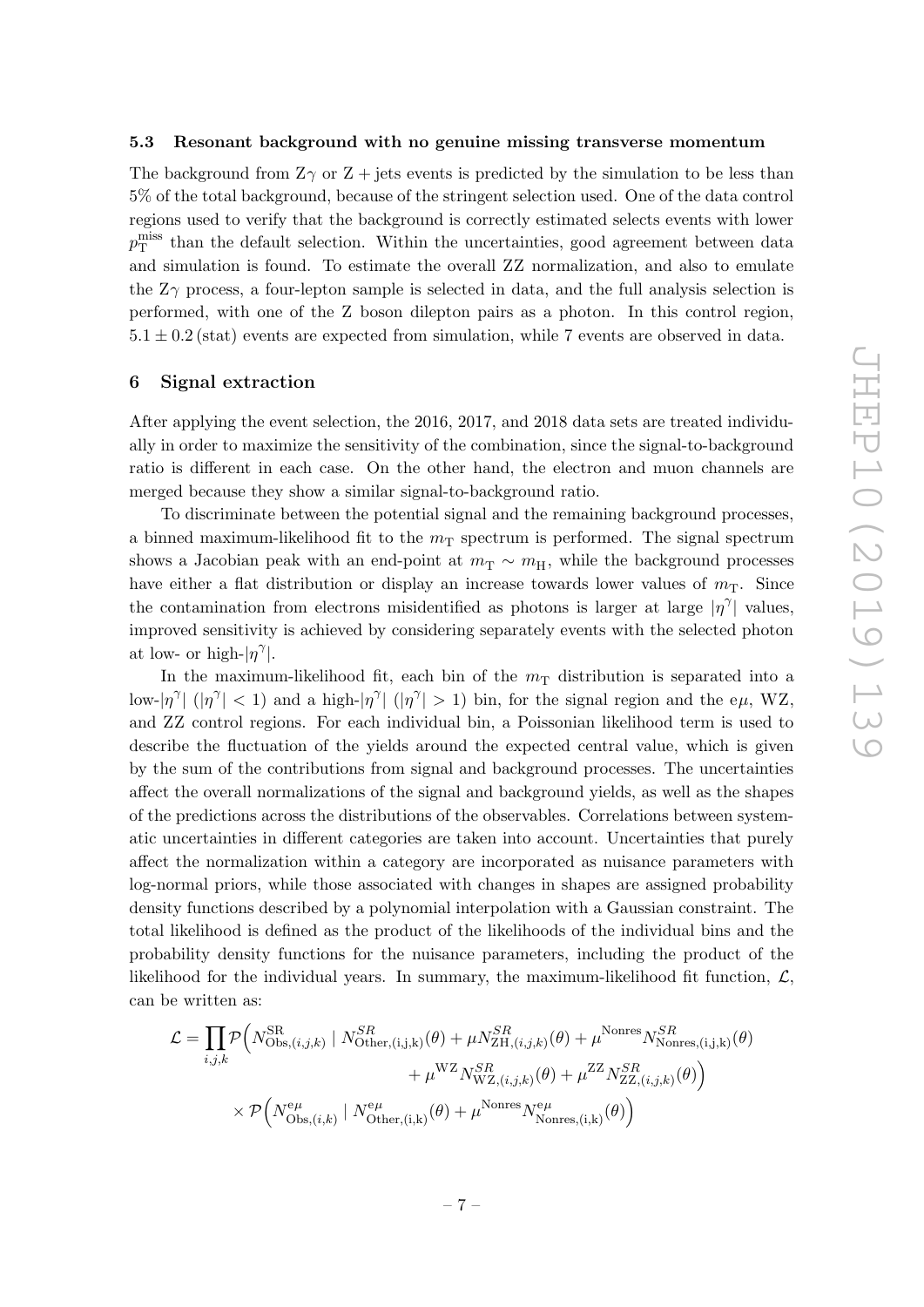$$
\times \mathcal{P}\Big(N_{\text{Obs},(i,k)}^{\mathcal{U}} \mid N_{\text{Other},(i,k)}^{\mathcal{U}}(\theta) + \mu^{WZ} N_{WZ,(i,k)}^{\mathcal{U}}(\theta)\Big) \times \mathcal{P}\Big(N_{\text{Obs},(i,k)}^{\mathcal{U}} \mid N_{\text{Other},(i,k)}^{\mathcal{U}}(\theta) + \mu^{ZZ} N_{ZZ,(i,k)}^{\mathcal{U}}(\theta)\Big) e^{-(\theta - \hat{\theta})^2/2},
$$
\n(6.1)

where i runs over the three data-taking periods, j runs over the  $m<sub>T</sub>$  bins, k runs over the two  $|\eta^{\gamma}|$  values,  $\mathcal{P}(N | \lambda)$  is the Poisson probability,  $\theta$  are nuisance parameters for the systematic uncertainties, and  $\hat{\theta}$  are their default values. The values  $N_{\text{Obs},(i,j,k)}^{\text{SR}}, N_{\text{Ob}}^{\text{e}\mu}$  $\sum_{i=1}^{\infty}$  $N_{\text{Obs},(i,k)}^{3\ell}$ , and  $N_{\text{Obs},(i,k)}^{4\ell}$  are the observed data events in the signal region, and the e $\mu$ , WZ, and ZZ control regions, respectively. The parameters  $\mu$ ,  $\mu^{\text{Nonres}}, \mu^{\text{WZ}},$  and  $\mu^{\text{ZZ}}$  are the fit normalization factors for the signal, nonresonant, WZ, and ZZ processes, respectively. The values  $N_{\rm ZH}$ ,  $N_{\rm Nonres}$ ,  $N_{\rm WZ}$ ,  $N_{\rm ZZ}$ , and  $N_{\rm Other}$  are the expected number of events for the signal, nonresonant, W, ZZ, and remaining processes, respectively, for the different regions. This approach follows that of ref. [\[53\]](#page-16-3), where more details can be found.

The  $m<sub>T</sub>$  distributions for the e $\mu$ , WZ, and ZZ control regions are shown in figure [2.](#page-9-0) This analysis fits the  $m<sub>T</sub>$  distributions for two regions of  $|\eta^{\gamma}|$ , a procedure that improves the expected limits by about 30 to 50% compared with the results from simply counting the contents of a single  $m<sub>T</sub>$  bin for each  $|\eta^{\gamma}|$  region, as was done in ref. [\[20\]](#page-14-8). The improvement from splitting the data into two regions of  $|\eta^{\gamma}|$  is about 4%.

#### <span id="page-8-0"></span>7 Efficiencies and systematic uncertainties

Several sources of systematic uncertainty are taken into account in the maximum-likelihood fit. For each source of uncertainty, the effects on the final distributions are considered correlated.

The assigned uncertainties in the integrated luminosity measurements for the data used in this analysis are 2.5, 2.3, and 2.5% for the 2016, 2017, and 2018 data samples [\[54–](#page-16-4)[56\]](#page-16-5), respectively. They are treated as uncorrelated across the three data sets.

The simulation of pileup events assumes a total inelastic pp cross section of 69.2 mb, with an associated uncertainty of 5% [\[57,](#page-16-6) [58\]](#page-16-7), which has an impact on the expected signal and background yields of about 1%.

Discrepancies in the lepton and photon reconstruction and identification efficiencies between data and simulation are corrected by applying scale factors to all MC simulation samples. These scale factors are determined using  $Z \to \ell \ell$  events in the Z boson peak region that were recorded with unbiased triggers [\[47,](#page-15-16) [48\]](#page-15-17). The scale factors depend on the  $p_T$  and  $\eta$  of the lepton, and are within 2% of unity for both electrons and muons. The uncertainty in the determination of the trigger efficiency leads to an uncertainty smaller than 1% in the expected signal yield. The lepton momentum scale uncertainty is computed by varying the momenta of the leptons in simulation by their uncertainties, and repeating the analysis selection. The resulting yield uncertainties are  $\approx 1\%$  for both electrons and muons. The above procedure is applied also to determine the scale factors for photons, and the yield uncertainty for photon candidates is  $\approx 1.5\%$ . These uncertainties are treated as correlated across the three data sets.

The uncertainty in the calibration of the jet energy scale directly affects the acceptance of the jet multiplicity requirement and the  $p_T^{\text{miss}}$  measurement. These effects are estimated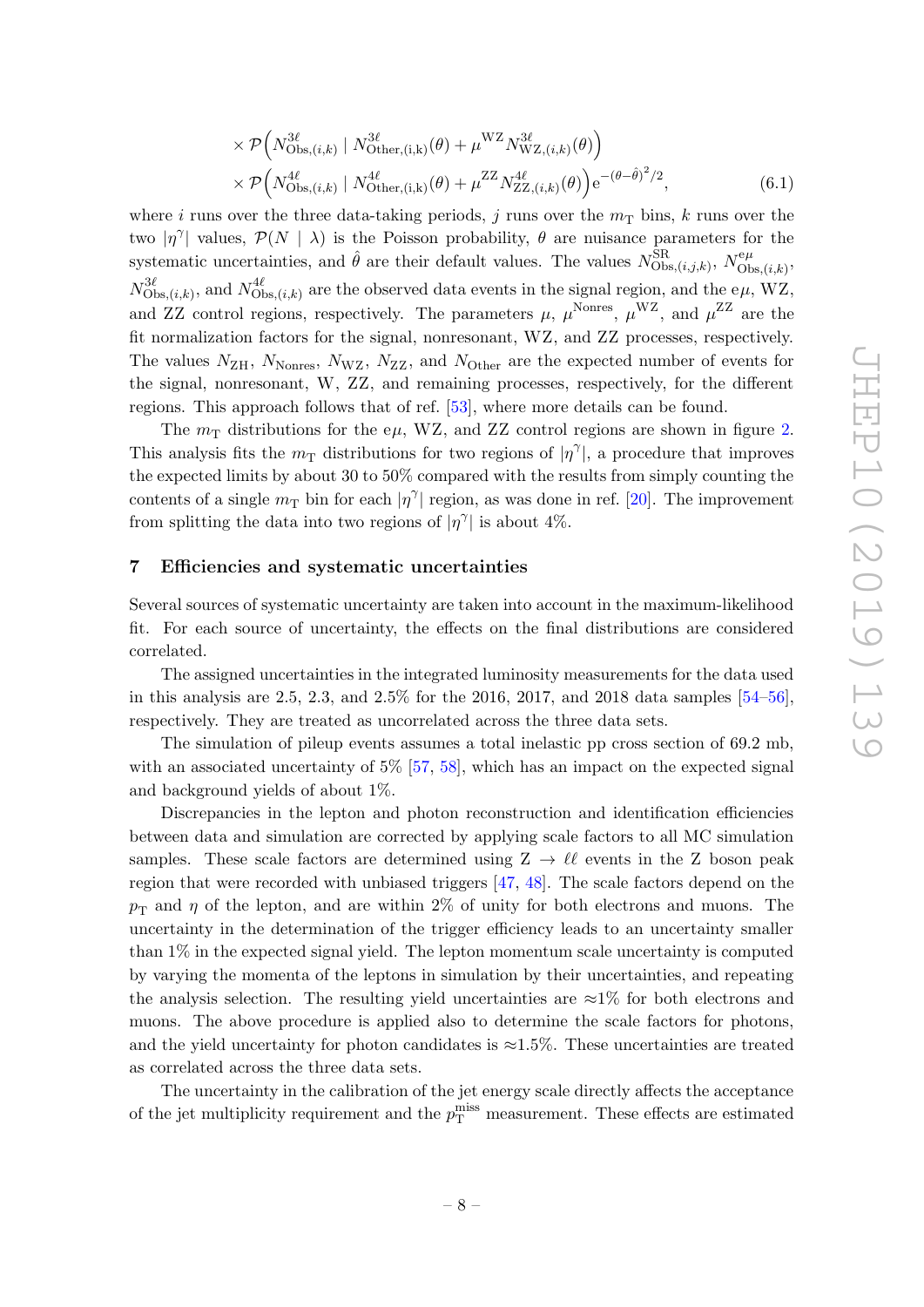

<span id="page-9-0"></span>**Figure 2.** The  $m<sub>T</sub>$  distributions for the e $\mu$ , WZ, and ZZ control regions after the simultaneous fit to data in the signal and control regions. Statistical and systematic uncertainties in the expected background yields are represented by the hatched band. Vertical bars represent data statistical uncertainties, while horizontal bars represent the bin widths.

by shifting the jet energy in the simulation up and down by one standard deviation. The uncertainty in the jet energy scale is 2–5%, depending on  $p_T$  and  $\eta$  [\[42\]](#page-15-11), and the impact on the expected signal and background yields is about 3%.

In this analysis, b tagging is used to reject events with genuine b quark jets in the final state, since signal events have no b quarks to first order in the decay channel of interest. The b tagging efficiency in the simulation is corrected using scale factors determined from data [\[45\]](#page-15-14). These values are estimated separately for correctly and incorrectly identified jets. Each set of values results in the b tagging efficiency of about 1–4%, and the impact on the expected signal and background yields is about 1%. The uncertainties in the jet energy scale and b tagging are treated as uncorrelated across the three data sets.

The theoretical uncertainties due to the choice of the QCD renormalization and factorization scales are estimated by varying these scales independently up and down by a factor of two [\[59,](#page-16-8) [60\]](#page-16-9). The variations of the PDF set and the strong coupling constant are used to estimate the corresponding uncertainties in the yields of the signal and background processes, following refs. [\[33,](#page-15-2) [61\]](#page-16-10). The combined impact on the expected yields from the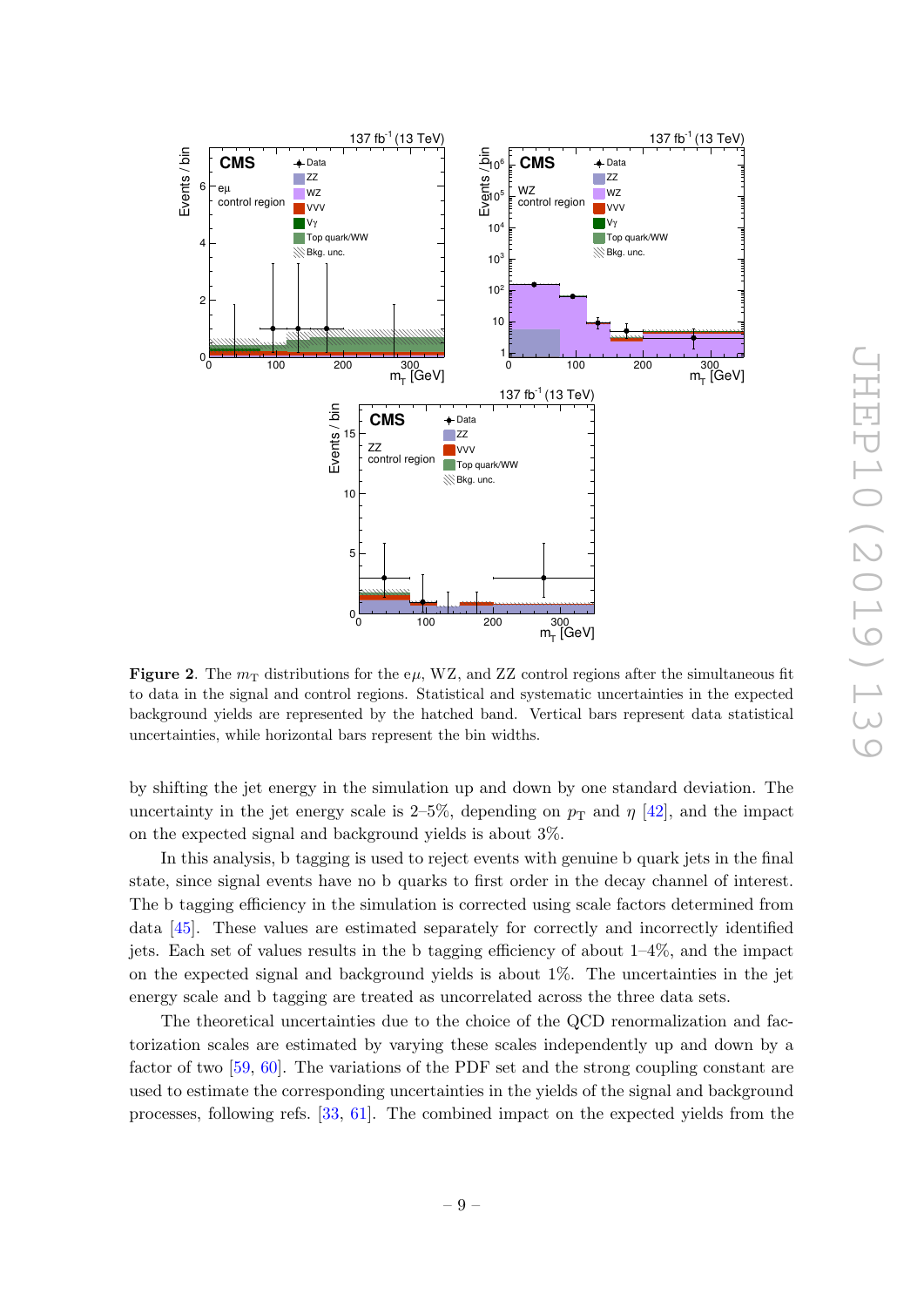| Process                                                  | Yield                              |
|----------------------------------------------------------|------------------------------------|
| Data                                                     | 14                                 |
| Nonresonant                                              | $2.4 \pm 1.1$                      |
| WΖ                                                       | $8.1 \pm 2.0$                      |
| ZZ                                                       | $1.5 \pm 0.3$                      |
| $Z\gamma$                                                | $0.7 \pm 0.7$                      |
| Other                                                    | $0.6 \pm 0.3$                      |
| Total background                                         | $13.3 \pm 3.8$                     |
| $ZH_{125}$ (product of acceptance and efficiency)        | $17.9 \pm 1.2$ $(2.13 \pm 0.14\%)$ |
| $\text{ZH}_{200}$ (product of acceptance and efficiency) | $12.3 \pm 0.8$ $(6.48 \pm 0.42\%)$ |
| $ZH_{300}$ (product of acceptance and efficiency)        | $3.9 \pm 0.2$ (10.20 $\pm$ 0.51%)  |

<span id="page-10-1"></span>Table 2. Observed yields, background estimates after the fit to data, and signal predictions after the event selection. The signal size corresponds to  $0.1\sigma_{ZH}$  for all three  $m_H$  values shown. The combined statistical and systematic uncertainties are reported. The values in parentheses for the signal processes correspond to the products of acceptance and selection efficiency for  $Z \to \ell \ell$  events.

above sources is about 4%. The statistical uncertainty associated with the limited number of simulated events is also considered as part of the systematic uncertainty, leading to an impact on the expected yields of about 5%. These systematic uncertainties are much smaller than the statistical uncertainty because of the limited size of the data sample, and the effect of all systematic uncertainties reduces the sensitivity by less than 4%.

### <span id="page-10-0"></span>8 Results

The numbers of observed and expected events after applying the full selection requirements are shown in table [2.](#page-10-1) The signal size is chosen for illustration purposes to be  $0.1\sigma_{\rm ZH}$ , to have a rounded number relatively close to the minimum where this analysis is expected to have sensitivity, and to avoid quoting large expected yields. The product of acceptance and selection efficiency increases at larger  $m<sub>H</sub>$  values because of the larger  $p<sub>T</sub>$  values for all objects in the events. The  $m<sub>T</sub>$  distributions for events with  $|\eta^{\gamma}| < 1$  and  $|\eta^{\gamma}| > 1$  after the event selection are shown in figure [3.](#page-11-1) Agreement between the data and the background-only prediction is observed.

By using the fit strategy described in section [6,](#page-7-1) upper limits as a function of  $m<sub>H</sub>$  are derived for the product of  $\sigma_{ZH}$  and  $\mathcal{B}(H \to \text{invisible} + \gamma)$ . For  $m_H = 125 \,\text{GeV}$ , this result can be interpreted as an upper limit on  $\mathcal{B}(H \to \text{invisible} + \gamma)$  assuming the production rate for an SM Higgs boson [\[29\]](#page-14-14). The upper limits at 95% CL are calculated using a modified frequentist approach with the  $CL_s$  criterion [\[62,](#page-16-11) [63\]](#page-16-12) and asymptotic method for the test statistic [\[53,](#page-16-3) [64\]](#page-16-13). The observed (expected) 95% CL upper limit at  $m<sub>H</sub> = 125$  GeV on  $\mathcal{B}(H \to \text{invisible} + \gamma)$  is 4.6  $(3.6^{+2.0}_{-1.2})\%$ . The expected and observed cross section upper limits at 95% CL on the product of  $\sigma_{ZH}$  and  $\mathcal{B}(H \to \text{invisible} + \gamma)$  as a function of  $m_H$  are shown in figure [4.](#page-11-2) Exclusion limits at 95% CL on the product of  $\sigma_{ZH}$  and  $\mathcal{B}(H \to \text{invisible} + \gamma)$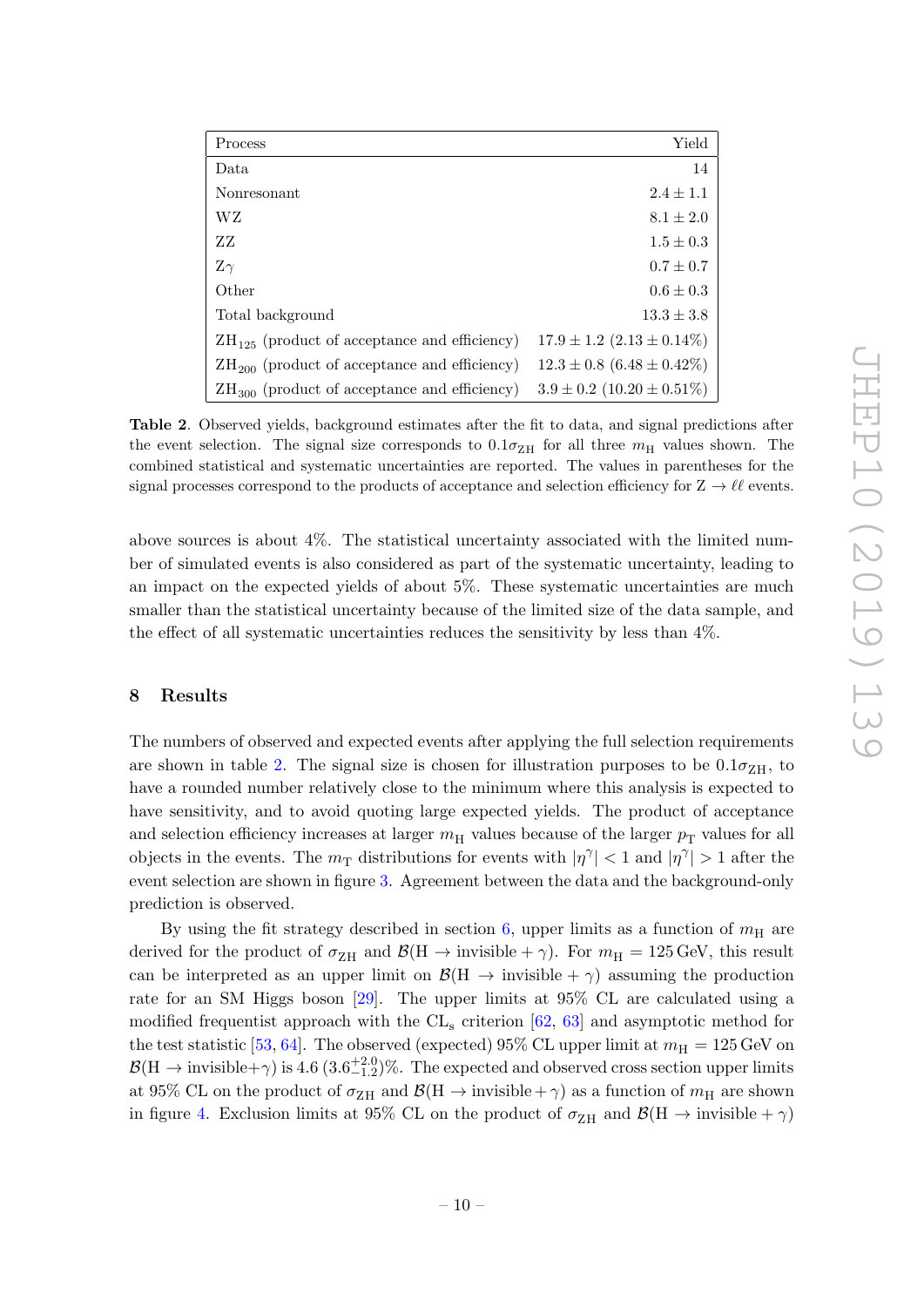

<span id="page-11-1"></span>Figure 3. The  $m<sub>T</sub>$  distributions in the signal region for two  $m<sub>H</sub>$  values for events with  $|\eta^{\gamma}| < 1$ (left) and  $|\eta^{\gamma}| > 1$  (right), after the fit to data. The signal size corresponds to  $0.1\sigma_{ZH}$  for both values of  $m<sub>H</sub>$  shown. The signal processes are stacked on top of all backgrounds. Statistical and systematic uncertainties in the expected background yields are represented by the hatched band. Vertical bars represent data statistical uncertainties, while horizontal bars represent the bin widths.



<span id="page-11-2"></span>**Figure 4.** Expected and observed upper limits at 95% CL on the product of  $\sigma_{\text{ZH}}$  and  $\mathcal{B}(H \rightarrow$ invisible  $+\gamma$ ) as a function of  $m_{\rm H}$ . The dot-dashed line shows the predicted signal corresponding to  $0.1\sigma_{\rm ZH}$ .

range from  $\sim$ 40 to  $\sim$ 4 fb as  $m_H$  increases from 125 to 300 GeV. These limits also apply to other models where a scalar particle decays to a photon and light invisible particles.

### <span id="page-11-0"></span>9 Summary

A search is presented for a Higgs boson produced in association with a Z boson and decaying to an undetected particle together with an isolated photon. The analysis is based on a data set recorded by the CMS experiment in 2016–18 at a center-of-mass energy of 13 TeV, corresponding to an integrated luminosity of  $137 \text{ fb}^{-1}$ . No significant excess of events above the expectation from standard model backgrounds is found. The results are used to place limits on the product of the cross section for associated ZH production and the branching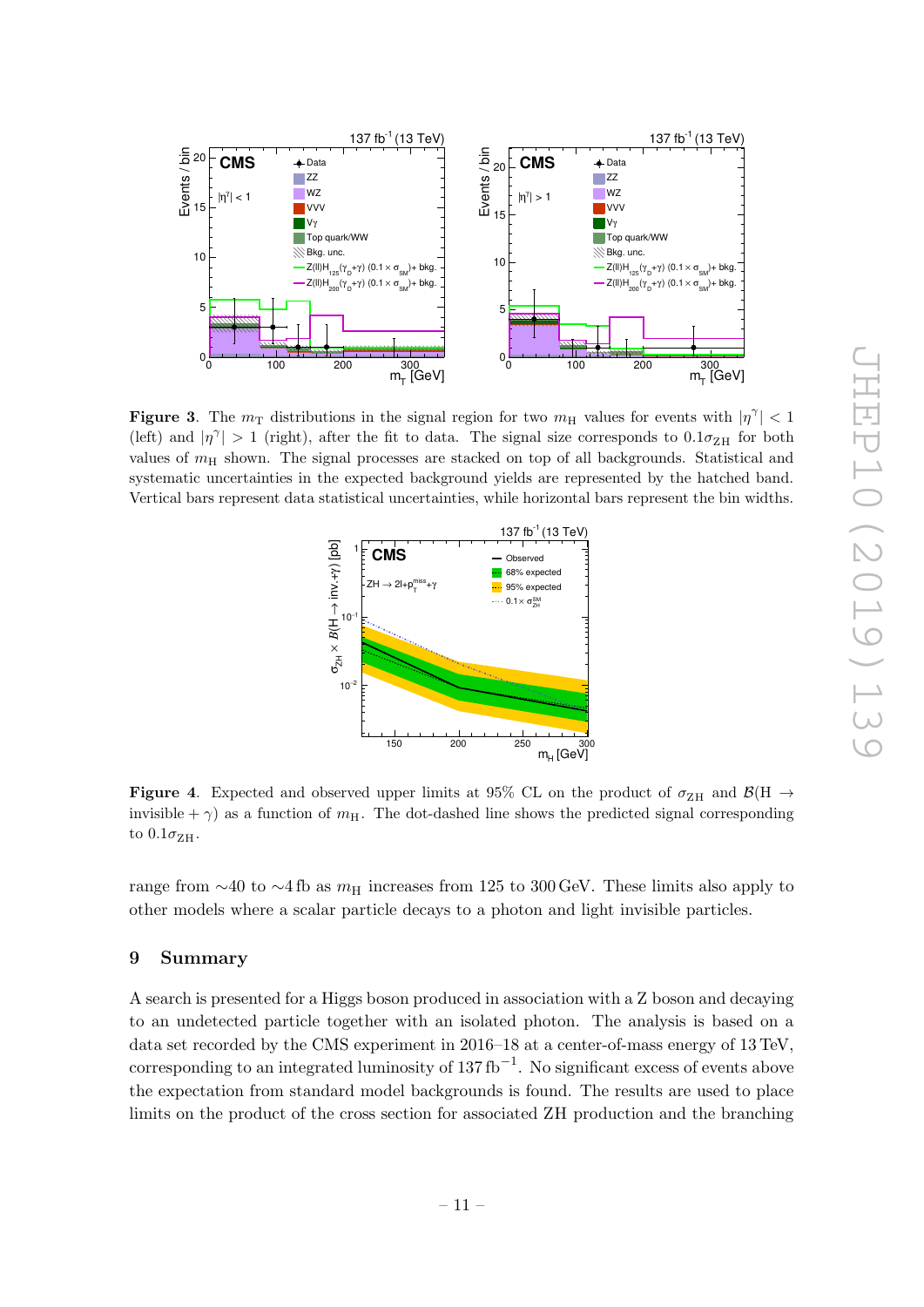fraction for such decays of the Higgs boson, in the context of a theoretical model where the undetected particle is a massless dark photon. The observed and expected upper limits at 95% confidence level at  $m_{\rm H} = 125 \,\text{GeV}$  on  $\mathcal{B}(\text{H} \to \text{invisible} + \gamma)$ , assuming standard model ZH associated production, are 4.6 and 3.6%, respectively. Allowing for deviations from standard model ZH production, the product of  $\sigma_{ZH}$  and  $\mathcal{B}(H \to \text{invisible} + \gamma)$  is excluded above ∼40 to ∼4 fb, for  $m_H$  ranging from 125 to 300 GeV. These are the first limits on Higgs boson decays to final states that include an undetected massless dark photon.

#### Acknowledgments

We congratulate our colleagues in the CERN accelerator departments for the excellent performance of the LHC and thank the technical and administrative staffs at CERN and at other CMS institutes for their contributions to the success of the CMS effort. In addition, we gratefully acknowledge the computing centers and personnel of the Worldwide LHC Computing Grid for delivering so effectively the computing infrastructure essential to our analyses. Finally, we acknowledge the enduring support for the construction and operation of the LHC and the CMS detector provided by the following funding agencies: BMBWF and FWF (Austria); FNRS and FWO (Belgium); CNPq, CAPES, FAPERJ, FAPERGS, and FAPESP (Brazil); MES (Bulgaria); CERN; CAS, MoST, and NSFC (China); COL-CIENCIAS (Colombia); MSES and CSF (Croatia); RPF (Cyprus); SENESCYT (Ecuador); MoER, ERC IUT, PUT and ERDF (Estonia); Academy of Finland, MEC, and HIP (Finland); CEA and CNRS/IN2P3 (France); BMBF, DFG, and HGF (Germany); GSRT (Greece); NKFIA (Hungary); DAE and DST (India); IPM (Iran); SFI (Ireland); INFN (Italy); MSIP and NRF (Republic of Korea); MES (Latvia); LAS (Lithuania); MOE and UM (Malaysia); BUAP, CINVESTAV, CONACYT, LNS, SEP, and UASLP-FAI (Mexico); MOS (Montenegro); MBIE (New Zealand); PAEC (Pakistan); MSHE and NSC (Poland); FCT (Portugal); JINR (Dubna); MON, RosAtom, RAS, RFBR, and NRC KI (Russia); MESTD (Serbia); SEIDI, CPAN, PCTI, and FEDER (Spain); MOSTR (Sri Lanka); Swiss Funding Agencies (Switzerland); MST (Taipei); ThEPCenter, IPST, STAR, and NSTDA (Thailand); TUBITAK and TAEK (Turkey); NASU and SFFR (Ukraine); STFC (United Kingdom); DOE and NSF (U.S.A.).

Individuals have received support from the Marie-Curie program and the European Research Council and Horizon 2020 Grant, contract Nos. 675440, 752730, and 765710 (European Union); the Leventis Foundation; the A.P. Sloan Foundation; the Alexander von Humboldt Foundation; the Belgian Federal Science Policy Office; the Fonds pour la Formation `a la Recherche dans l'Industrie et dans l'Agriculture (FRIA-Belgium); the Agentschap voor Innovatie door Wetenschap en Technologie (IWT-Belgium); the F.R.S.-FNRS and FWO (Belgium) under the "Excellence of Science — EOS" — be.h project n. 30820817; the Beijing Municipal Science & Technology Commission, No. Z181100004218003; the Ministry of Education, Youth and Sports (MEYS) of the Czech Republic; the Lendület ("Momentum") Program and the J´anos Bolyai Research Scholarship of the Hungarian Academy of Sciences, the New National Excellence Program UNKP, the NKFIA research ´ grants 123842, 123959, 124845, 124850, 125105, 128713, 128786, and 129058 (Hungary);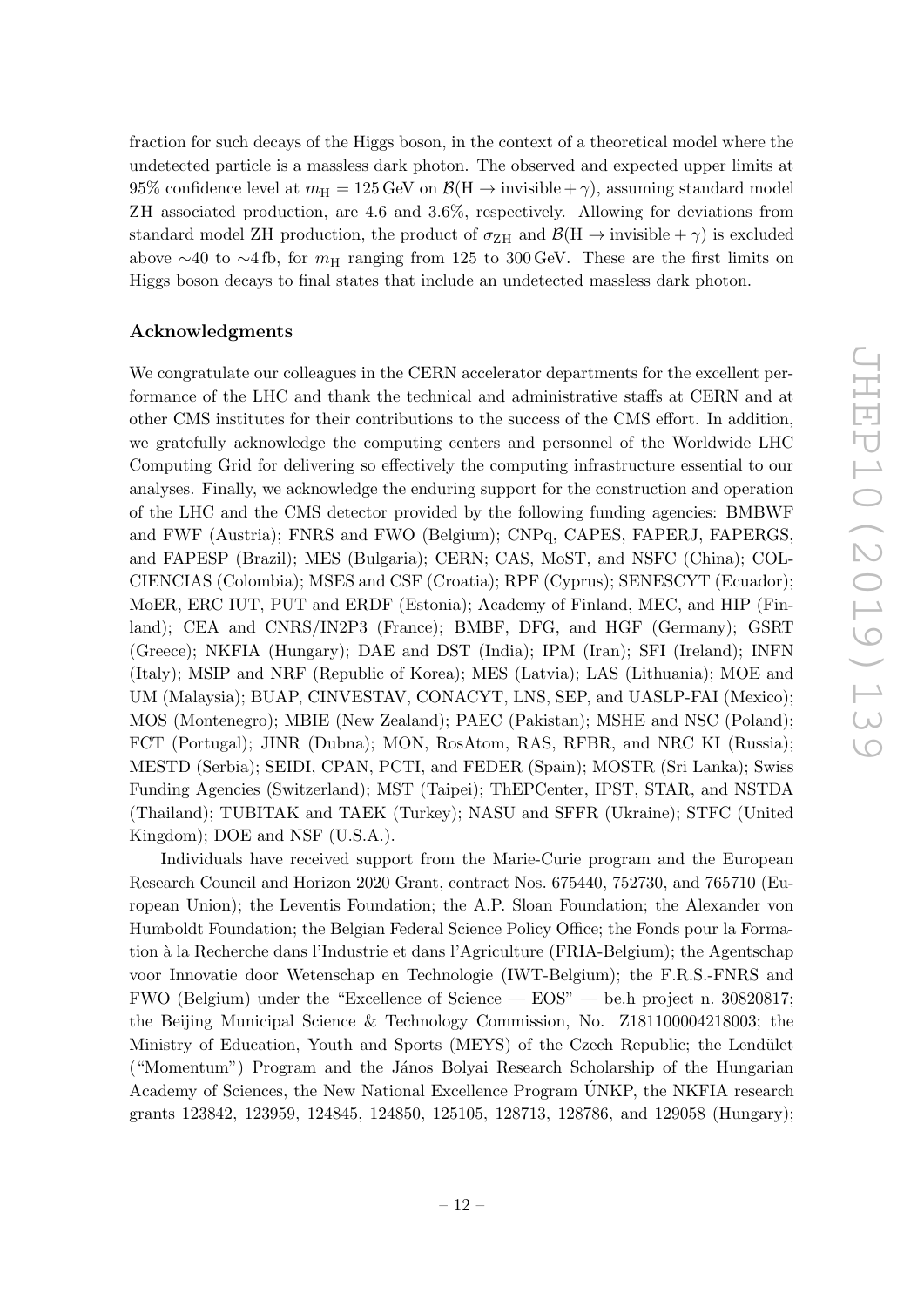the Council of Science and Industrial Research, India; the HOMING PLUS program of the Foundation for Polish Science, cofinanced from European Union, Regional Development Fund, the Mobility Plus program of the Ministry of Science and Higher Education, the National Science Center (Poland), contracts Harmonia 2014/14/M/ST2/00428, Opus 2014/13/B/ST2/02543, 2014/15/B/ST2/03998, and 2015/19/B/ST2/02861, Sonatabis 2012/07/E/ST2/01406; the National Priorities Research Program by Qatar National Research Fund; the Ministry of Science and Education, grant no. 3.2989.2017 (Russia); the Programa Estatal de Fomento de la Investigación Científica y Técnica de Excelencia María de Maeztu, grant MDM-2015-0509 and the Programa Severo Ochoa del Principado de Asturias; the Thalis and Aristeia programs cofinanced by EU-ESF and the Greek NSRF; the Rachadapisek Sompot Fund for Postdoctoral Fellowship, Chulalongkorn University and the Chulalongkorn Academic into Its 2nd Century Project Advancement Project (Thailand); the Welch Foundation, contract C-1845; and the Weston Havens Foundation (U.S.A.).

Open Access. This article is distributed under the terms of the Creative Commons Attribution License [\(CC-BY 4.0\)](https://creativecommons.org/licenses/by/4.0/), which permits any use, distribution and reproduction in any medium, provided the original author(s) and source are credited.

## References

- <span id="page-13-0"></span>[1] ATLAS collaboration, Observation of a new particle in the search for the standard model Higgs boson with the ATLAS detector at the LHC, [Phys. Lett.](https://doi.org/10.1016/j.physletb.2012.08.020) **B** 716 (2012) 1 [[arXiv:1207.7214](https://arxiv.org/abs/1207.7214)] [IN[SPIRE](https://inspirehep.net/search?p=find+EPRINT+arXiv:1207.7214)].
- [2] CMS collaboration, Observation of a new boson at a mass of 125 GeV with the CMS experiment at the LHC, [Phys. Lett.](https://doi.org/10.1016/j.physletb.2012.08.021) **B** 716 (2012) 30  $\left[\text{arXiv:1207.7235}\right]$  $\left[\text{arXiv:1207.7235}\right]$  $\left[\text{arXiv:1207.7235}\right]$   $\left[\text{nsPIRE}\right]$ .
- <span id="page-13-1"></span>[3] CMS collaboration, Observation of a new boson with mass near  $125 \ GeV$  in pp collisions at  $\sqrt{s}$  = 7 and 8 TeV, JHEP 06 [\(2013\) 081](https://doi.org/10.1007/JHEP06(2013)081) [[arXiv:1303.4571](https://arxiv.org/abs/1303.4571)] [IN[SPIRE](https://inspirehep.net/search?p=find+EPRINT+arXiv:1303.4571)].
- <span id="page-13-2"></span>[4] D. Ghosh et al., *Looking for an invisible Higgs signal at the LHC, [Phys. Lett.](https://doi.org/10.1016/j.physletb.2013.07.042)* **B 725** (2013) [344](https://doi.org/10.1016/j.physletb.2013.07.042) [[arXiv:1211.7015](https://arxiv.org/abs/1211.7015)] [IN[SPIRE](https://inspirehep.net/search?p=find+EPRINT+arXiv:1211.7015)].
- [5] S.P. Martin and J.D. Wells, Motivation and detectability of an invisibly decaying Higgs boson at the Fermilab Tevatron, Phys. Rev.  $\bf{D} 60$  [\(1999\) 035006](https://doi.org/10.1103/PhysRevD.60.035006) [[hep-ph/9903259](https://arxiv.org/abs/hep-ph/9903259)] [IN[SPIRE](https://inspirehep.net/search?p=find+EPRINT+hep-ph/9903259)].
- [6] Y. Bai, P. Draper and J. Shelton, Measuring the invisible Higgs width at the 7 and 8 TeV LHC, JHEP 07 [\(2012\) 192](https://doi.org/10.1007/JHEP07(2012)192) [[arXiv:1112.4496](https://arxiv.org/abs/1112.4496)] [IN[SPIRE](https://inspirehep.net/search?p=find+EPRINT+arXiv:1112.4496)].
- <span id="page-13-3"></span>[7] D. Curtin et al., *Exotic decays of the*  $125 \text{ GeV}$  *Higgs boson, Phys. Rev.* **D** 90 [\(2014\) 075004](https://doi.org/10.1103/PhysRevD.90.075004) [[arXiv:1312.4992](https://arxiv.org/abs/1312.4992)] [IN[SPIRE](https://inspirehep.net/search?p=find+EPRINT+arXiv:1312.4992)].
- <span id="page-13-4"></span>[8] ATLAS and CMS collaborations, Combined measurement of the Higgs boson mass in pp collisions at  $\sqrt{s}$  = 7 and 8 TeV with the ATLAS and CMS experiments, [Phys. Rev. Lett.](https://doi.org/10.1103/PhysRevLett.114.191803) 114 [\(2015\) 191803](https://doi.org/10.1103/PhysRevLett.114.191803) [[arXiv:1503.07589](https://arxiv.org/abs/1503.07589)] [IN[SPIRE](https://inspirehep.net/search?p=find+EPRINT+arXiv:1503.07589)].
- <span id="page-13-5"></span>[9] CMS collaboration, Measurements of properties of the Higgs boson decaying into the four-lepton final state in pp collisions at  $\sqrt{s} = 13 \text{ TeV}$ , JHEP 11 [\(2017\) 047](https://doi.org/10.1007/JHEP11(2017)047) [[arXiv:1706.09936](https://arxiv.org/abs/1706.09936)] [IN[SPIRE](https://inspirehep.net/search?p=find+EPRINT+arXiv:1706.09936)].
- <span id="page-13-6"></span>[10] ATLAS and CMS collaborations, Measurements of the Higgs boson production and decay rates and constraints on its couplings from a combined ATLAS and CMS analysis of the LHC pp collision data at  $\sqrt{s} = 7$  and 8 TeV, JHEP 08 [\(2016\) 045](https://doi.org/10.1007/JHEP08(2016)045) [[arXiv:1606.02266](https://arxiv.org/abs/1606.02266)] [IN[SPIRE](https://inspirehep.net/search?p=find+EPRINT+arXiv:1606.02266)].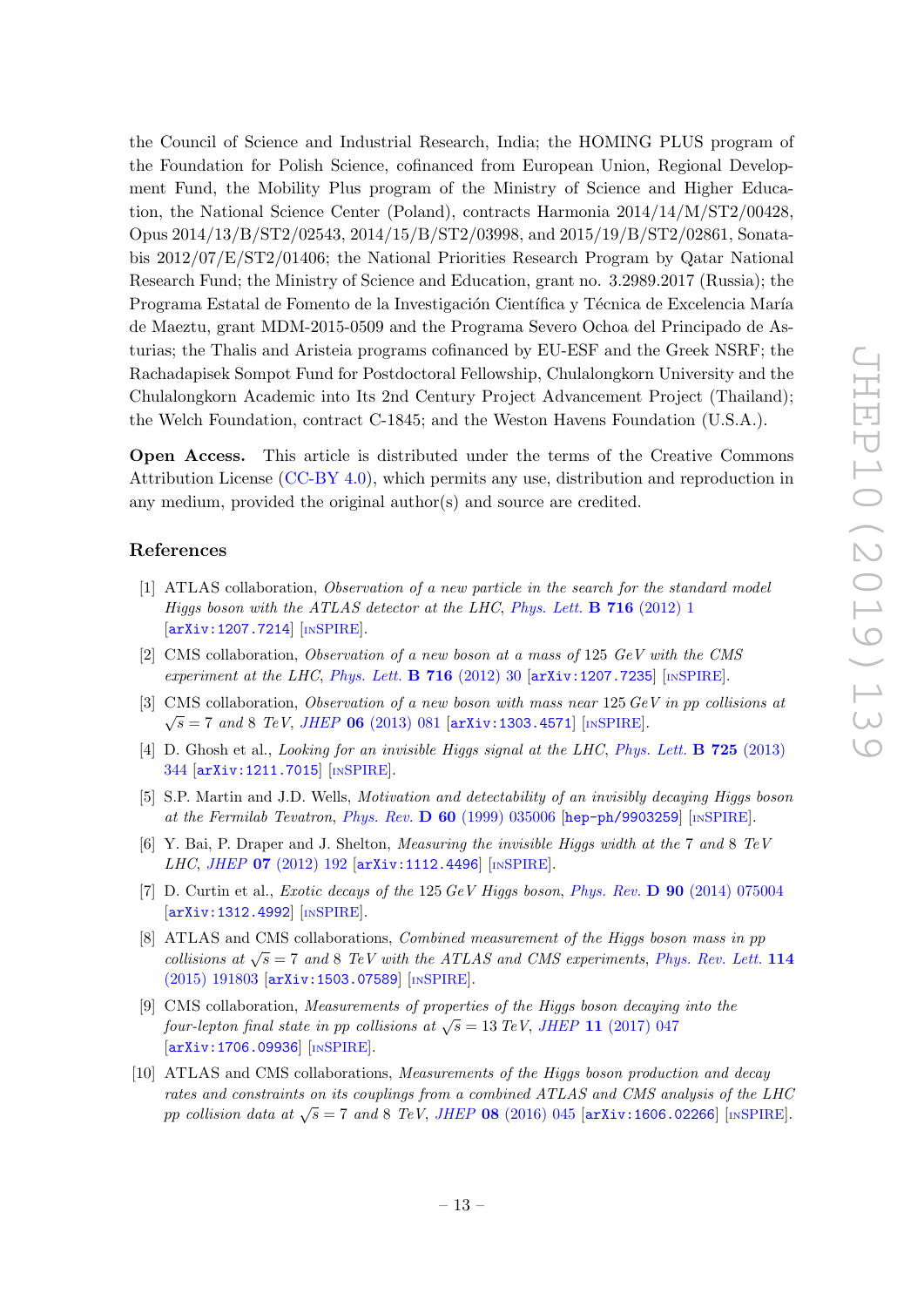- <span id="page-14-0"></span>[11] CMS collaboration, Combined measurements of Higgs boson couplings in proton–proton collisions at  $\sqrt{s} = 13 \text{ TeV}$ , [Eur. Phys. J.](https://doi.org/10.1140/epjc/s10052-019-6909-y) C 79 (2019) 421 [[arXiv:1809.10733](https://arxiv.org/abs/1809.10733)] [IN[SPIRE](https://inspirehep.net/search?p=find+EPRINT+arXiv:1809.10733)].
- <span id="page-14-1"></span>[12] A. Djouadi and M. Drees, Higgs boson decays into light gravitinos, [Phys. Lett.](https://doi.org/10.1016/S0370-2693(97)00670-9) B 407 (1997) [243](https://doi.org/10.1016/S0370-2693(97)00670-9) [[hep-ph/9703452](https://arxiv.org/abs/hep-ph/9703452)] [IN[SPIRE](https://inspirehep.net/search?p=find+EPRINT+hep-ph/9703452)].
- <span id="page-14-2"></span>[13] C. Petersson, A. Romagnoni and R. Torre, *Higgs decay with monophoton + MET signature* from low scale supersymmetry breaking, JHEP 10  $(2012)$  016  $\text{arXiv:1203.4563}$  $\text{arXiv:1203.4563}$  $\text{arXiv:1203.4563}$  [IN[SPIRE](https://inspirehep.net/search?p=find+EPRINT+arXiv:1203.4563)].
- <span id="page-14-3"></span>[14] E. Gabrielli and M. Raidal, Exponentially spread dynamical Yukawa couplings from nonperturbative chiral symmetry breaking in the dark sector, Phys. Rev. **D 89** [\(2014\) 015008](https://doi.org/10.1103/PhysRevD.89.015008) [[arXiv:1310.1090](https://arxiv.org/abs/1310.1090)] [IN[SPIRE](https://inspirehep.net/search?p=find+EPRINT+arXiv:1310.1090)].
- <span id="page-14-5"></span>[15] E. Gabrielli, M. Heikinheimo, B. Mele and M. Raidal, Dark photons and resonant monophoton signatures in Higgs boson decays at the LHC, Phys. Rev.  $\bf{D}$  90 [\(2014\) 055032](https://doi.org/10.1103/PhysRevD.90.055032) [[arXiv:1405.5196](https://arxiv.org/abs/1405.5196)] [IN[SPIRE](https://inspirehep.net/search?p=find+EPRINT+arXiv:1405.5196)].
- [16] S. Biswas, E. Gabrielli, M. Heikinheimo and B. Mele, Dark-photon searches via Higgs-boson production at the LHC, Phys. Rev. D  $93$  [\(2016\) 093011](https://doi.org/10.1103/PhysRevD.93.093011) [[arXiv:1603.01377](https://arxiv.org/abs/1603.01377)] [IN[SPIRE](https://inspirehep.net/search?p=find+EPRINT+arXiv:1603.01377)].
- <span id="page-14-4"></span>[17] S. Biswas, E. Gabrielli, M. Heikinheimo and B. Mele, Searching for massless dark-photons at the LHC via Higgs boson production, in the proceedings of the [2017 European Physical](http://dx.doi.org/10.22323/1.314.0315) [Society Conference on High Energy Physics \(EPS-HEP 2017\)](http://dx.doi.org/10.22323/1.314.0315), July 5–12, Venice, Italy (2017).
- <span id="page-14-6"></span>[18] CMS collaboration, Search for the decay of a Higgs boson in the  $\ell \ell \gamma$  channel in proton-proton collisions at  $\sqrt{s} = 13$  TeV, JHEP 11 [\(2018\) 152](https://doi.org/10.1007/JHEP11(2018)152) [[arXiv:1806.05996](https://arxiv.org/abs/1806.05996)] [IN[SPIRE](https://inspirehep.net/search?p=find+EPRINT+arXiv:1806.05996)].
- <span id="page-14-7"></span>[19] ATLAS collaboration, Searches for the  $Z\gamma$  decay mode of the Higgs boson and for new high-mass resonances in pp collisions at  $\sqrt{s} = 13$  TeV with the ATLAS detector, [JHEP](https://doi.org/10.1007/JHEP10(2017)112) 10 [\(2017\) 112](https://doi.org/10.1007/JHEP10(2017)112) [[arXiv:1708.00212](https://arxiv.org/abs/1708.00212)] [IN[SPIRE](https://inspirehep.net/search?p=find+EPRINT+arXiv:1708.00212)].
- <span id="page-14-8"></span>[20] CMS collaboration, Search for exotic decays of a Higgs boson into undetectable particles and one or more photons, [Phys. Lett.](https://doi.org/10.1016/j.physletb.2015.12.017) **B** 753 (2016) 363  $arXiv:1507.00359$  [IN[SPIRE](https://inspirehep.net/search?p=find+EPRINT+arXiv:1507.00359)].
- <span id="page-14-9"></span>[21] CMS collaboration, The CMS experiment at the CERN LHC, 2008 JINST 3 [S08004](https://doi.org/10.1088/1748-0221/3/08/S08004) [IN[SPIRE](https://inspirehep.net/search?p=find+J+%22JINST,3,S08004%22)].
- <span id="page-14-10"></span>[22] CMS collaboration, The CMS trigger system, 2017 JINST 12 [P01020](https://doi.org/10.1088/1748-0221/12/01/P01020) [[arXiv:1609.02366](https://arxiv.org/abs/1609.02366)] [IN[SPIRE](https://inspirehep.net/search?p=find+EPRINT+arXiv:1609.02366)].
- <span id="page-14-11"></span>[23] S. Frixione and B.R. Webber, Matching NLO QCD computations and parton shower simulations, JHEP 06 [\(2002\) 029](https://doi.org/10.1088/1126-6708/2002/06/029) [[hep-ph/0204244](https://arxiv.org/abs/hep-ph/0204244)] [IN[SPIRE](https://inspirehep.net/search?p=find+EPRINT+hep-ph/0204244)].
- [24] P. Nason, A new method for combining NLO QCD with shower Monte Carlo algorithms, JHEP 11 [\(2004\) 040](https://doi.org/10.1088/1126-6708/2004/11/040) [[hep-ph/0409146](https://arxiv.org/abs/hep-ph/0409146)] [IN[SPIRE](https://inspirehep.net/search?p=find+EPRINT+hep-ph/0409146)].
- [25] S. Frixione, P. Nason and C. Oleari, Matching NLO QCD computations with Parton Shower simulations: the POWHEG method, JHEP 11 [\(2007\) 070](https://doi.org/10.1088/1126-6708/2007/11/070)  $\left[$  [arXiv:0709.2092](https://arxiv.org/abs/0709.2092) $\right]$   $\left[$  IN[SPIRE](https://inspirehep.net/search?p=find+EPRINT+arXiv:0709.2092) $\right]$ .
- [26] S. Alioli, P. Nason, C. Oleari and E. Re, NLO vector-boson production matched with shower in POWHEG, JHEP 07 [\(2008\) 060](https://doi.org/10.1088/1126-6708/2008/07/060) [[arXiv:0805.4802](https://arxiv.org/abs/0805.4802)] [IN[SPIRE](https://inspirehep.net/search?p=find+EPRINT+arXiv:0805.4802)].
- <span id="page-14-12"></span>[27] S. Alioli, P. Nason, C. Oleari and E. Re, A general framework for implementing NLO calculations in shower Monte Carlo programs: the POWHEG BOX, JHEP 06 [\(2010\) 043](https://doi.org/10.1007/JHEP06(2010)043) [[arXiv:1002.2581](https://arxiv.org/abs/1002.2581)] [IN[SPIRE](https://inspirehep.net/search?p=find+EPRINT+arXiv:1002.2581)].
- <span id="page-14-13"></span>[28] LHC HIGGS CROSS SECTION WORKING GROUP collaboration, Handbook of LHC Higgs cross sections: 3. Higgs properties, [arXiv:1307.1347](https://arxiv.org/abs/1307.1347) [IN[SPIRE](https://inspirehep.net/search?p=find+EPRINT+arXiv:1307.1347)].
- <span id="page-14-14"></span>[29] LHC HIGGS CROSS SECTION WORKING GROUP collaboration, Handbook of LHC Higgs cross sections:  $\lambda$ . Deciphering the nature of the Higgs sector,  $arXiv:1610.07922$  [IN[SPIRE](https://inspirehep.net/search?p=find+EPRINT+arXiv:1610.07922)].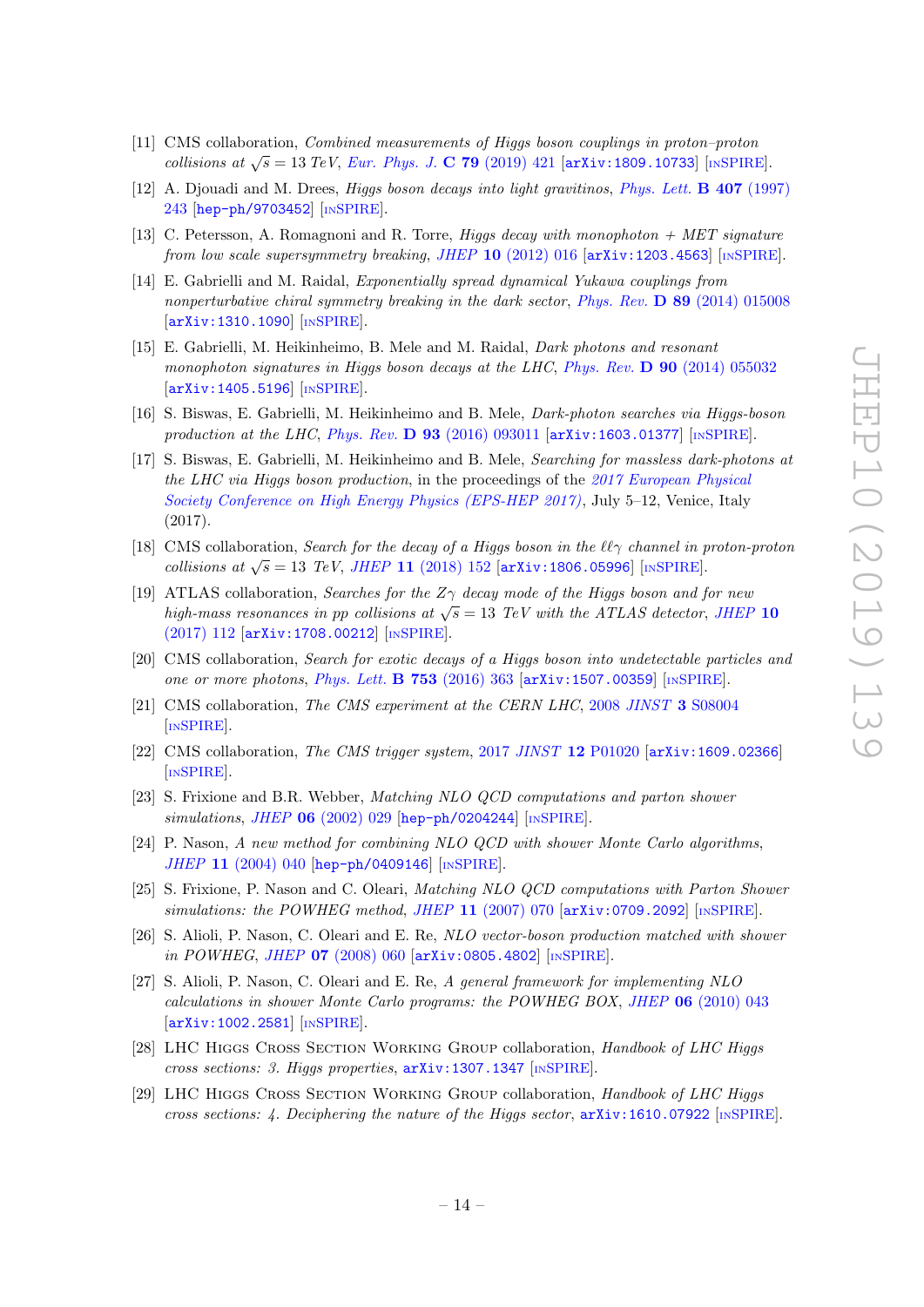- <span id="page-15-0"></span>[30] J. Alwall et al., The automated computation of tree-level and next-to-leading order differential cross sections and their matching to parton shower simulations, JHEP 07 [\(2014\)](https://doi.org/10.1007/JHEP07(2014)079) [079](https://doi.org/10.1007/JHEP07(2014)079) [[arXiv:1405.0301](https://arxiv.org/abs/1405.0301)] [IN[SPIRE](https://inspirehep.net/search?p=find+EPRINT+arXiv:1405.0301)].
- [31] J. Alwall et al., MadGraph 5: going beyond, JHEP 06 [\(2011\) 128](https://doi.org/10.1007/JHEP06(2011)128) [[arXiv:1106.0522](https://arxiv.org/abs/1106.0522)] [IN[SPIRE](https://inspirehep.net/search?p=find+EPRINT+arXiv:1106.0522)].
- <span id="page-15-1"></span>[32] R. Frederix and S. Frixione, Merging meets matching in MC@NLO, JHEP 12 [\(2012\) 061](https://doi.org/10.1007/JHEP12(2012)061) [[arXiv:1209.6215](https://arxiv.org/abs/1209.6215)] [IN[SPIRE](https://inspirehep.net/search?p=find+EPRINT+arXiv:1209.6215)].
- <span id="page-15-2"></span>[33] NNPDF collaboration, *Parton distributions for the LHC Run II, JHEP* 04 [\(2015\) 040](https://doi.org/10.1007/JHEP04(2015)040) [[arXiv:1410.8849](https://arxiv.org/abs/1410.8849)] [IN[SPIRE](https://inspirehep.net/search?p=find+EPRINT+arXiv:1410.8849)].
- <span id="page-15-3"></span>[34] NNPDF collaboration, *Parton distributions from high-precision collider data, [Eur. Phys. J.](https://doi.org/10.1140/epjc/s10052-017-5199-5)* C 77 [\(2017\) 663](https://doi.org/10.1140/epjc/s10052-017-5199-5) [[arXiv:1706.00428](https://arxiv.org/abs/1706.00428)] [IN[SPIRE](https://inspirehep.net/search?p=find+EPRINT+arXiv:1706.00428)].
- <span id="page-15-4"></span>[35] T. Sjöstrand, S. Mrenna and P.Z. Skands, A brief introduction to PYTHIA 8.1, [Comput.](https://doi.org/10.1016/j.cpc.2008.01.036) [Phys. Commun.](https://doi.org/10.1016/j.cpc.2008.01.036) 178 (2008) 852 [[arXiv:0710.3820](https://arxiv.org/abs/0710.3820)] [IN[SPIRE](https://inspirehep.net/search?p=find+EPRINT+arXiv:0710.3820)].
- <span id="page-15-5"></span>[36] P. Skands, S. Carrazza and J. Rojo, Tuning PYTHIA 8.1: the Monash 2013 Tune, [Eur.](https://doi.org/10.1140/epjc/s10052-014-3024-y) Phys. J. C 74 [\(2014\) 3024](https://doi.org/10.1140/epjc/s10052-014-3024-y) [[arXiv:1404.5630](https://arxiv.org/abs/1404.5630)] [IN[SPIRE](https://inspirehep.net/search?p=find+EPRINT+arXiv:1404.5630)].
- <span id="page-15-6"></span>[37] CMS collaboration, Event generator tunes obtained from underlying event and multiparton scattering measurements, [Eur. Phys. J.](https://doi.org/10.1140/epjc/s10052-016-3988-x) C  $76$  (2016) 155 [[arXiv:1512.00815](https://arxiv.org/abs/1512.00815)] [IN[SPIRE](https://inspirehep.net/search?p=find+EPRINT+arXiv:1512.00815)].
- <span id="page-15-7"></span>[38] CMS collaboration, *Extraction and validation of a new set of CMS PYTHIA8 tunes from* underlying-event measurements,  $arXiv:1903.12179$  [IN[SPIRE](https://inspirehep.net/search?p=find+EPRINT+arXiv:1903.12179)].
- <span id="page-15-8"></span>[39] GEANT4 collaboration,  $GEANT4 - a$  simulation toolkit, [Nucl. Instrum. Meth.](https://doi.org/10.1016/S0168-9002(03)01368-8) A 506 [\(2003\) 250](https://doi.org/10.1016/S0168-9002(03)01368-8) [IN[SPIRE](https://inspirehep.net/search?p=find+J+%22Nucl.Instrum.Meth.,A506,250%22)].
- <span id="page-15-9"></span>[40] CMS collaboration, Particle-flow reconstruction and global event description with the CMS detector, 2017 JINST 12 [P10003](https://doi.org/10.1088/1748-0221/12/10/P10003) [[arXiv:1706.04965](https://arxiv.org/abs/1706.04965)] [IN[SPIRE](https://inspirehep.net/search?p=find+EPRINT+arXiv:1706.04965)].
- <span id="page-15-10"></span>[41] M. Cacciari, G.P. Salam and G. Soyez, The anti- $k_t$  jet clustering algorithm, JHEP 04 [\(2008\)](https://doi.org/10.1088/1126-6708/2008/04/063) [063](https://doi.org/10.1088/1126-6708/2008/04/063) [[arXiv:0802.1189](https://arxiv.org/abs/0802.1189)] [IN[SPIRE](https://inspirehep.net/search?p=find+EPRINT+arXiv:0802.1189)].
- <span id="page-15-11"></span>[42] CMS collaboration, Jet energy scale and resolution in the CMS experiment in pp collisions at 8 TeV, 2017 JINST 12 [P02014](https://doi.org/10.1088/1748-0221/12/02/P02014) [[arXiv:1607.03663](https://arxiv.org/abs/1607.03663)] [IN[SPIRE](https://inspirehep.net/search?p=find+EPRINT+arXiv:1607.03663)].
- <span id="page-15-12"></span>[43] CMS collaboration, Pileup Removal Algorithms, [CMS-PAS-JME-14-001](http://cds.cern.ch/record/1751454) (2014).
- <span id="page-15-13"></span>[44] M. Cacciari, G.P. Salam and G. Soyez, FastJet user manual, [Eur. Phys. J.](https://doi.org/10.1140/epjc/s10052-012-1896-2) C 72 (2012) 1896 [[arXiv:1111.6097](https://arxiv.org/abs/1111.6097)] [IN[SPIRE](https://inspirehep.net/search?p=find+EPRINT+arXiv:1111.6097)].
- <span id="page-15-14"></span>[45] CMS collaboration, Identification of heavy-flavour jets with the CMS detector in pp collisions at 13 TeV, 2018 JINST 13 [P05011](https://doi.org/10.1088/1748-0221/13/05/P05011)  $\left[$ [arXiv:1712.07158](https://arxiv.org/abs/1712.07158) $\right]$  [IN[SPIRE](https://inspirehep.net/search?p=find+EPRINT+arXiv:1712.07158)].
- <span id="page-15-15"></span>[46] CMS collaboration, Performance of the CMS missing transverse momentum reconstruction  $\frac{1}{2}$  in pp data at  $\sqrt{s} = 8$  TeV, 2015 JINST 10 [P02006](https://doi.org/10.1088/1748-0221/10/02/P02006) [[arXiv:1411.0511](https://arxiv.org/abs/1411.0511)] [IN[SPIRE](https://inspirehep.net/search?p=find+EPRINT+arXiv:1411.0511)].
- <span id="page-15-16"></span>[47] CMS collaboration, Performance of electron reconstruction and selection with the CMS detector in proton-proton collisions at  $\sqrt{s} = 8 \text{ TeV}$ , 2015 JINST 10 [P06005](https://doi.org/10.1088/1748-0221/10/06/P06005) [[arXiv:1502.02701](https://arxiv.org/abs/1502.02701)] [IN[SPIRE](https://inspirehep.net/search?p=find+EPRINT+arXiv:1502.02701)].
- <span id="page-15-17"></span>[48] CMS collaboration, Performance of the CMS muon detector and muon reconstruction with proton-proton collisions at  $\sqrt{s} = 13$  TeV, 2018 JINST 13 [P06015](https://doi.org/10.1088/1748-0221/13/06/P06015) [[arXiv:1804.04528](https://arxiv.org/abs/1804.04528)] [IN[SPIRE](https://inspirehep.net/search?p=find+EPRINT+arXiv:1804.04528)].
- <span id="page-15-18"></span>[49] CMS collaboration, Measurements of properties of the Higgs boson decaying to a W boson pair in pp collisions at  $\sqrt{s} = 13$  TeV, [Phys. Lett.](https://doi.org/10.1016/j.physletb.2018.12.073) **B** 791 (2019) 96 [[arXiv:1806.05246](https://arxiv.org/abs/1806.05246)] [IN[SPIRE](https://inspirehep.net/search?p=find+EPRINT+arXiv:1806.05246)].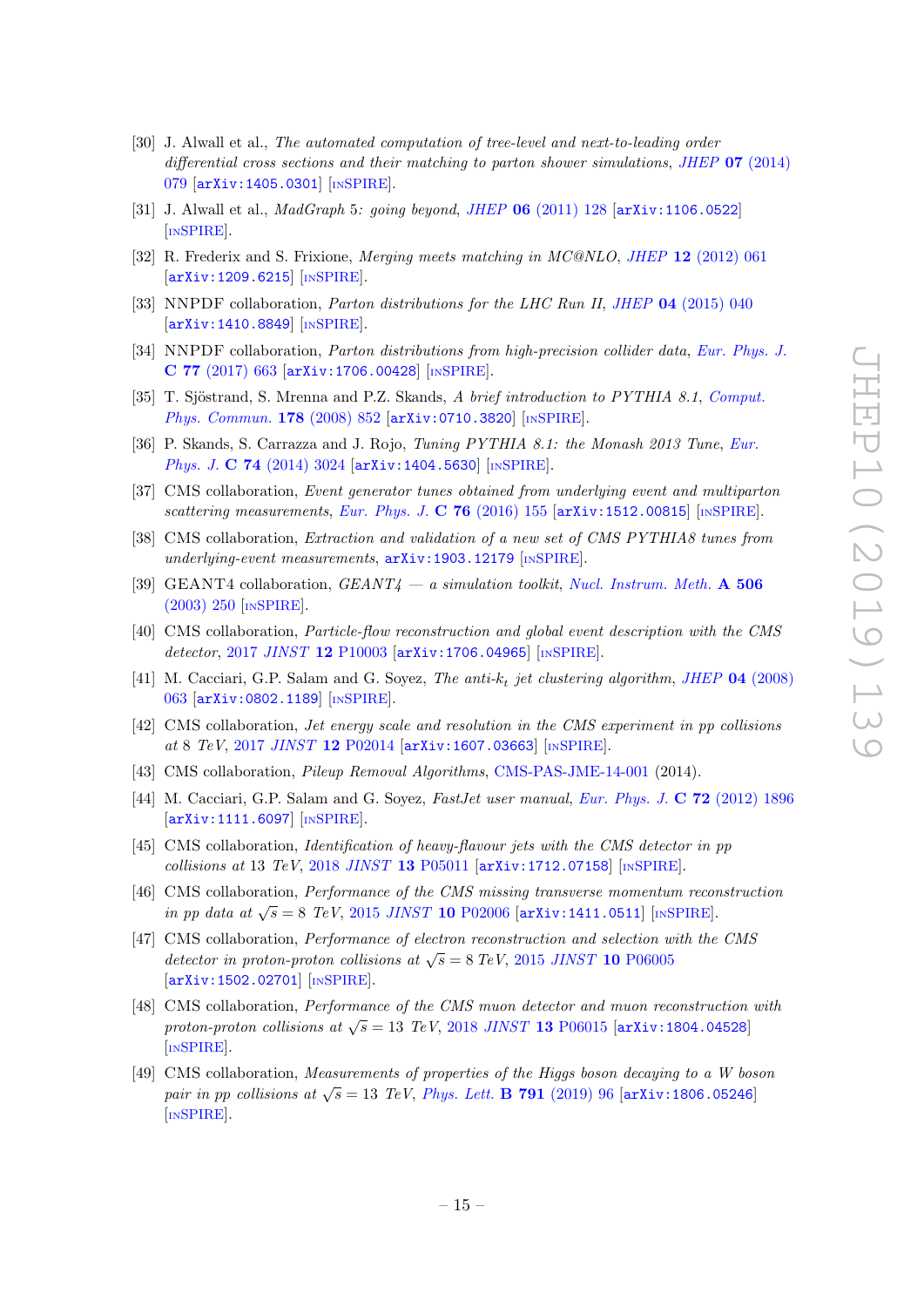- <span id="page-16-0"></span>[50] CMS collaboration, Performance of photon reconstruction and identification with the CMS  $\alpha$  detector in proton-proton collisions at  $\sqrt{s} = 8 \text{ TeV}$ , 2015 JINST 10 [P08010](https://doi.org/10.1088/1748-0221/10/08/P08010) [[arXiv:1502.02702](https://arxiv.org/abs/1502.02702)] [IN[SPIRE](https://inspirehep.net/search?p=find+EPRINT+arXiv:1502.02702)].
- <span id="page-16-1"></span>[51] Particle Data Group collaboration, Review of particle physics, [Phys. Rev.](https://doi.org/10.1103/PhysRevD.98.030001) D 98 (2018) [030001](https://doi.org/10.1103/PhysRevD.98.030001) [IN[SPIRE](https://inspirehep.net/search?p=find+J+%22Phys.Rev.,D98,030001%22)].
- <span id="page-16-2"></span>[52] CMS collaboration, Search for new physics in events with a leptonically decaying Z boson and a large transverse momentum imbalance in proton–proton collisions at  $\sqrt{s} = 13 \text{ TeV}$ , [Eur. Phys. J.](https://doi.org/10.1140/epjc/s10052-018-5740-1) C 78 (2018) 291 [[arXiv:1711.00431](https://arxiv.org/abs/1711.00431)] [IN[SPIRE](https://inspirehep.net/search?p=find+EPRINT+arXiv:1711.00431)].
- <span id="page-16-3"></span>[53] ATLAS, CMS collaborations and the LHC Higgs Combination Group, Procedure for the LHC Higgs boson search combination in Summer 2011, [CMS-NOTE-2011-005](http://cds.cern.ch/record/1379837) (2011).
- <span id="page-16-4"></span>[54] CMS collaboration, *CMS Luminosity Measurements for the 2016 Data Taking Period*, [CMS-PAS-LUM-17-001](http://cds.cern.ch/record/2257069) (2017).
- [55] CMS collaboration, CMS luminosity measurement for the 2017 data-taking period at  $\sqrt{s}$  = 13 TeV, [CMS-PAS-LUM-17-004](http://cds.cern.ch/record/2621960) (2017).
- <span id="page-16-5"></span>[56] CMS collaboration, CMS luminosity measurement for the 2018 data-taking period at  $\sqrt{s}$  = 13 TeV, [CMS-PAS-LUM-18-002](http://cds.cern.ch/record/2676164) (2017).
- <span id="page-16-6"></span>[57] ATLAS collaboration, Measurement of the inelastic proton-proton cross section at  $\sqrt{s} = 13$ TeV with the ATLAS detector at the LHC, [Phys. Rev. Lett.](https://doi.org/10.1103/PhysRevLett.117.182002) 117 (2016) 182002 [[arXiv:1606.02625](https://arxiv.org/abs/1606.02625)] [IN[SPIRE](https://inspirehep.net/search?p=find+EPRINT+arXiv:1606.02625)].
- <span id="page-16-7"></span>[58] CMS collaboration, *Measurement of the inelastic proton-proton cross section at*  $\sqrt{s} = 13$ TeV, JHEP 07 [\(2018\) 161](https://doi.org/10.1007/JHEP07(2018)161) [[arXiv:1802.02613](https://arxiv.org/abs/1802.02613)] [IN[SPIRE](https://inspirehep.net/search?p=find+EPRINT+arXiv:1802.02613)].
- <span id="page-16-8"></span>[59] S. Catani, D. de Florian, M. Grazzini and P. Nason, Soft gluon resummation for Higgs boson production at hadron colliders, JHEP 07 [\(2003\) 028](https://doi.org/10.1088/1126-6708/2003/07/028) [[hep-ph/0306211](https://arxiv.org/abs/hep-ph/0306211)] [IN[SPIRE](https://inspirehep.net/search?p=find+EPRINT+hep-ph/0306211)].
- <span id="page-16-9"></span>[60] M. Cacciari, S. Frixione, M.L. Mangano, P. Nason and G. Ridolfi, The  $t\bar{t}$  cross-section at 1.8 TeV and 1.96 TeV: a study of the systematics due to parton densities and scale dependence, JHEP 04 [\(2004\) 068](https://doi.org/10.1088/1126-6708/2004/04/068) [[hep-ph/0303085](https://arxiv.org/abs/hep-ph/0303085)] [IN[SPIRE](https://inspirehep.net/search?p=find+EPRINT+hep-ph/0303085)].
- <span id="page-16-10"></span>[61] J. Butterworth et al., PDF4LHC recommendations for LHC run II, [J. Phys.](https://doi.org/10.1088/0954-3899/43/2/023001) G 43 (2016) [023001](https://doi.org/10.1088/0954-3899/43/2/023001) [[arXiv:1510.03865](https://arxiv.org/abs/1510.03865)] [IN[SPIRE](https://inspirehep.net/search?p=find+EPRINT+arXiv:1510.03865)].
- <span id="page-16-11"></span>[62] A.L. Read, *Presentation of search results: the*  $CL_s$  *technique, J. Phys.* **G 28** [\(2002\) 2693](https://doi.org/10.1088/0954-3899/28/10/313) [IN[SPIRE](https://inspirehep.net/search?p=find+J+%22J.Phys.,G28,2693%22)].
- <span id="page-16-12"></span>[63] T. Junk, Confidence level computation for combining searches with small statistics, [Nucl.](https://doi.org/10.1016/S0168-9002(99)00498-2) [Instrum. Meth.](https://doi.org/10.1016/S0168-9002(99)00498-2) A 434 (1999) 435 [[hep-ex/9902006](https://arxiv.org/abs/hep-ex/9902006)] [IN[SPIRE](https://inspirehep.net/search?p=find+EPRINT+hep-ex/9902006)].
- <span id="page-16-13"></span>[64] G. Cowan, K. Cranmer, E. Gross and O. Vitells, Asymptotic formulae for likelihood-based tests of new physics, [Eur. Phys. J.](https://doi.org/10.1140/epjc/s10052-011-1554-0) C 71 (2011) 1554 [Erratum ibid. C 73 (2013) 2501] [[arXiv:1007.1727](https://arxiv.org/abs/1007.1727)] [IN[SPIRE](https://inspirehep.net/search?p=find+EPRINT+arXiv:1007.1727)].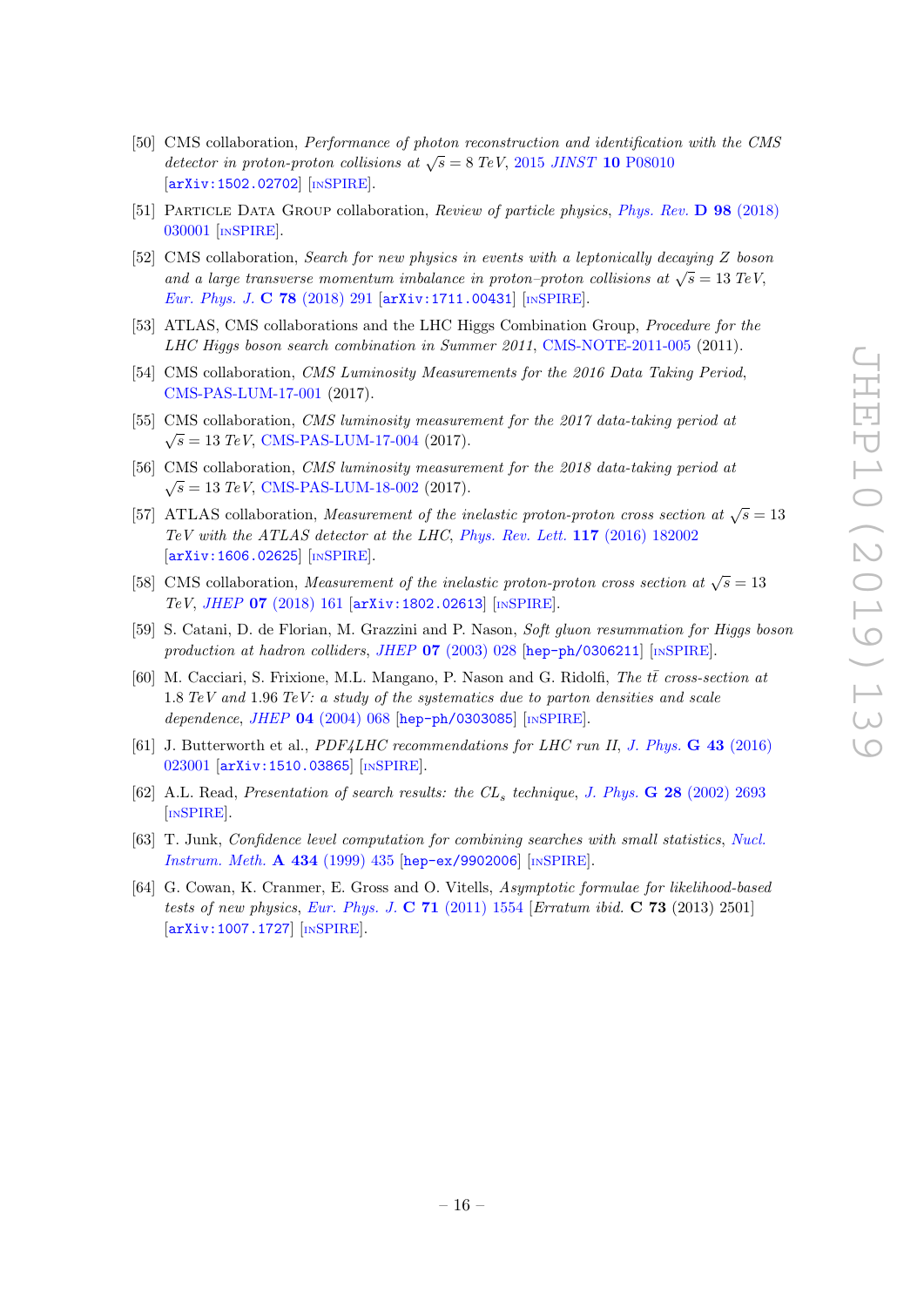## The CMS collaboration

#### <span id="page-17-0"></span>Yerevan Physics Institute, Yerevan, Armenia

A.M. Sirunyan† , A. Tumasyan

### Institut für Hochenergiephysik, Wien, Austria

W. Adam, F. Ambrogi, T. Bergauer, J. Brandstetter, M. Dragicevic, J. Erö, A. Escalante Del Valle, M. Flechl, R. Frühwirth<sup>1</sup>, M. Jeitler<sup>1</sup>, N. Krammer, I. Krätschmer, D. Liko, T. Madlener, I. Mikulec, N. Rad, J. Schieck<sup>1</sup>, R. Schöfbeck, M. Spanring, D. Spitzbart, W. Waltenberger, C.-E. Wulz<sup>1</sup>, M. Zarucki

#### Institute for Nuclear Problems, Minsk, Belarus

V. Drugakov, V. Mossolov, J. Suarez Gonzalez

### Universiteit Antwerpen, Antwerpen, Belgium

M.R. Darwish, E.A. De Wolf, D. Di Croce, X. Janssen, A. Lelek, M. Pieters, H. Rejeb Sfar, H. Van Haevermaet, P. Van Mechelen, S. Van Putte, N. Van Remortel

#### Vrije Universiteit Brussel, Brussel, Belgium

F. Blekman, E.S. Bols, S.S. Chhibra, J. D'Hondt, J. De Clercq, D. Lontkovskyi, S. Lowette, I. Marchesini, S. Moortgat, Q. Python, K. Skovpen, S. Tavernier, W. Van Doninck, P. Van Mulders

#### Universit´e Libre de Bruxelles, Bruxelles, Belgium

D. Beghin, B. Bilin, H. Brun, B. Clerbaux, G. De Lentdecker, H. Delannoy, B. Dorney, L. Favart, A. Grebenyuk, A.K. Kalsi, A. Popov, N. Postiau, E. Starling, L. Thomas, C. Vander Velde, P. Vanlaer, D. Vannerom

## Ghent University, Ghent, Belgium

T. Cornelis, D. Dobur, I. Khvastunov<sup>2</sup>, M. Niedziela, C. Roskas, D. Trocino, M. Tytgat, W. Verbeke, B. Vermassen, M. Vit, N. Zaganidis

### Université Catholique de Louvain, Louvain-la-Neuve, Belgium

O. Bondu, G. Bruno, C. Caputo, P. David, C. Delaere, M. Delcourt, A. Giammanco, V. Lemaitre, A. Magitteri, J. Prisciandaro, A. Saggio, M. Vidal Marono, P. Vischia, J. Zobec

#### Centro Brasileiro de Pesquisas Fisicas, Rio de Janeiro, Brazil

F.L. Alves, G.A. Alves, G. Correia Silva, C. Hensel, A. Moraes, P. Rebello Teles

## Universidade do Estado do Rio de Janeiro, Rio de Janeiro, Brazil

E. Belchior Batista Das Chagas, W. Carvalho, J. Chinellato<sup>3</sup>, E. Coelho, E.M. Da Costa, G.G. Da Silveira<sup>4</sup>, D. De Jesus Damiao, C. De Oliveira Martins, S. Fonseca De Souza, L.M. Huertas Guativa, H. Malbouisson, J. Martins<sup>5</sup>, D. Matos Figueiredo, M. Medina Jaime<sup>6</sup>, M. Melo De Almeida, C. Mora Herrera, L. Mundim, H. Nogima, W.L. Prado Da Silva, L.J. Sanchez Rosas, A. Santoro, A. Sznajder, M. Thiel, E.J. Tonelli Manganote<sup>3</sup>, F. Torres Da Silva De Araujo, A. Vilela Pereira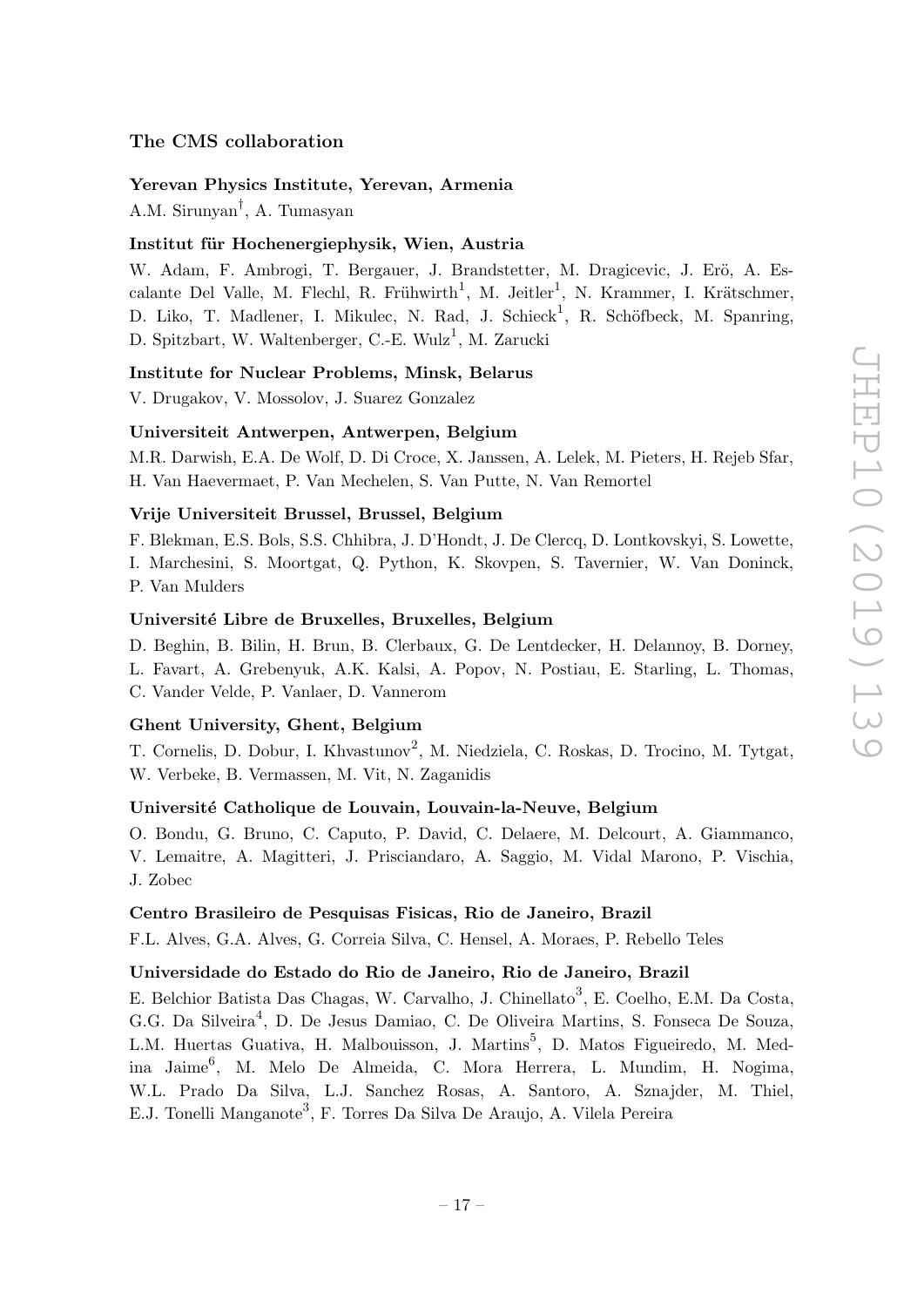## Universidade Estadual Paulista $^a,$  Universidade Federal do ABC $^b,$  São Paulo, Brazil

C.A. Bernardes<sup>a</sup>, L. Calligaris<sup>a</sup>, T.R. Fernandez Perez Tomei<sup>a</sup>, E.M. Gregores<sup>b</sup>, D.S. Lemos, P.G. Mercadante<sup>b</sup>, S.F. Novaes<sup>a</sup>, SandraS. Padula<sup>a</sup>

## Institute for Nuclear Research and Nuclear Energy, Bulgarian Academy of Sciences, Sofia, Bulgaria

A. Aleksandrov, G. Antchev, R. Hadjiiska, P. Iaydjiev, M. Misheva, M. Rodozov, M. Shopova, G. Sultanov

### University of Sofia, Sofia, Bulgaria

M. Bonchev, A. Dimitrov, T. Ivanov, L. Litov, B. Pavlov, P. Petkov

Beihang University, Beijing, China

W.  $Fang<sup>7</sup>$ , X.  $Gao<sup>7</sup>$ , L. Yuan

## Institute of High Energy Physics, Beijing, China

G.M. Chen, H.S. Chen, M. Chen, C.H. Jiang, D. Leggat, H. Liao, Z. Liu, A. Spiezia, J. Tao, E. Yazgan, H. Zhang, S. Zhang<sup>8</sup>, J. Zhao

## State Key Laboratory of Nuclear Physics and Technology, Peking University, Beijing, China

A. Agapitos, Y. Ban, G. Chen, A. Levin, J. Li, L. Li, Q. Li, Y. Mao, S.J. Qian, D. Wang, Q. Wang

## Tsinghua University, Beijing, China

M. Ahmad, Z. Hu, Y. Wang

### Zhejiang University — Department of Physics

M. Xiao

### Universidad de Los Andes, Bogota, Colombia

C. Avila, A. Cabrera, C. Florez, C.F. González Hernández, M.A. Segura Delgado

## Universidad de Antioquia, Medellin, Colombia

J. Mejia Guisao, J.D. Ruiz Alvarez, C.A. Salazar González, N. Vanegas Arbelaez

## University of Split, Faculty of Electrical Engineering, Mechanical Engineering and Naval Architecture, Split, Croatia

D. Giljanović, N. Godinovic, D. Lelas, I. Puljak, T. Sculac

University of Split, Faculty of Science, Split, Croatia

Z. Antunovic, M. Kovac

### Institute Rudjer Boskovic, Zagreb, Croatia

V. Brigljevic, S. Ceci, D. Ferencek, K. Kadija, B. Mesic, M. Roguljic, A. Starodumov<sup>9</sup>, T. Susa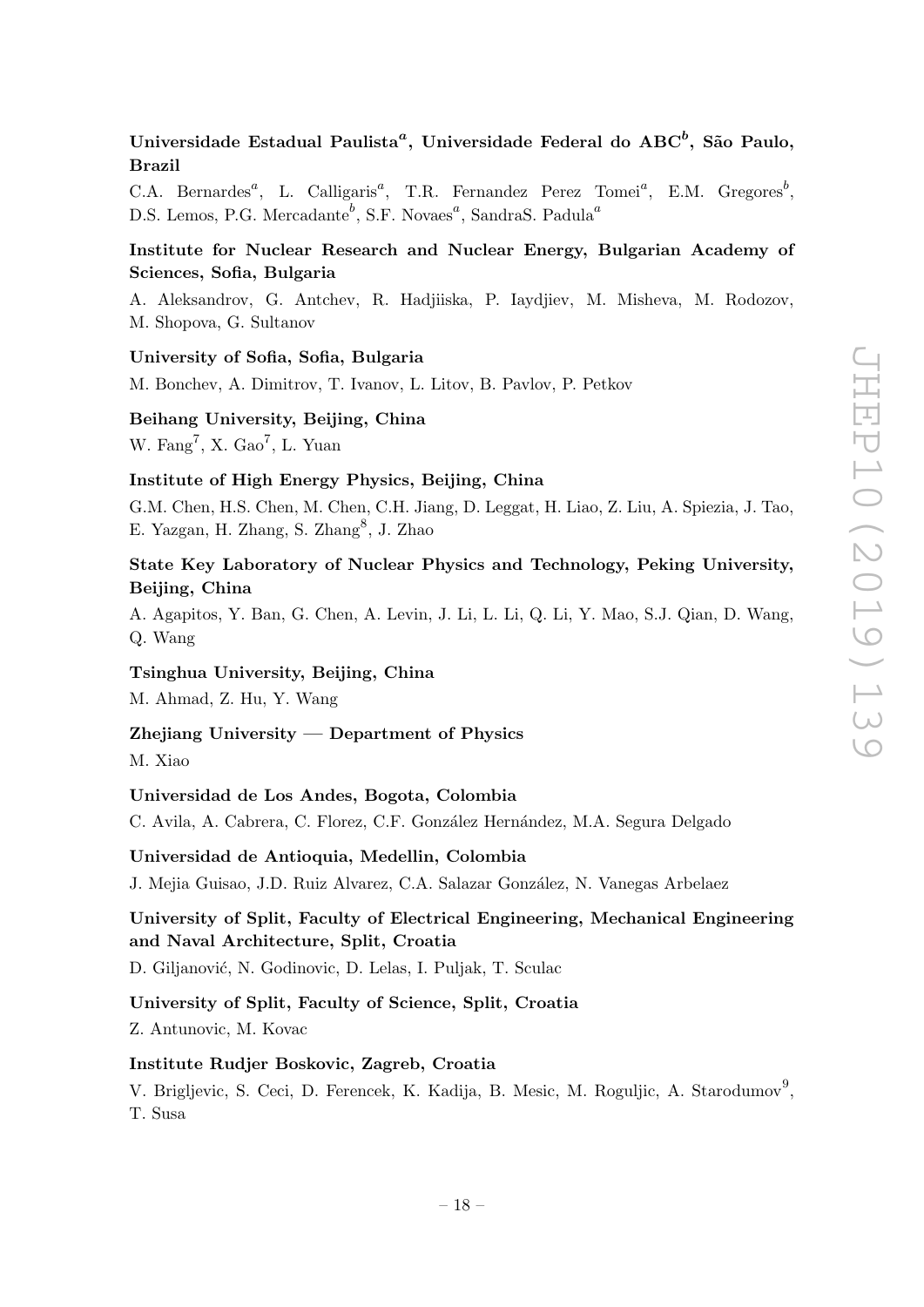### University of Cyprus, Nicosia, Cyprus

M.W. Ather, A. Attikis, E. Erodotou, A. Ioannou, M. Kolosova, S. Konstantinou, G. Mavromanolakis, J. Mousa, C. Nicolaou, F. Ptochos, P.A. Razis, H. Rykaczewski, D. Tsiakkouri

## Charles University, Prague, Czech Republic

M. Finger<sup>10</sup>, M. Finger Jr.<sup>10</sup>, A. Kveton, J. Tomsa

## Escuela Politecnica Nacional, Quito, Ecuador

E. Ayala

### Universidad San Francisco de Quito, Quito, Ecuador

E. Carrera Jarrin

## Academy of Scientific Research and Technology of the Arab Republic of Egypt, Egyptian Network of High Energy Physics, Cairo, Egypt Y. Assran<sup>11,12</sup>, S. Elgammal<sup>12</sup>

#### National Institute of Chemical Physics and Biophysics, Tallinn, Estonia

S. Bhowmik, A. Carvalho Antunes De Oliveira, R.K. Dewanjee, K. Ehataht, M. Kadastik, M. Raidal, C. Veelken

### Department of Physics, University of Helsinki, Helsinki, Finland

P. Eerola, L. Forthomme, H. Kirschenmann, K. Osterberg, M. Voutilainen

### Helsinki Institute of Physics, Helsinki, Finland

F. Garcia, J. Havukainen, J.K. Heikkilä, T. Järvinen, V. Karimäki, M.S. Kim, R. Kinnunen, T. Lampén, K. Lassila-Perini, S. Laurila, S. Lehti, T. Lindén, P. Luukka, T. Mäenpää, H. Siikonen, E. Tuominen, J. Tuominiemi

## Lappeenranta University of Technology, Lappeenranta, Finland T. Tuuva

## IRFU, CEA, Université Paris-Saclay, Gif-sur-Yvette, France

M. Besancon, F. Couderc, M. Dejardin, D. Denegri, B. Fabbro, J.L. Faure, F. Ferri, S. Ganjour, A. Givernaud, P. Gras, G. Hamel de Monchenault, P. Jarry, C. Leloup, E. Locci, J. Malcles, J. Rander, A. Rosowsky, M.Ö. Sahin, A. Savoy-Navarro<sup>13</sup>, M. Titov

## Laboratoire Leprince-Ringuet, Ecole polytechnique, CNRS/IN2P3, Université Paris-Saclay, Palaiseau, France

S. Ahuja, C. Amendola, F. Beaudette, P. Busson, C. Charlot, B. Diab, G. Falmagne,

R. Granier de Cassagnac, I. Kucher, A. Lobanov, C. Martin Perez, M. Nguyen, C. Ochando,

P. Paganini, J. Rembser, R. Salerno, J.B. Sauvan, Y. Sirois, A. Zabi, A. Zghiche

## Universit´e de Strasbourg, CNRS, IPHC UMR 7178, Strasbourg, France

J.-L. Agram<sup>14</sup>, J. Andrea, D. Bloch, G. Bourgatte, J.-M. Brom, E.C. Chabert, C. Collard, E. Conte<sup>14</sup>, J.-C. Fontaine<sup>14</sup>, D. Gelé, U. Goerlach, M. Jansová, A.-C. Le Bihan, N. Tonon, P. Van Hove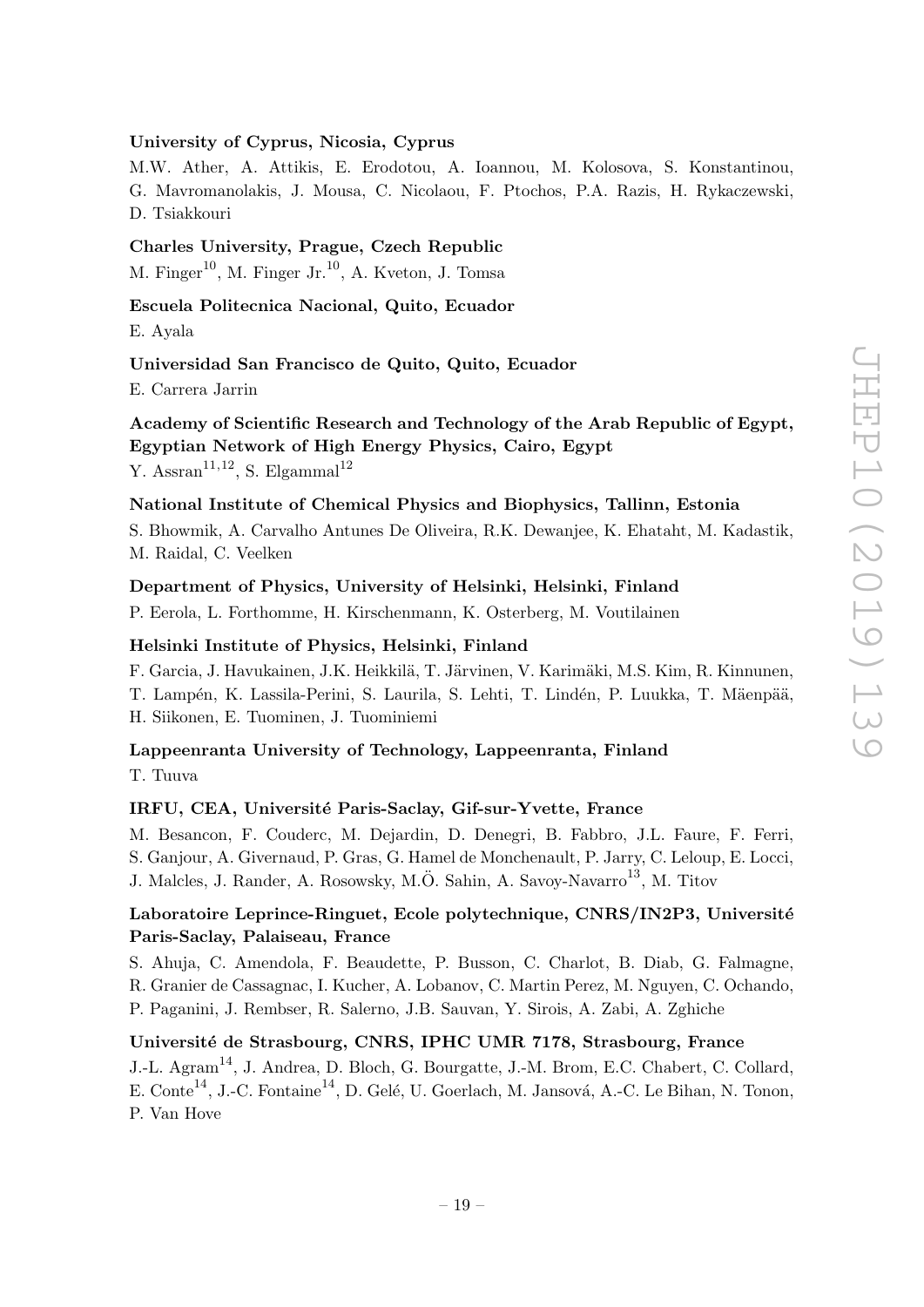## Centre de Calcul de l'Institut National de Physique Nucleaire et de Physique des Particules, CNRS/IN2P3, Villeurbanne, France

S. Gadrat

## Université de Lyon, Université Claude Bernard Lyon 1, CNRS-IN2P3, Institut de Physique Nucléaire de Lyon, Villeurbanne, France

S. Beauceron, C. Bernet, G. Boudoul, C. Camen, A. Carle, N. Chanon, R. Chierici, D. Contardo, P. Depasse, H. El Mamouni, J. Fay, S. Gascon, M. Gouzevitch, B. Ille, Sa. Jain, F. Lagarde, I.B. Laktineh, H. Lattaud, A. Lesauvage, M. Lethuillier, L. Mirabito, S. Perries, V. Sordini, L. Torterotot, G. Touquet, M. Vander Donckt, S. Viret

### Georgian Technical University, Tbilisi, Georgia

T. Toriashvili<sup>15</sup>

Tbilisi State University, Tbilisi, Georgia

 $Z.$  Tsamalaidze $10$ 

### RWTH Aachen University, I. Physikalisches Institut, Aachen, Germany

C. Autermann, L. Feld, M.K. Kiesel, K. Klein, M. Lipinski, D. Meuser, A. Pauls, M. Preuten, M.P. Rauch, J. Schulz, M. Teroerde, B. Wittmer

### RWTH Aachen University, III. Physikalisches Institut A, Aachen, Germany

A. Albert, M. Erdmann, B. Fischer, S. Ghosh, T. Hebbeker, K. Hoepfner, H. Keller, L. Mastrolorenzo, M. Merschmeyer, A. Meyer, P. Millet, G. Mocellin, S. Mondal, S. Mukherjee, D. Noll, A. Novak, T. Pook, A. Pozdnyakov, T. Quast, M. Radziej, Y. Rath, H. Reithler, J. Roemer, A. Schmidt, S.C. Schuler, A. Sharma, S. Wiedenbeck, S. Zaleski

## RWTH Aachen University, III. Physikalisches Institut B, Aachen, Germany

G. Flügge, W. Haj Ahmad<sup>16</sup>, O. Hlushchenko, T. Kress, T. Müller, A. Nehrkorn, A. Nowack, C. Pistone, O. Pooth, D. Roy, H. Sert, A. Stahl<sup>17</sup>

## Deutsches Elektronen-Synchrotron, Hamburg, Germany

M. Aldaya Martin, P. Asmuss, I. Babounikau, H. Bakhshiansohi, K. Beernaert, O. Behnke, A. Bermúdez Martínez, D. Bertsche, A.A. Bin Anuar, K. Borras<sup>18</sup>, V. Botta, A. Campbell, A. Cardini, P. Connor, S. Consuegra Rodríguez, C. Contreras-Campana, V. Danilov, A. De Wit, M.M. Defranchis, C. Diez Pardos, D. Domínguez Damiani, G. Eckerlin, D. Eckstein, T. Eichhorn, A. Elwood, E. Eren, E. Gallo<sup>19</sup>, A. Geiser, A. Grohsjean, M. Guthoff, M. Haranko, A. Harb, A. Jafari, N.Z. Jomhari, H. Jung, A. Kasem<sup>18</sup>, M. Kasemann, H. Kaveh, J. Keaveney, C. Kleinwort, J. Knolle, D. Krücker, W. Lange, T. Lenz, J. Lidrych, K. Lipka, W. Lohmann<sup>20</sup>, R. Mankel, I.-A. Melzer-Pellmann, A.B. Meyer, M. Meyer, M. Missiroli, G. Mittag, J. Mnich, A. Mussgiller, V. Myronenko, D. Pérez Adán, S.K. Pflitsch, D. Pitzl, A. Raspereza, A. Saibel, M. Savitskyi, V. Scheurer, P. Schütze, C. Schwanenberger, R. Shevchenko, A. Singh, H. Tholen, O. Turkot, A. Vagnerini, M. Van De Klundert, R. Walsh, Y. Wen, K. Wichmann, C. Wissing, O. Zenaiev, R. Zlebcik

#### University of Hamburg, Hamburg, Germany

R. Aggleton, S. Bein, L. Benato, A. Benecke, V. Blobel, T. Dreyer, A. Ebrahimi, F. Feindt, A. Fröhlich, C. Garbers, E. Garutti, D. Gonzalez, P. Gunnellini, J. Haller, A. Hinzmann,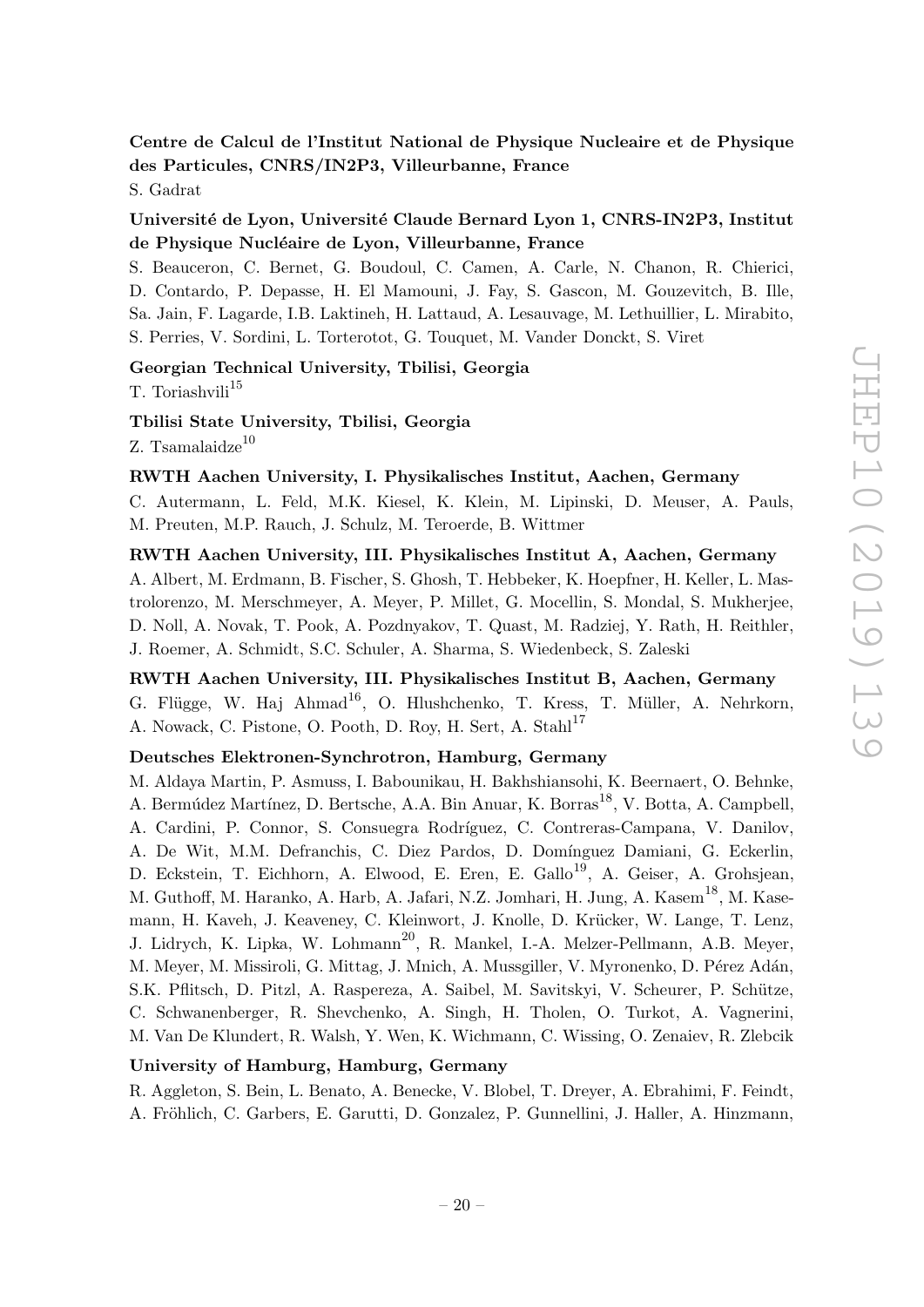A. Karavdina, G. Kasieczka, R. Klanner, R. Kogler, N. Kovalchuk, S. Kurz, V. Kutzner, J. Lange, T. Lange, A. Malara, J. Multhaup, C.E.N. Niemeyer, A. Perieanu, A. Reimers, O. Rieger, C. Scharf, P. Schleper, S. Schumann, J. Schwandt, J. Sonneveld, H. Stadie, G. Steinbrück, F.M. Stober, B. Vormwald, I. Zoi

### Karlsruher Institut fuer Technologie, Karlsruhe, Germany

M. Akbiyik, C. Barth, M. Baselga, S. Baur, T. Berger, E. Butz, R. Caspart, T. Chwalek, W. De Boer, A. Dierlamm, K. El Morabit, N. Faltermann, M. Giffels, P. Goldenzweig, A. Gottmann, M.A. Harrendorf, F. Hartmann<sup>17</sup>, U. Husemann, S. Kudella, S. Mitra, M.U. Mozer, D. Müller, Th. Müller, M. Musich, A. Nürnberg, G. Quast, K. Rabbertz, M. Schröder, I. Shvetsov, H.J. Simonis, R. Ulrich, M. Wassmer, M. Weber, C. Wöhrmann, R. Wolf

## Institute of Nuclear and Particle Physics (INPP), NCSR Demokritos, Aghia Paraskevi, Greece

G. Anagnostou, P. Asenov, G. Daskalakis, T. Geralis, A. Kyriakis, D. Loukas, G. Paspalaki

### National and Kapodistrian University of Athens, Athens, Greece

M. Diamantopoulou, G. Karathanasis, P. Kontaxakis, A. Manousakis-katsikakis, A. Panagiotou, I. Papavergou, N. Saoulidou, A. Stakia, K. Theofilatos, K. Vellidis, E. Vourliotis

#### National Technical University of Athens, Athens, Greece

G. Bakas, K. Kousouris, I. Papakrivopoulos, G. Tsipolitis

#### University of Ioánnina, Ioánnina, Greece

I. Evangelou, C. Foudas, P. Gianneios, P. Katsoulis, P. Kokkas, S. Mallios, K. Manitara, N. Manthos, I. Papadopoulos, J. Strologas, F.A. Triantis, D. Tsitsonis

## MTA-ELTE Lendület CMS Particle and Nuclear Physics Group, Eötvös Loránd University, Budapest, Hungary

M. Bartók<sup>21</sup>, R. Chudasama, M. Csanad, P. Major, K. Mandal, A. Mehta, M.I. Nagy, G. Pasztor, O. Surányi, G.I. Veres

## Wigner Research Centre for Physics, Budapest, Hungary

G. Bencze, C. Hajdu, D. Horvath<sup>22</sup>, F. Sikler, T.Á. Vámi, V. Veszpremi, G. Vesztergombi<sup>†</sup>

## Institute of Nuclear Research ATOMKI, Debrecen, Hungary

N. Beni, S. Czellar, J. Karancsi<sup>21</sup>, A. Makovec, J. Molnar, Z. Szillasi

## Institute of Physics, University of Debrecen, Debrecen, Hungary

P. Raics, D. Teyssier, Z.L. Trocsanyi, B. Ujvari

## Eszterhazy Karoly University, Karoly Robert Campus, Gyongyos, Hungary

T. Csorgo, W.J. Metzger, F. Nemes, T. Novak

#### Indian Institute of Science (IISc), Bangalore, India

S. Choudhury, J.R. Komaragiri, P.C. Tiwari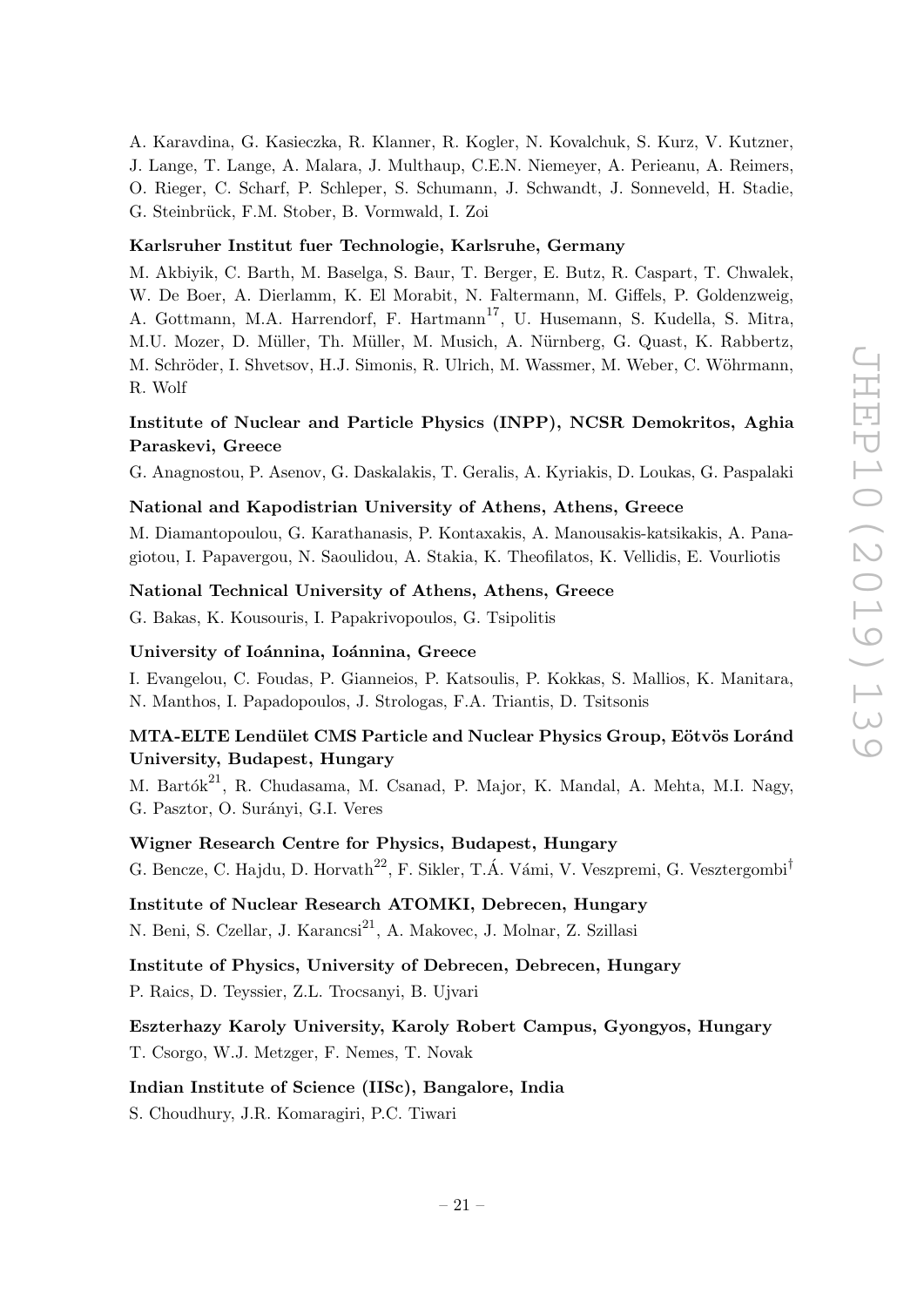## National Institute of Science Education and Research, HBNI, Bhubaneswar, India

S. Bahinipati<sup>24</sup>, C. Kar, G. Kole, P. Mal, V.K. Muraleedharan Nair Bindhu, A. Nayak<sup>25</sup>,  $D.K.$  Sahoo $^{24}$ , S.K. Swain

### Panjab University, Chandigarh, India

S. Bansal, S.B. Beri, V. Bhatnagar, S. Chauhan, R. Chawla, N. Dhingra, R. Gupta, A. Kaur, M. Kaur, S. Kaur, P. Kumari, M. Lohan, M. Meena, K. Sandeep, S. Sharma, J.B. Singh, A.K. Virdi, G. Walia

### University of Delhi, Delhi, India

A. Bhardwaj, B.C. Choudhary, R.B. Garg, M. Gola, S. Keshri, Ashok Kumar, M. Naimuddin, P. Priyanka, K. Ranjan, Aashaq Shah, R. Sharma

### Saha Institute of Nuclear Physics, HBNI, Kolkata, India

R. Bhardwaj<sup>26</sup>, M. Bharti<sup>26</sup>, R. Bhattacharya, S. Bhattacharya, U. Bhawandeep<sup>26</sup>, D. Bhowmik, S. Dutta, S. Ghosh, M. Maity<sup>27</sup>, K. Mondal, S. Nandan, A. Purohit, P.K. Rout, G. Saha, S. Sarkar, T. Sarkar<sup>27</sup>, M. Sharan, B. Singh<sup>26</sup>, S. Thakur<sup>26</sup>

#### Indian Institute of Technology Madras, Madras, India

P.K. Behera, P. Kalbhor, A. Muhammad, P.R. Pujahari, A. Sharma, A.K. Sikdar

#### Bhabha Atomic Research Centre, Mumbai, India

D. Dutta, V. Jha, V. Kumar, D.K. Mishra, P.K. Netrakanti, L.M. Pant, P. Shukla

Tata Institute of Fundamental Research-A, Mumbai, India

T. Aziz, M.A. Bhat, S. Dugad, G.B. Mohanty, N. Sur, RavindraKumar Verma

#### Tata Institute of Fundamental Research-B, Mumbai, India

S. Banerjee, S. Bhattacharya, S. Chatterjee, P. Das, M. Guchait, S. Karmakar, S. Kumar, G. Majumder, K. Mazumdar, N. Sahoo, S. Sawant

### Indian Institute of Science Education and Research (IISER), Pune, India

S. Chauhan, S. Dube, V. Hegde, B. Kansal, A. Kapoor, K. Kothekar, S. Pandey, A. Rane, A. Rastogi, S. Sharma

## Institute for Research in Fundamental Sciences (IPM), Tehran, Iran

S. Chenarani<sup>28</sup>, E. Eskandari Tadavani, S.M. Etesami<sup>28</sup>, M. Khakzad, M. Mohammadi Najafabadi, M. Naseri, F. Rezaei Hosseinabadi

#### University College Dublin, Dublin, Ireland

M. Felcini, M. Grunewald

## INFN Sezione di Bari $^a$ , Università di Bari $^b$ , Politecnico di Bari $^c$ , Bari, Italy

M. Abbrescia<sup>a,b</sup>, R. Aly<sup>a,b,29</sup>, C. Calabria<sup>a,b</sup>, A. Colaleo<sup>a</sup>, D. Creanza<sup>a,c</sup>, L. Cristella<sup>a,b</sup>, N. De Filippis<sup>a,c</sup>, M. De Palma<sup>a,b</sup>, A. Di Florio<sup>a,b</sup>, W. Elmetenawee<sup>a,b</sup>, L. Fiore<sup>a</sup>, A. Gelmi<sup>a,b</sup>, G. Iaselli<sup>a,c</sup>, M. Ince<sup>a,b</sup>, S. Lezki<sup>a,b</sup>, G. Maggi<sup>a,c</sup>, M. Maggi<sup>a</sup>, G. Miniello<sup>a,b</sup>, S.  $\text{My}^{a,b}$ , S. Nuzzo<sup>a,b</sup>, A. Pompili<sup>a,b</sup>, G. Pugliese<sup>a,c</sup>, R. Radogna<sup>a</sup>, A. Ranieri<sup>a</sup>, G. Selvaggi<sup>a,b</sup>, L. Silvestris<sup>a</sup>, F.M. Simone<sup>a,b</sup>, R. Venditti<sup>a</sup>, P. Verwilligen<sup>a</sup>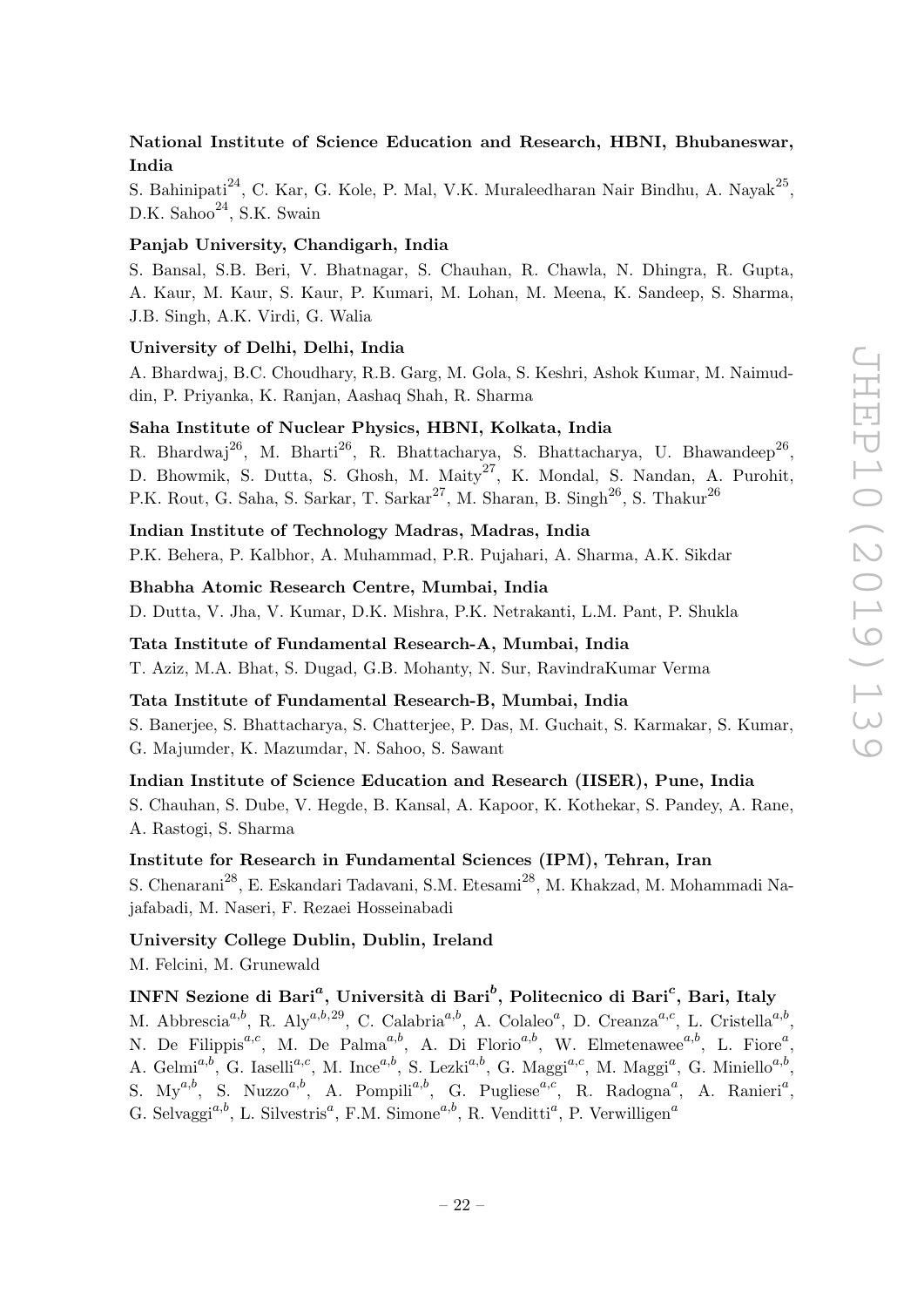## INFN Sezione di Bologna $^a,$  Università di Bologna $^b,$  Bologna, Italy

G. Abbiendi<sup>a</sup>, C. Battilana<sup>a,b</sup>, D. Bonacorsi<sup>a,b</sup>, L. Borgonovi<sup>a,b</sup>, S. Braibant-Giacomelli<sup>a,b</sup>, R. Campanini<sup>a,b</sup>, P. Capiluppi<sup>a,b</sup>, A. Castro<sup>a,b</sup>, F.R. Cavallo<sup>a</sup>, C. Ciocca<sup>a</sup>, G. Codispoti<sup>a,b</sup>, M. Cuffiani<sup>a,b</sup>, G.M. Dallavalle<sup>a</sup>, F. Fabbri<sup>a</sup>, A. Fanfani<sup>a,b</sup>, E. Fontanesi<sup>a,b</sup>, P. Giacomelli<sup>a</sup>, C. Grandi<sup>a</sup>, L. Guiducci<sup>a,b</sup>, F. Iemmi<sup>a,b</sup>, S. Lo Meo<sup>a,30</sup>, S. Marcellini<sup>a</sup>, G. Masetti<sup>a</sup>, F.L. Navarria<sup>a,b</sup>, A. Perrotta<sup>a</sup>, F. Primavera<sup>a,b</sup>, A.M. Rossi<sup>a,b</sup>, T. Rovelli<sup>a,b</sup>, G.P. Siroli<sup>a,b</sup>, N. Tosi $^a$ 

## INFN Sezione di Catania $^a,$  Università di Catania $^b,$  Catania, Italy

S. Albergo<sup>a,b,31</sup>, S. Costa<sup>a,b</sup>, A. Di Mattia<sup>a</sup>, R. Potenza<sup>a,b</sup>, A. Tricomi<sup>a,b,31</sup>, C. Tuve<sup>a,b</sup>

## INFN Sezione di Firenze $^a,$  Università di Firenze $^b,$  Firenze, Italy

G. Barbagli<sup>a</sup>, A. Cassese, R. Ceccarelli, V. Ciulli<sup>a,b</sup>, C. Civinini<sup>a</sup>, R. D'Alessandro<sup>a,b</sup>, E. Focardi<sup>a,b</sup>, G. Latino<sup>a,b</sup>, P. Lenzi<sup>a,b</sup>, M. Meschini<sup>a</sup>, S. Paoletti<sup>a</sup>, G. Sguazzoni<sup>a</sup>, L. Viliani $^a$ 

## INFN Laboratori Nazionali di Frascati, Frascati, Italy

L. Benussi, S. Bianco, D. Piccolo

## INFN Sezione di Genova $^a,$  Università di Genova $^b,$  Genova, Italy

M. Bozzo<sup>a,b</sup>, F. Ferro<sup>a</sup>, R. Mulargia<sup>a,b</sup>, E. Robutti<sup>a</sup>, S. Tosi<sup>a,b</sup>

## INFN Sezione di Milano-Bicocca $^a,$  Università di Milano-Bicocca $^b,$  Milano, Italy

A. Benaglia<sup>a</sup>, A. Beschi<sup>a,b</sup>, F. Brivio<sup>a,b</sup>, V. Ciriolo<sup>a,b,17</sup>, S. Di Guida<sup>a,b,17</sup>, M.E. Dinardo<sup>a,b</sup>, P. Dini<sup>a</sup>, S. Gennai<sup>a</sup>, A. Ghezzi<sup>a,b</sup>, P. Govoni<sup>a,b</sup>, L. Guzzi<sup>a,b</sup>, M. Malberti<sup>a</sup>, S. Malvezzi<sup>a</sup>, D. Menasce<sup>a</sup>, F. Monti<sup>a,b</sup>, L. Moroni<sup>a</sup>, M. Paganoni<sup>a,b</sup>, D. Pedrini<sup>a</sup>, S. Ragazzi<sup>a,b</sup>, T. Tabarelli de Fatis $a,b$ , D. Zuolo $a,b$ 

## INFN Sezione di Napoli $^a$ , Università di Napoli 'Federico II' $^b$ , Napoli, Italy, Università della Basilicata $^c$ , Potenza, Italy, Università G. Marconi $^d$ , Roma, Italy

S. Buontempo<sup>a</sup>, N. Cavallo<sup>a,c</sup>, A. De Iorio<sup>a,b</sup>, A. Di Crescenzo<sup>a,b</sup>, F. Fabozzi<sup>a,c</sup>, F. Fienga<sup>a</sup>, G. Galati<sup>a</sup>, A.O.M. Iorio<sup>a,b</sup>, L. Lista<sup>a,b</sup>, S. Meola<sup>a,d,17</sup>, P. Paolucci<sup>a,17</sup>, B. Rossi<sup>a</sup>, C. Sciacca<sup> $a,b$ </sup>, E. Voevodina $a,b$ 

## INFN Sezione di Padova $^a,$  Università di Padova $^b,$  Padova, Italy, Università di  $\operatorname{Trento}^c, \operatorname{Trento}, \operatorname{Italy}$

P. Azzi<sup>a</sup>, N. Bacchetta<sup>a</sup>, D. Bisello<sup>a,b</sup>, A. Boletti<sup>a,b</sup>, A. Bragagnolo<sup>a,b</sup>, R. Carlin<sup>a,b</sup>, P. Checchia<sup>a</sup>, P. De Castro Manzano<sup>a</sup>, T. Dorigo<sup>a</sup>, U. Dosselli<sup>a</sup>, F. Gasparini<sup>a,b</sup>, U. Gasparini<sup>a,b</sup>, A. Gozzelino<sup>a</sup>, S.Y. Hoh<sup>a,b</sup>, P. Lujan<sup>a</sup>, M. Margoni<sup>a,b</sup>, A.T. Meneguzzo<sup>a,b</sup>, J. Pazzini<sup>a,b</sup>, M. Presilla<sup>b</sup>, P. Ronchese<sup>a,b</sup>, R. Rossin<sup>a,b</sup>, F. Simonetto<sup>a,b</sup>, A. Tiko<sup>a</sup>, M. Tosi<sup>a,b</sup>, M. Zanetti<sup>a,b</sup>, P. Zotto<sup>a,b</sup>, G. Zumerle<sup>a,b</sup>

## INFN Sezione di Pavia $^a,$  Università di Pavia $^b,$  Pavia, Italy

A. Braghieri<sup>a</sup>, D. Fiorina<sup>a,b</sup>, P. Montagna<sup>a,b</sup>, S.P. Ratti<sup>a,b</sup>, V. Re<sup>a</sup>, M. Ressegotti<sup>a,b</sup>, C. Riccardi<sup>a,b</sup>, P. Salvini<sup>a</sup>, I. Vai<sup>a</sup>, P. Vitulo<sup>a,b</sup>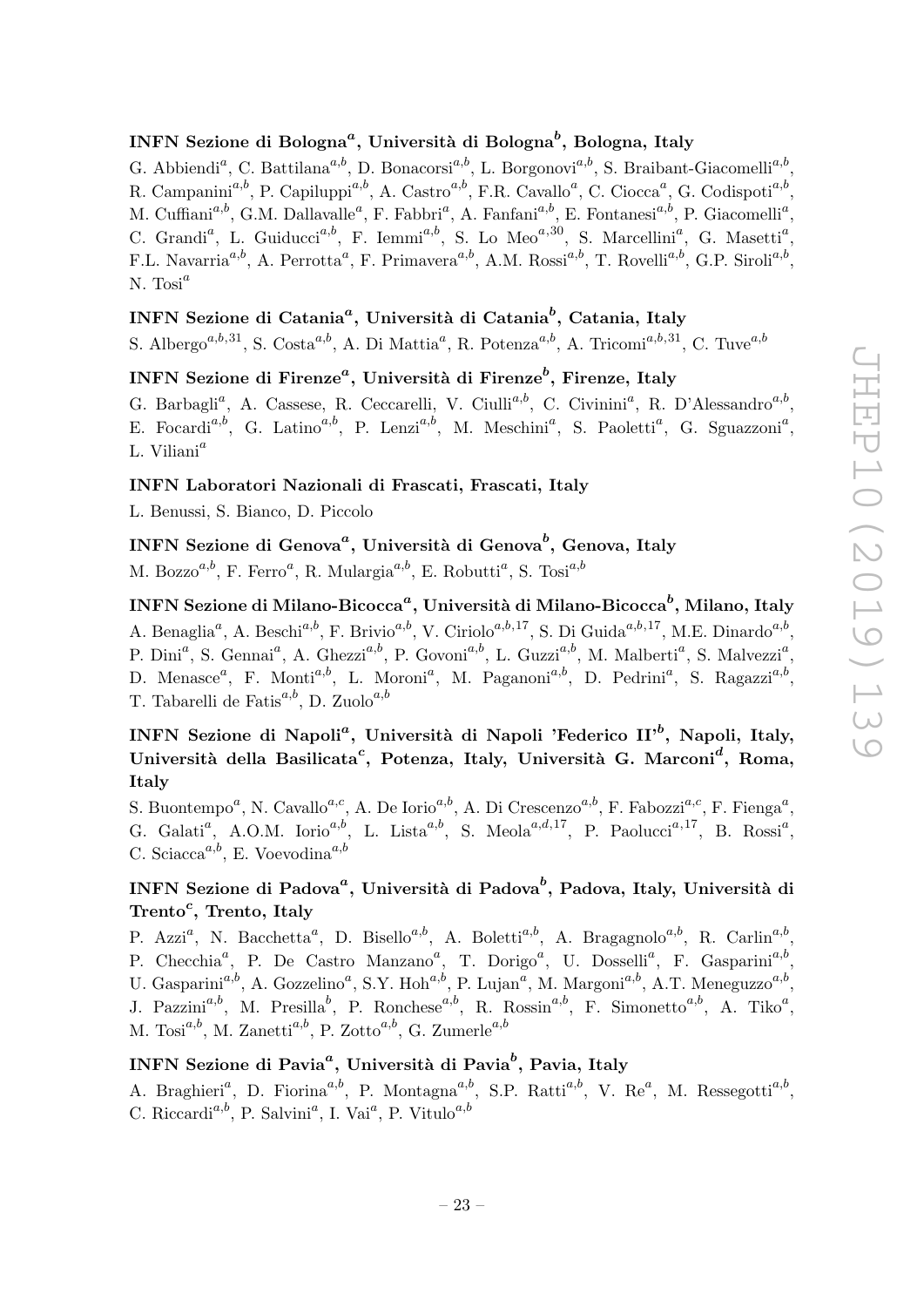## INFN Sezione di Perugia $^a,$  Università di Perugia $^b,$  Perugia, Italy

M. Biasini<sup>a,b</sup>, G.M. Bilei<sup>a</sup>, D. Ciangottini<sup>a,b</sup>, L. Fanò<sup>a,b</sup>, P. Lariccia<sup>a,b</sup>, R. Leonardi<sup>a,b</sup>, E. Manoni<sup>a</sup>, G. Mantovani<sup>a,b</sup>, V. Mariani<sup>a,b</sup>, M. Menichelli<sup>a</sup>, A. Rossi<sup>a,b</sup>, A. Santocchia<sup>a,b</sup>, D.  $Spiga^a$ 

## INFN Sezione di Pisa $^a,$  Università di Pisa $^b,$  Scuola Normale Superiore di Pisa $^c,$ Pisa, Italy

K. Androsov<sup>a</sup>, P. Azzurri<sup>a</sup>, G. Bagliesi<sup>a</sup>, V. Bertacchi<sup>a,c</sup>, L. Bianchini<sup>a</sup>, T. Boccali<sup>a</sup>, R. Castaldi<sup>a</sup>, M.A. Ciocci<sup>a,b</sup>, R. Dell'Orso<sup>a</sup>, G. Fedi<sup>a</sup>, L. Giannini<sup>a,c</sup>, A. Giassi<sup>a</sup>, M.T. Grippo<sup>a</sup>, F. Ligabue<sup>a,c</sup>, E. Manca<sup>a,c</sup>, G. Mandorli<sup>a,c</sup>, A. Messineo<sup>a,b</sup>, F. Palla<sup>a</sup>, A. Rizzi<sup>a,b</sup>, G. Rolandi<sup>32</sup>, S. Roy Chowdhury, A. Scribano<sup>a</sup>, P. Spagnolo<sup>a</sup>, R. Tenchini<sup>a</sup>, G. Tonelli $a,b$ , N. Turini, A. Venturi<sup>a</sup>, P.G. Verdini<sup>a</sup>

## INFN Sezione di Roma $^a,$  Sapienza Università di Roma $^b,$  Rome, Italy

F. Cavallari<sup>a</sup>, M. Cipriani<sup>a,b</sup>, D. Del Re<sup>a,b</sup>, E. Di Marco<sup>a,b</sup>, M. Diemoz<sup>a</sup>, E. Longo<sup>a,b</sup>, P. Meridiani<sup>a</sup>, G. Organtini<sup>a,b</sup>, F. Pandolfi<sup>a</sup>, R. Paramatti<sup>a,b</sup>, C. Quaranta<sup>a,b</sup>, S. Rahatlou $a,b$ , C. Rovelli $^a$ , F. Santanastasio $a,b$ , L. Soffi $^{a,b}$ 

## INFN Sezione di Torino $^a,$  Università di Torino $^b,$  Torino, Italy, Università del Piemonte Orientale $^c$ , Novara, Italy

N. Amapane<sup>a,b</sup>, R. Arcidiacono<sup>a,c</sup>, S. Argiro<sup>a,b</sup>, M. Arneodo<sup>a,c</sup>, N. Bartosik<sup>a</sup>, R. Bellan<sup>a,b</sup>, A. Bellora, C. Biino<sup>a</sup>, A. Cappati<sup>a,b</sup>, N. Cartiglia<sup>a</sup>, S. Cometti<sup>a</sup>, M. Costa<sup>a,b</sup>, R. Covarelli<sup>a,b</sup>, N. Demaria<sup>a</sup>, B. Kiani<sup>a,b</sup>, C. Mariotti<sup>a</sup>, S. Maselli<sup>a</sup>, E. Migliore<sup>a,b</sup>, V. Monaco<sup>a,b</sup>, E. Monteil<sup>a,b</sup>, M. Monteno<sup>a</sup>, M.M. Obertino<sup>a,b</sup>, G. Ortona<sup>a,b</sup>, L. Pacher<sup>a,b</sup>, N. Pastrone<sup>a</sup>, M. Pelliccioni<sup>a</sup>, G.L. Pinna Angioni<sup>a,b</sup>, A. Romero<sup>a,b</sup>, M. Ruspa<sup>a,c</sup>, R. Salvatico<sup>a,b</sup>, V. Sola<sup>a</sup>, A. Solano<sup>a,b</sup>, D. Soldi<sup>a,b</sup>, A. Staiano<sup>a</sup>

## INFN Sezione di Trieste $^a,$  Università di Trieste $^b,$  Trieste, Italy

S. Belforte<sup>a</sup>, V. Candelise<sup>a,b</sup>, M. Casarsa<sup>a</sup>, F. Cossutti<sup>a</sup>, A. Da Rold<sup>a,b</sup>, G. Della Ricca<sup>a,b</sup>, F. Vazzoler<sup>a,b</sup>, A. Zanetti<sup>a</sup>

## Kyungpook National University, Daegu, Korea

B. Kim, D.H. Kim, G.N. Kim, J. Lee, S.W. Lee, C.S. Moon, Y.D. Oh, S.I. Pak, S. Sekmen, D.C. Son, Y.C. Yang

## Chonnam National University, Institute for Universe and Elementary Particles, Kwangju, Korea

H. Kim, D.H. Moon, G. Oh

Hanyang University, Seoul, Korea B. Francois, T.J. Kim, J. Park

### Korea University, Seoul, Korea

S. Cho, S. Choi, Y. Go, D. Gyun, S. Ha, B. Hong, K. Lee, K.S. Lee, J. Lim, J. Park, S.K. Park, Y. Roh, J. Yoo

## Kyung Hee University, Department of Physics

J. Goh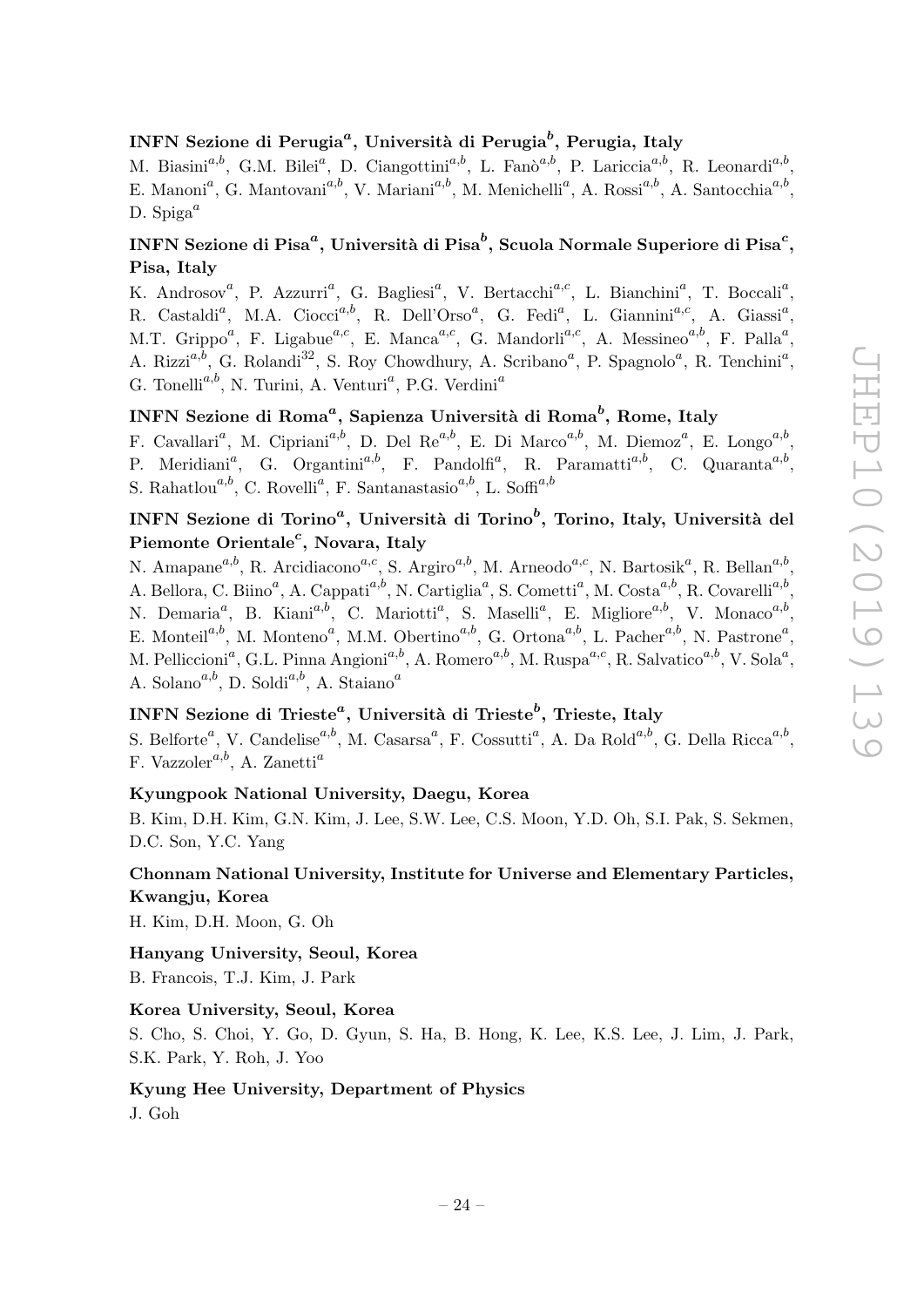Sejong University, Seoul, Korea H.S. Kim

#### Seoul National University, Seoul, Korea

J. Almond, J.H. Bhyun, J. Choi, S. Jeon, J. Kim, J.S. Kim, H. Lee, K. Lee, S. Lee, K. Nam, M. Oh, S.B. Oh, B.C. Radburn-Smith, U.K. Yang, H.D. Yoo, I. Yoon, G.B. Yu

University of Seoul, Seoul, Korea

D. Jeon, H. Kim, J.H. Kim, J.S.H. Lee, I.C. Park, I.J Watson

Sungkyunkwan University, Suwon, Korea

Y. Choi, C. Hwang, Y. Jeong, J. Lee, Y. Lee, I. Yu

Riga Technical University, Riga, Latvia V. Veckalns<sup>33</sup>

Vilnius University, Vilnius, Lithuania

V. Dudenas, A. Juodagalvis, G. Tamulaitis, J. Vaitkus

## National Centre for Particle Physics, Universiti Malaya, Kuala Lumpur, Malaysia

Z.A. Ibrahim, F. Mohamad Idris<sup>34</sup>, W.A.T. Wan Abdullah, M.N. Yusli, Z. Zolkapli

Universidad de Sonora (UNISON), Hermosillo, Mexico

J.F. Benitez, A. Castaneda Hernandez, J.A. Murillo Quijada, L. Valencia Palomo

Centro de Investigacion y de Estudios Avanzados del IPN, Mexico City, Mexico

H. Castilla-Valdez, E. De La Cruz-Burelo, I. Heredia-De La Cruz<sup>35</sup>, R. Lopez-Fernandez, A. Sanchez-Hernandez

#### Universidad Iberoamericana, Mexico City, Mexico

S. Carrillo Moreno, C. Oropeza Barrera, M. Ramirez-Garcia, F. Vazquez Valencia

Benemerita Universidad Autonoma de Puebla, Puebla, Mexico

J. Eysermans, I. Pedraza, H.A. Salazar Ibarguen, C. Uribe Estrada

### Universidad Autónoma de San Luis Potosí, San Luis Potosí, Mexico

A. Morelos Pineda

University of Montenegro, Podgorica, Montenegro J. Mijuskovic, N. Raicevic

## University of Auckland, Auckland, New Zealand D. Krofcheck

University of Canterbury, Christchurch, New Zealand S. Bheesette, P.H. Butler

#### National Centre for Physics, Quaid-I-Azam University, Islamabad, Pakistan

A. Ahmad, M. Ahmad, Q. Hassan, H.R. Hoorani, W.A. Khan, M.A. Shah, M. Shoaib, M. Waqas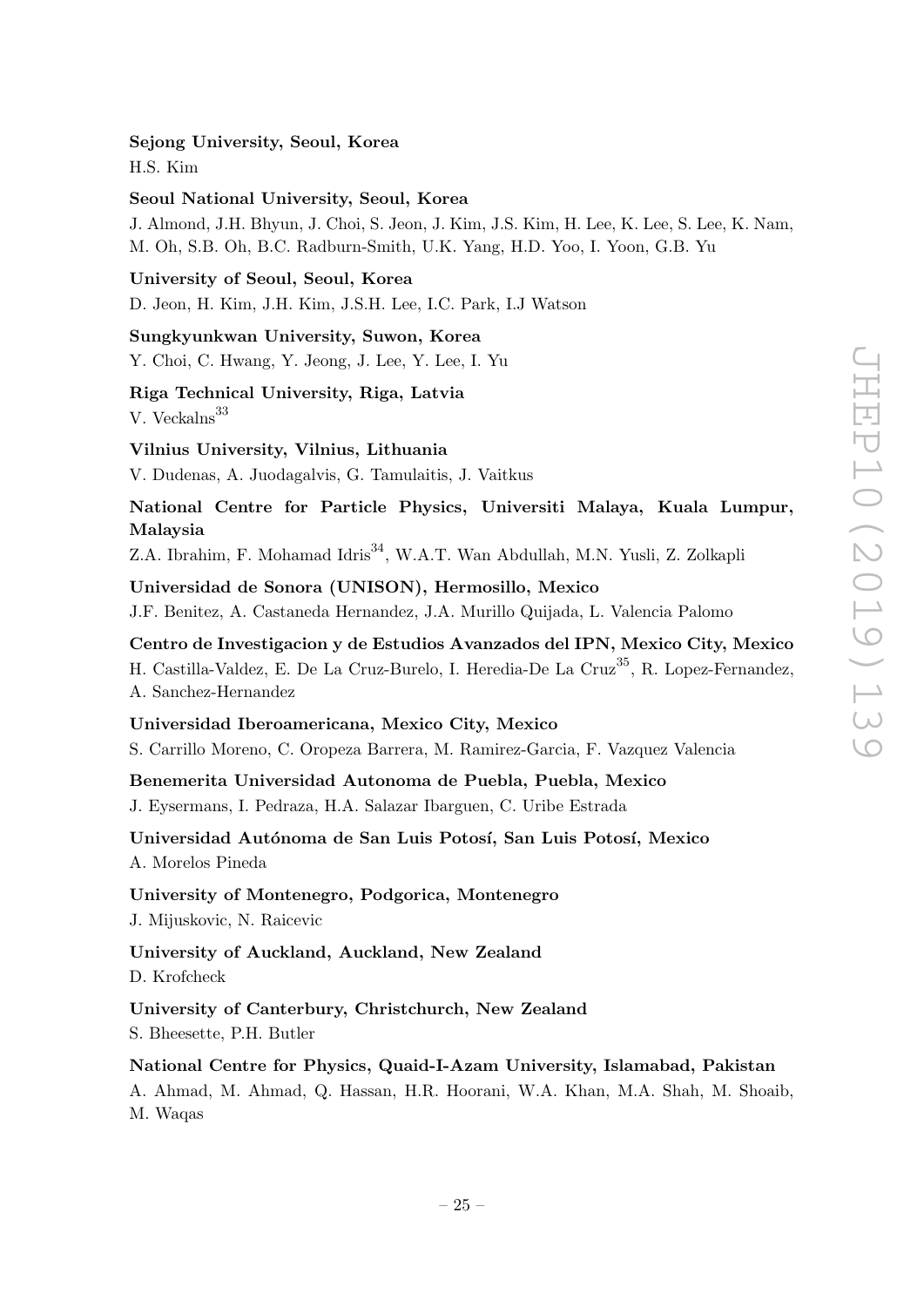## AGH University of Science and Technology Faculty of Computer Science, Electronics and Telecommunications, Krakow, Poland

V. Avati, L. Grzanka, M. Malawski

#### National Centre for Nuclear Research, Swierk, Poland

H. Bialkowska, M. Bluj, B. Boimska, M. G´orski, M. Kazana, M. Szleper, P. Zalewski

## Institute of Experimental Physics, Faculty of Physics, University of Warsaw, Warsaw, Poland

K. Bunkowski, A. Byszuk<sup>36</sup>, K. Doroba, A. Kalinowski, M. Konecki, J. Krolikowski, M. Misiura, M. Olszewski, M. Walczak

## Laboratório de Instrumentação e Física Experimental de Partículas, Lisboa, Portugal

M. Araujo, P. Bargassa, D. Bastos, A. Di Francesco, P. Faccioli, B. Galinhas, M. Gallinaro, J. Hollar, N. Leonardo, T. Niknejad, J. Seixas, K. Shchelina, G. Strong, O. Toldaiev, J. Varela

#### Joint Institute for Nuclear Research, Dubna, Russia

S. Afanasiev, P. Bunin, M. Gavrilenko, I. Golutvin, I. Gorbunov, A. Kamenev, V. Karjavine, A. Lanev, A. Malakhov, V. Matveev<sup>37,38</sup>, P. Moisenz, V. Palichik, V. Perelygin, M. Savina, S. Shmatov, S. Shulha, N. Skatchkov, V. Smirnov, N. Voytishin, A. Zarubin

#### Petersburg Nuclear Physics Institute, Gatchina (St. Petersburg), Russia

L. Chtchipounov, V. Golovtcov, Y. Ivanov, V. Kim<sup>39</sup>, E. Kuznetsova<sup>40</sup>, P. Levchenko, V. Murzin, V. Oreshkin, I. Smirnov, D. Sosnov, V. Sulimov, L. Uvarov, A. Vorobyev

#### Institute for Nuclear Research, Moscow, Russia

Yu. Andreev, A. Dermenev, S. Gninenko, N. Golubev, A. Karneyeu, M. Kirsanov, N. Krasnikov, A. Pashenkov, D. Tlisov, A. Toropin

## Institute for Theoretical and Experimental Physics named by A.I. Alikhanov of NRC 'Kurchatov Institute', Moscow, Russia

V. Epshteyn, V. Gavrilov, N. Lychkovskaya, A. Nikitenko<sup>41</sup>, V. Popov, I. Pozdnyakov, G. Safronov, A. Spiridonov, A. Stepennov, M. Toms, E. Vlasov, A. Zhokin

#### Moscow Institute of Physics and Technology, Moscow, Russia

T. Aushev

## National Research Nuclear University 'Moscow Engineering Physics Institute' (MEPhI), Moscow, Russia

O. Bychkova, R. Chistov $^{42},$ M. Danilov $^{42},$ S. Polikarpov $^{42},$ E. Tarkovskii

### P.N. Lebedev Physical Institute, Moscow, Russia

V. Andreev, M. Azarkin, I. Dremin, M. Kirakosyan, A. Terkulov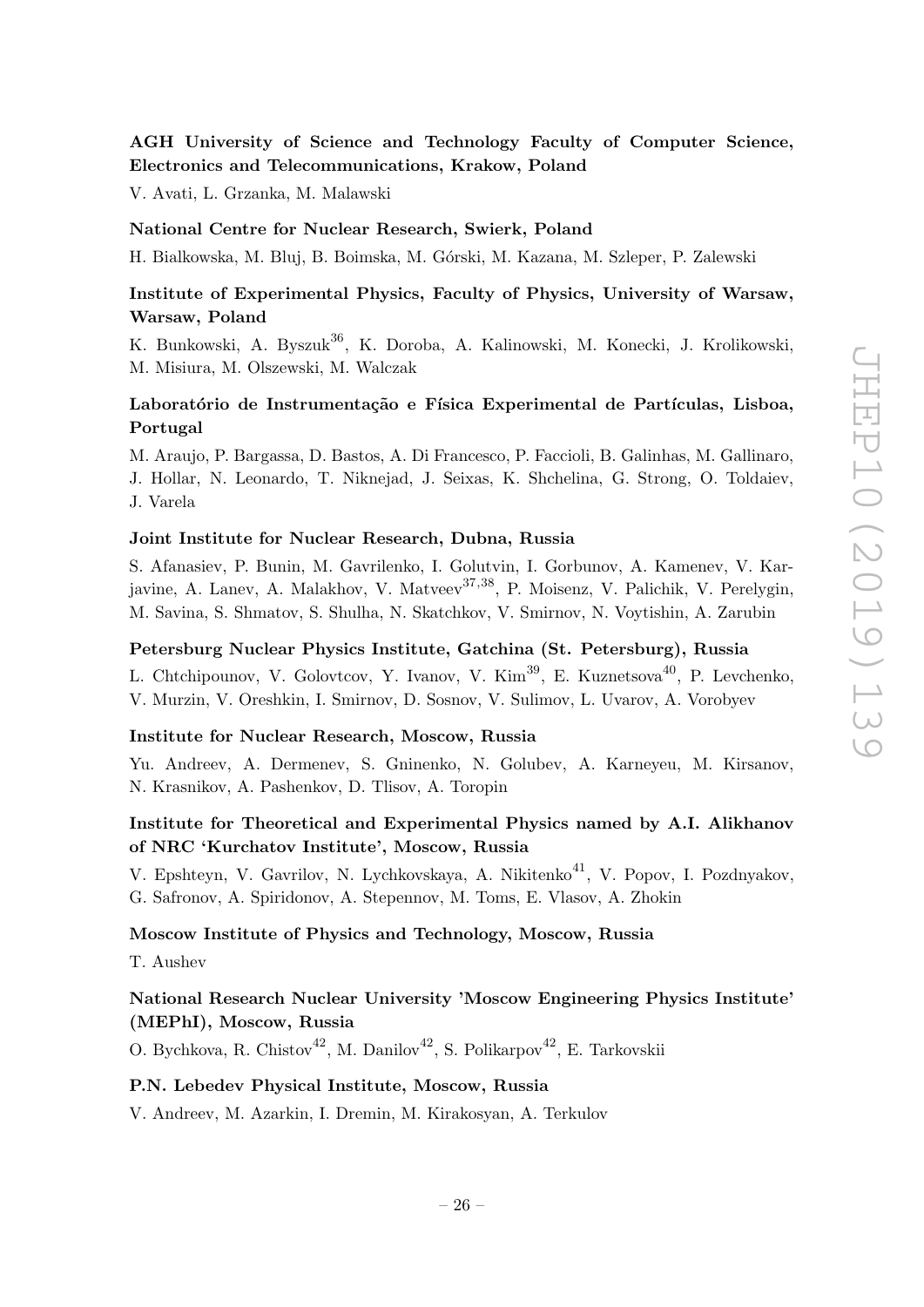## Skobeltsyn Institute of Nuclear Physics, Lomonosov Moscow State University, Moscow, Russia

A. Baskakov, A. Belyaev, E. Boos, V. Bunichev, M. Dubinin<sup>43</sup>, L. Dudko, A. Ershov, A. Gribushin, V. Klyukhin, O. Kodolova, I. Lokhtin, S. Obraztsov, V. Savrin

## Novosibirsk State University (NSU), Novosibirsk, Russia

A. Barnyakov<sup>44</sup>, V. Blinov<sup>44</sup>, T. Dimova<sup>44</sup>, L. Kardapoltsev<sup>44</sup>, Y. Skovpen<sup>44</sup>

## Institute for High Energy Physics of National Research Centre 'Kurchatov Institute', Protvino, Russia

I. Azhgirey, I. Bayshev, S. Bitioukov, V. Kachanov, D. Konstantinov, P. Mandrik, V. Petrov, R. Ryutin, S. Slabospitskii, A. Sobol, S. Troshin, N. Tyurin, A. Uzunian, A. Volkov

### National Research Tomsk Polytechnic University, Tomsk, Russia

A. Babaev, A. Iuzhakov, V. Okhotnikov

## Tomsk State University, Tomsk, Russia

V. Borchsh, V. Ivanchenko, E. Tcherniaev

## University of Belgrade: Faculty of Physics and VINCA Institute of Nuclear Sciences

P. Adzic<sup>45</sup>, P. Cirkovic, D. Devetak, M. Dordevic, P. Milenovic, J. Milosevic, M. Stojanovic

## Centro de Investigaciones Energéticas Medioambientales y Tecnológicas (CIEMAT), Madrid, Spain

M. Aguilar-Benitez, J. Alcaraz Maestre, A. Álvarez Fernández, I. Bachiller, M. Barrio Luna, J.A. Brochero Cifuentes, C.A. Carrillo Montoya, M. Cepeda, M. Cerrada, N. Colino, B. De La Cruz, A. Delgado Peris, C. Fernandez Bedoya, J.P. Fernández Ramos, J. Flix, M.C. Fouz, O. Gonzalez Lopez, S. Goy Lopez, J.M. Hernandez, M.I. Josa, D. Moran, A. Navarro Tobar, A. Pérez-Calero Yzquierdo, J. Puerta Pelayo, I. Redondo, L. Romero, S. Sánchez Navas, M.S. Soares, A. Triossi, C. Willmott

### Universidad Autónoma de Madrid, Madrid, Spain

C. Albajar, J.F. de Trocóniz, R. Reyes-Almanza

## Universidad de Oviedo, Instituto Universitario de Ciencias y Tecnologías Espaciales de Asturias (ICTEA), Oviedo, Spain

B. Alvarez Gonzalez, J. Cuevas, C. Erice, J. Fernandez Menendez, S. Folgueras, I. Gonzalez Caballero, J.R. González Fernández, E. Palencia Cortezon, V. Rodríguez Bouza, S. Sanchez Cruz

## Instituto de Física de Cantabria (IFCA), CSIC-Universidad de Cantabria, Santander, Spain

I.J. Cabrillo, A. Calderon, B. Chazin Quero, J. Duarte Campderros, M. Fernandez, P.J. Fernández Manteca, A. García Alonso, G. Gomez, C. Martinez Rivero, P. Martinez Ruiz del Arbol, F. Matorras, J. Piedra Gomez, C. Prieels, T. Rodrigo, A. Ruiz-Jimeno, L. Russo<sup>46</sup>, L. Scodellaro, N. Trevisani, I. Vila, J.M. Vizan Garcia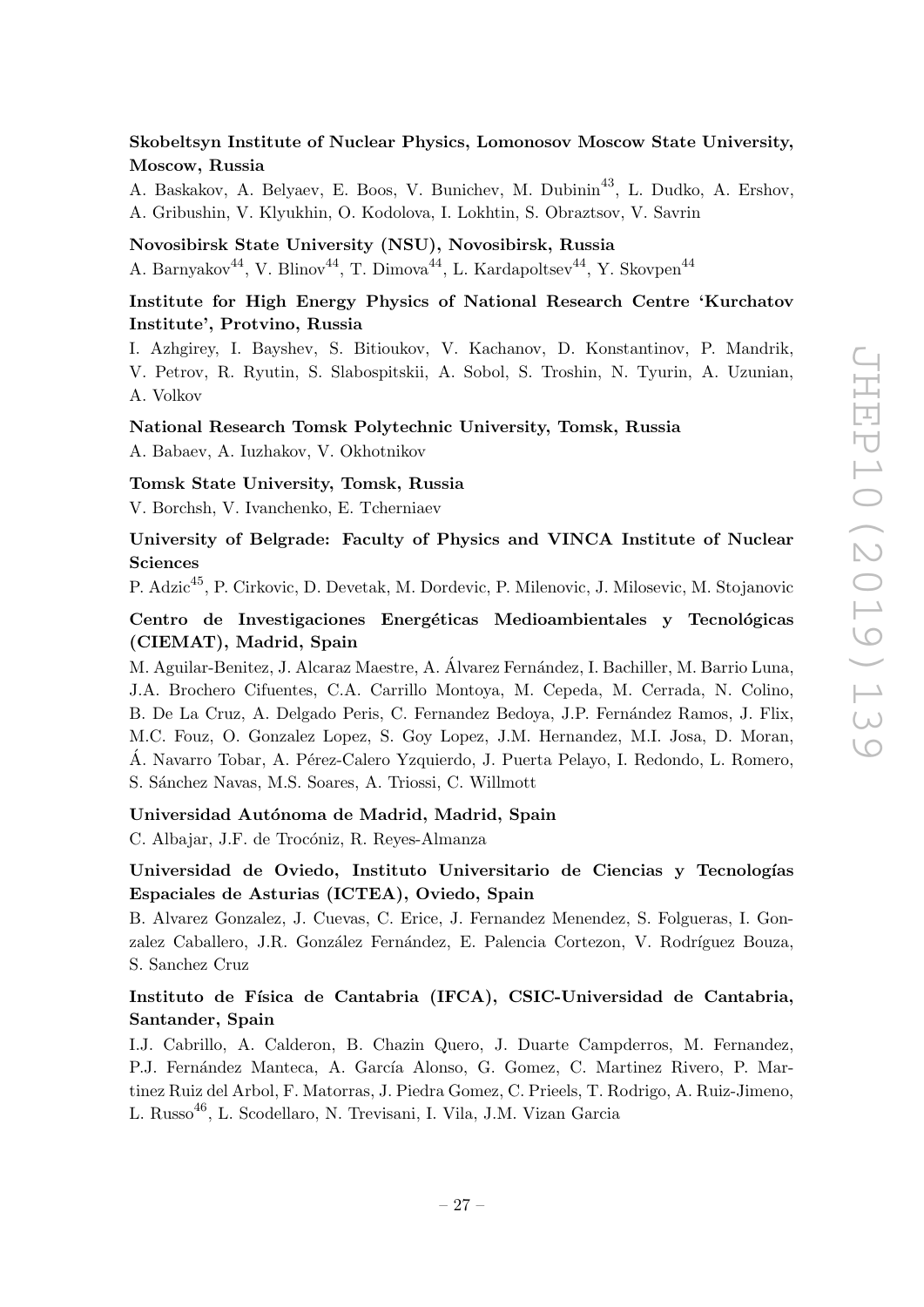### University of Colombo, Colombo, Sri Lanka

K. Malagalage

University of Ruhuna, Department of Physics, Matara, Sri Lanka W.G.D. Dharmaratna, N. Wickramage

#### CERN, European Organization for Nuclear Research, Geneva, Switzerland

D. Abbaneo, B. Akgun, E. Auffray, G. Auzinger, J. Baechler, P. Baillon, A.H. Ball, D. Barney, J. Bendavid, M. Bianco, A. Bocci, P. Bortignon, E. Bossini, C. Botta, E. Brondolin, T. Camporesi, A. Caratelli, G. Cerminara, E. Chapon, G. Cucciati, D. d'Enterria, A. Dabrowski, N. Daci, V. Daponte, A. David, O. Davignon, A. De Roeck, M. Deile, M. Dobson, M. Dünser, N. Dupont, A. Elliott-Peisert, N. Emriskova, F. Fallavollita<sup>47</sup>, D. Fasanella, S. Fiorendi, G. Franzoni, J. Fulcher, W. Funk, S. Giani, D. Gigi, A. Gilbert, K. Gill, F. Glege, M. Gruchala, M. Guilbaud, D. Gulhan, J. Hegeman, C. Heidegger, Y. Iiyama, V. Innocente, P. Janot, O. Karacheban<sup>20</sup>, J. Kaspar, J. Kieseler, M. Krammer<sup>1</sup>, N. Kratochwil, C. Lange, P. Lecoq, C. Lourenço, L. Malgeri, M. Mannelli, A. Massironi, F. Meijers, J.A. Merlin, S. Mersi, E. Meschi, F. Moortgat, M. Mulders, J. Ngadiuba, J. Niedziela, S. Nourbakhsh, S. Orfanelli, L. Orsini, F. Pantaleo<sup>17</sup>, L. Pape, E. Perez, M. Peruzzi, A. Petrilli, G. Petrucciani, A. Pfeiffer, M. Pierini, F.M. Pitters, D. Rabady, A. Racz, M. Rieger, M. Rovere, H. Sakulin, C. Schäfer, C. Schwick, M. Selvaggi, A. Sharma, P. Silva, W. Snoeys, P. Sphicas<sup>48</sup>, J. Steggemann, S. Summers, V.R. Tavolaro, D. Treille, A. Tsirou, G.P. Van Onsem, A. Vartak, M. Verzetti, W.D. Zeuner

#### Paul Scherrer Institut, Villigen, Switzerland

L. Caminada<sup>49</sup>, K. Deiters, W. Erdmann, R. Horisberger, Q. Ingram, H.C. Kaestli, D. Kotlinski, U. Langenegger, T. Rohe, S.A. Wiederkehr

## ETH Zurich — Institute for Particle Physics and Astrophysics (IPA), Zurich, Switzerland

M. Backhaus, P. Berger, N. Chernyavskaya, G. Dissertori, M. Dittmar, M. Donegà, C. Dorfer, T.A. G´omez Espinosa, C. Grab, D. Hits, T. Klijnsma, W. Lustermann, R.A. Manzoni, M. Marionneau, M.T. Meinhard, F. Micheli, P. Musella, F. Nessi-Tedaldi, F. Pauss, G. Perrin, L. Perrozzi, S. Pigazzini, M.G. Ratti, M. Reichmann, C. Reissel, T. Reitenspiess, D. Ruini, D.A. Sanz Becerra, M. Schönenberger, L. Shchutska, M.L. Vesterbacka Olsson, R. Wallny, D.H. Zhu

## Universität Zürich, Zurich, Switzerland

T.K. Aarrestad, C. Amsler<sup>50</sup>, D. Brzhechko, M.F. Canelli, A. De Cosa, R. Del Burgo, S. Donato, B. Kilminster, S. Leontsinis, V.M. Mikuni, I. Neutelings, G. Rauco, P. Robmann, K. Schweiger, C. Seitz, Y. Takahashi, S. Wertz, A. Zucchetta

### National Central University, Chung-Li, Taiwan

T.H. Doan, C.M. Kuo, W. Lin, A. Roy, S.S. Yu

#### National Taiwan University (NTU), Taipei, Taiwan

P. Chang, Y. Chao, K.F. Chen, P.H. Chen, W.-S. Hou, Y.y. Li, R.-S. Lu, E. Paganis, A. Psallidas, A. Steen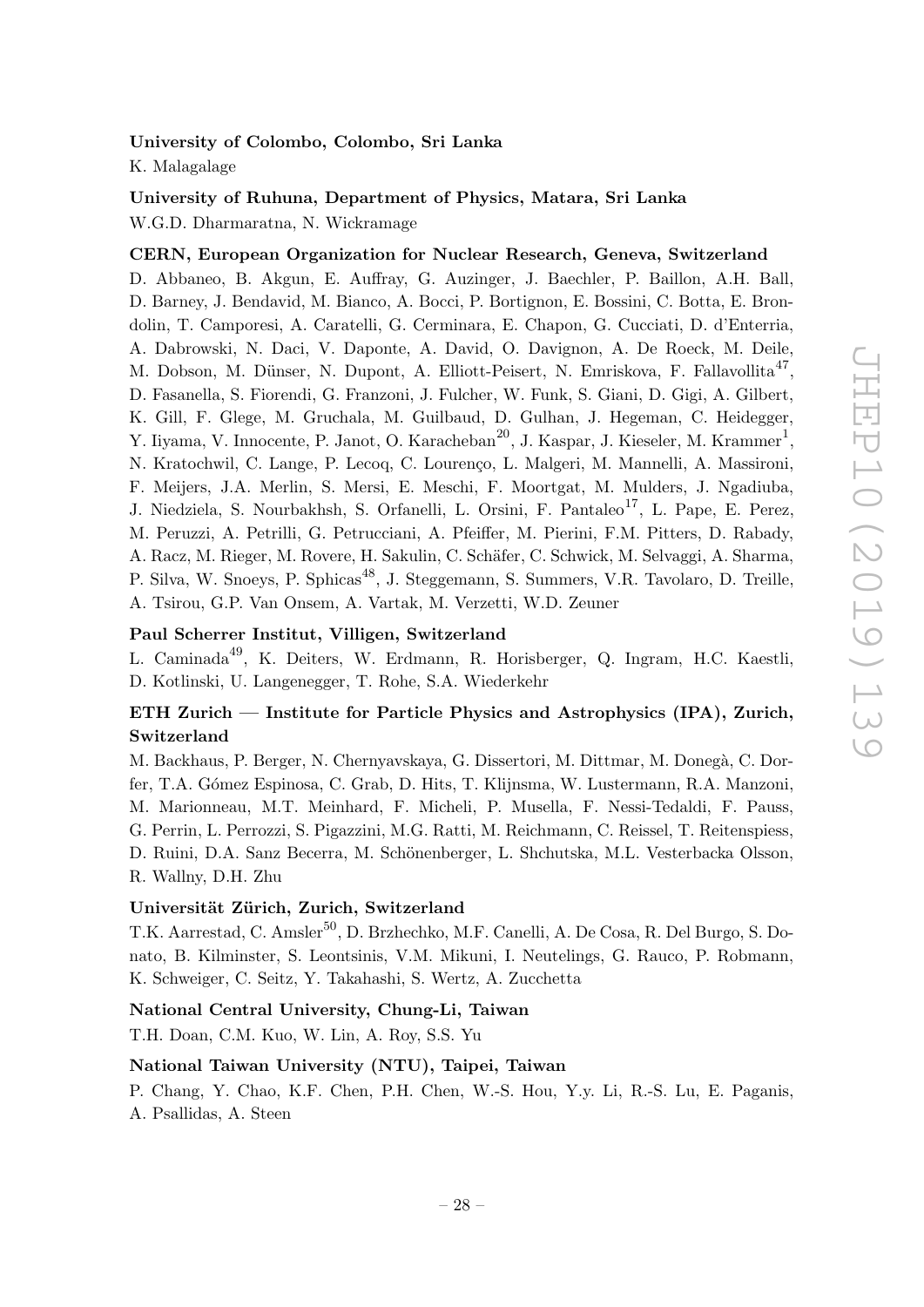## Chulalongkorn University, Faculty of Science, Department of Physics, Bangkok, Thailand

B. Asavapibhop, C. Asawatangtrakuldee, N. Srimanobhas, N. Suwonjandee

## CCukurova University, Physics Department, Science and Art Faculty, Adana, **Turkey**

A. Bat, F. Boran, A. Celik<sup>51</sup>, S. Cerci<sup>52</sup>, S. Damarseckin<sup>53</sup>, Z.S. Demiroglu, F. Dolek, C. Dozen<sup>54</sup>, I. Dumanoglu, G. Gokbulut, EmineGurpinar Guler<sup>55</sup>, Y. Guler, I. Hos<sup>56</sup>, C. Isik, E.E. Kangal<sup>57</sup>, O. Kara, A. Kayis Topaksu, U. Kiminsu, G. Onengut, K. Ozdemir<sup>58</sup>, S. Ozturk<sup>59</sup>, A.E. Simsek, D. Sunar Cerci<sup>52</sup>, U.G. Tok, S. Turkcapar, I.S. Zorbakir, C. Zorbilmez

## Middle East Technical University, Physics Department, Ankara, Turkey B. Isildak $^{60}$ , G. Karapinar<sup>61</sup>, M. Yalvac

Bogazici University, Istanbul, Turkey

I.O. Atakisi, E. Gülmez, M. Kaya $^{62}$ , O. Kaya $^{63}$ , Ö. Özçelik, S. Tekten, E.A. Yetkin $^{64}$ 

Istanbul Technical University, Istanbul, Turkey

A. Cakir, Y. Komurcu, S. Sen<sup>65</sup>

## Istanbul University, Istanbul, Turkey

B. Kaynak, S. Ozkorucuklu

## Institute for Scintillation Materials of National Academy of Science of Ukraine, Kharkov, Ukraine

B. Grynyov

## National Scientific Center, Kharkov Institute of Physics and Technology, Kharkov, Ukraine

L. Levchuk

## University of Bristol, Bristol, United Kingdom

E. Bhal, S. Bologna, J.J. Brooke, D. Burns<sup>66</sup>, E. Clement, D. Cussans, H. Flacher, J. Goldstein, G.P. Heath, H.F. Heath, L. Kreczko, S. Paramesvaran, B. Penning, T. Sakuma, S. Seif El Nasr-Storey, V.J. Smith, J. Taylor, A. Titterton

## Rutherford Appleton Laboratory, Didcot, United Kingdom

K.W. Bell, A. Belyaev<sup>67</sup>, C. Brew, R.M. Brown, D. Cieri, D.J.A. Cockerill, J.A. Coughlan, K. Harder, S. Harper, J. Linacre, K. Manolopoulos, D.M. Newbold, E. Olaiya, D. Petyt, T. Reis, T. Schuh, C.H. Shepherd-Themistocleous, A. Thea, I.R. Tomalin, T. Williams, W.J. Womersley

## Imperial College, London, United Kingdom

R. Bainbridge, P. Bloch, J. Borg, S. Breeze, O. Buchmuller, A. Bundock, GurpreetSingh CHAHAL68, D. Colling, P. Dauncey, G. Davies, M. Della Negra, R. Di Maria, P. Everaerts, G. Hall, G. Iles, T. James, M. Komm, C. Laner, L. Lyons, A.-M. Magnan, S. Malik, A. Martelli, V. Milosevic, J. Nash<sup>69</sup>, V. Palladino, M. Pesaresi, D.M. Raymond,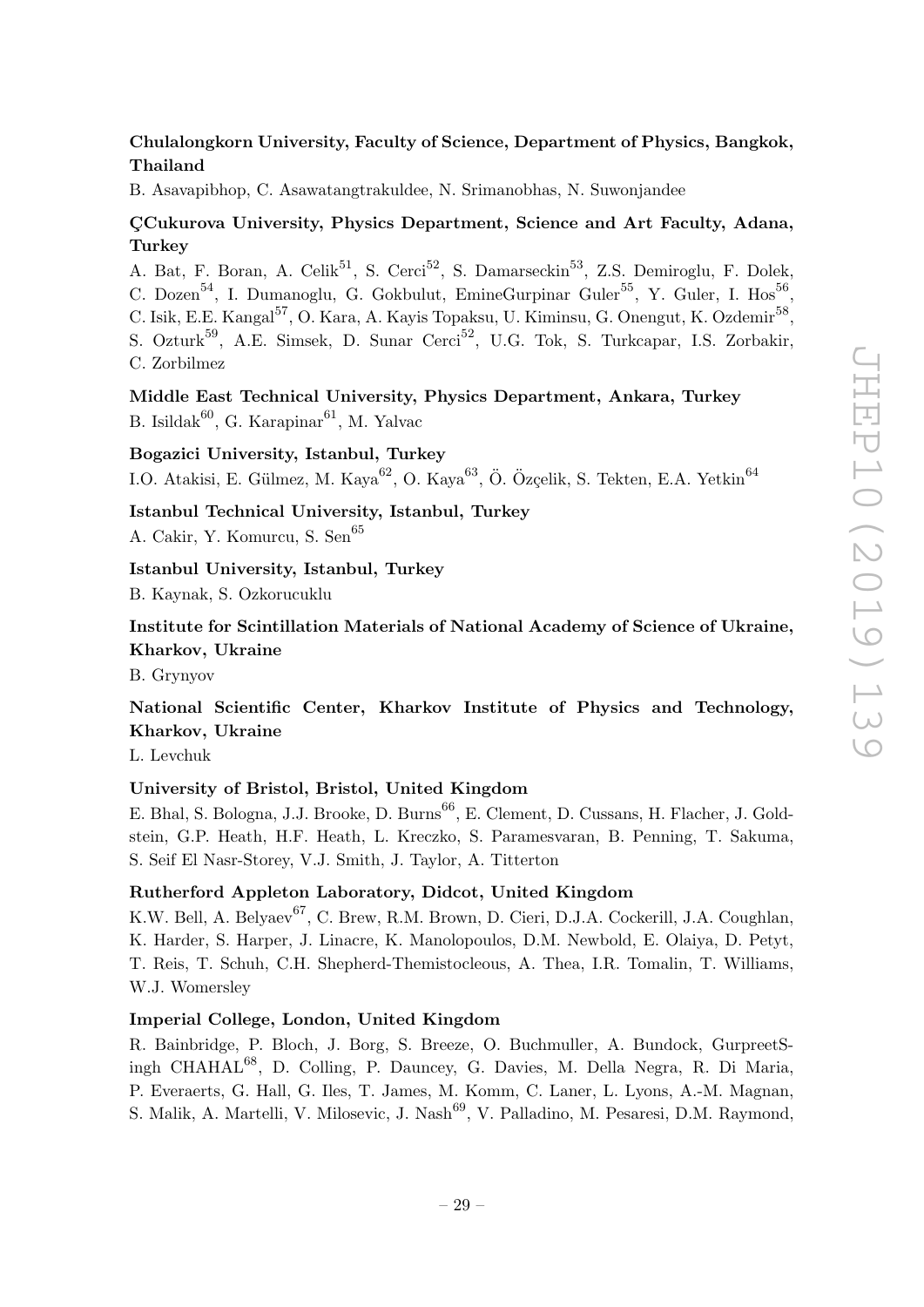A. Richards, A. Rose, E. Scott, C. Seez, A. Shtipliyski, M. Stoye, T. Strebler, A. Tapper, K. Uchida, T. Virdee<sup>17</sup>, N. Wardle, D. Winterbottom, J. Wright, A.G. Zecchinelli, S.C. Zenz

#### Brunel University, Uxbridge, United Kingdom

J.E. Cole, P.R. Hobson, A. Khan, P. Kyberd, C.K. Mackay, A. Morton, I.D. Reid, L. Teodorescu, S. Zahid

#### Baylor University, Waco, U.S.A.

K. Call, B. Caraway, J. Dittmann, K. Hatakeyama, C. Madrid, B. McMaster, N. Pastika, C. Smith

#### Catholic University of America, Washington, DC, U.S.A.

R. Bartek, A. Dominguez, R. Uniyal, A.M. Vargas Hernandez

#### The University of Alabama, Tuscaloosa, U.S.A.

A. Buccilli, S.I. Cooper, C. Henderson, P. Rumerio, C. West

### Boston University, Boston, U.S.A.

D. Arcaro, Z. Demiragli, D. Gastler, C. Richardson, J. Rohlf, D. Sperka, I. Suarez, L. Sulak, D. Zou

### Brown University, Providence, U.S.A.

G. Benelli, B. Burkle, X. Coubez<sup>18</sup>, D. Cutts, Y.t. Duh, M. Hadley, U. Heintz, J.M. Hogan<sup>70</sup>, K.H.M. Kwok, E. Laird, G. Landsberg, K.T. Lau, J. Lee, Z. Mao, M. Narain, S. Sagir71, R. Syarif, E. Usai, D. Yu, W. Zhang

#### University of California, Davis, Davis, U.S.A.

R. Band, C. Brainerd, R. Breedon, M. Calderon De La Barca Sanchez, M. Chertok, J. Conway, R. Conway, P.T. Cox, R. Erbacher, C. Flores, G. Funk, F. Jensen, W. Ko, O. Kukral, R. Lander, M. Mulhearn, D. Pellett, J. Pilot, M. Shi, D. Taylor, K. Tos, M. Tripathi, Z. Wang, F. Zhang

### University of California, Los Angeles, U.S.A.

M. Bachtis, C. Bravo, R. Cousins, A. Dasgupta, A. Florent, J. Hauser, M. Ignatenko, N. Mccoll, W.A. Nash, S. Regnard, D. Saltzberg, C. Schnaible, B. Stone, V. Valuev

### University of California, Riverside, Riverside, U.S.A.

K. Burt, Y. Chen, R. Clare, J.W. Gary, S.M.A. Ghiasi Shirazi, G. Hanson, G. Karapostoli, E. Kennedy, O.R. Long, M. Olmedo Negrete, M.I. Paneva, W. Si, L. Wang, S. Wimpenny, B.R. Yates, Y. Zhang

### University of California, San Diego, La Jolla, U.S.A.

J.G. Branson, P. Chang, S. Cittolin, S. Cooperstein, N. Deelen, M. Derdzinski, R. Gerosa, D. Gilbert, B. Hashemi, D. Klein, V. Krutelyov, J. Letts, M. Masciovecchio, S. May, S. Padhi, M. Pieri, V. Sharma, M. Tadel, F. W¨urthwein, A. Yagil, G. Zevi Della Porta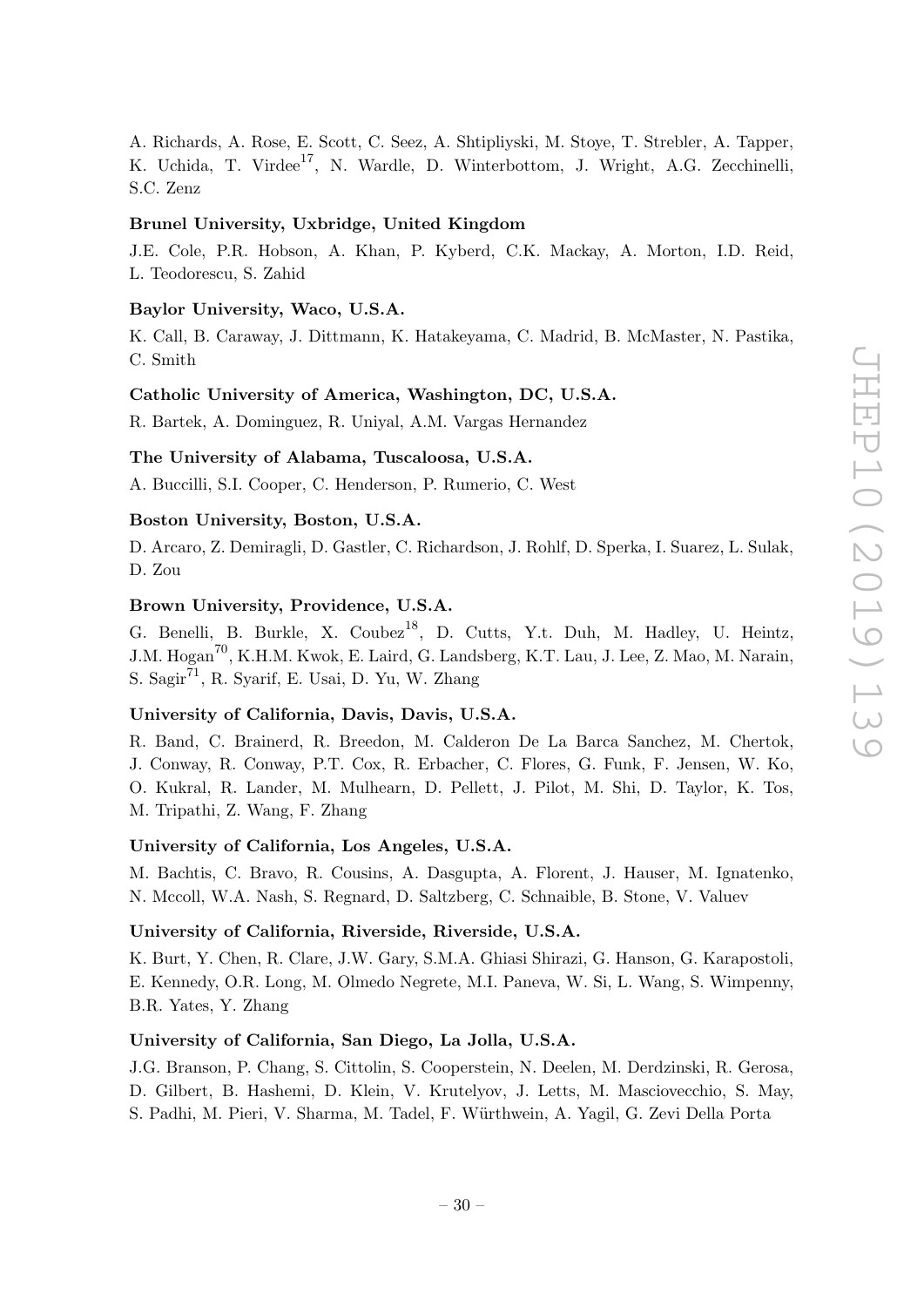## University of California, Santa Barbara — Department of Physics, Santa Barbara, U.S.A.

N. Amin, R. Bhandari, C. Campagnari, M. Citron, V. Dutta, M. Franco Sevilla, L. Gouskos, J. Incandela, B. Marsh, H. Mei, A. Ovcharova, H. Qu, J. Richman, U. Sarica, D. Stuart, S. Wang

### California Institute of Technology, Pasadena, U.S.A.

D. Anderson, A. Bornheim, O. Cerri, I. Dutta, J.M. Lawhorn, N. Lu, J. Mao, H.B. Newman, T.Q. Nguyen, J. Pata, M. Spiropulu, J.R. Vlimant, S. Xie, Z. Zhang, R.Y. Zhu

### Carnegie Mellon University, Pittsburgh, U.S.A.

M.B. Andrews, T. Ferguson, T. Mudholkar, M. Paulini, M. Sun, I. Vorobiev, M. Weinberg

## University of Colorado Boulder, Boulder, U.S.A.

J.P. Cumalat, W.T. Ford, A. Johnson, E. MacDonald, T. Mulholland, R. Patel, A. Perloff, K. Stenson, K.A. Ulmer, S.R. Wagner

#### Cornell University, Ithaca, U.S.A.

J. Alexander, J. Chaves, Y. Cheng, J. Chu, A. Datta, A. Frankenthal, K. Mcdermott, J.R. Patterson, D. Quach, A. Rinkevicius<sup>72</sup>, A. Ryd, S.M. Tan, Z. Tao, J. Thom, P. Wittich, M. Zientek

### Fermi National Accelerator Laboratory, Batavia, U.S.A.

S. Abdullin, M. Albrow, M. Alyari, G. Apollinari, A. Apresyan, A. Apyan, S. Banerjee, L.A.T. Bauerdick, A. Beretvas, D. Berry, J. Berryhill, P.C. Bhat, K. Burkett, J.N. Butler, A. Canepa, G.B. Cerati, H.W.K. Cheung, F. Chlebana, M. Cremonesi, J. Duarte, V.D. Elvira, J. Freeman, Z. Gecse, E. Gottschalk, L. Gray, D. Green, S. Grünendahl, O. Gutsche, AllisonReinsvold Hall, J. Hanlon, R.M. Harris, S. Hasegawa, R. Heller, J. Hirschauer, B. Jayatilaka, S. Jindariani, M. Johnson, U. Joshi, B. Klima, M.J. Kortelainen, B. Kreis, S. Lammel, J. Lewis, D. Lincoln, R. Lipton, M. Liu, T. Liu, J. Lykken, K. Maeshima, J.M. Marraffino, D. Mason, P. McBride, P. Merkel, S. Mrenna, S. Nahn, V. O'Dell, V. Papadimitriou, K. Pedro, C. Pena, G. Rakness, F. Ravera, L. Ristori, B. Schneider, E. Sexton-Kennedy, N. Smith, A. Soha, W.J. Spalding, L. Spiegel, S. Stoynev, J. Strait, N. Strobbe, L. Taylor, S. Tkaczyk, N.V. Tran, L. Uplegger, E.W. Vaandering, C. Vernieri, R. Vidal, M. Wang, H.A. Weber

### University of Florida, Gainesville, U.S.A.

D. Acosta, P. Avery, D. Bourilkov, A. Brinkerhoff, L. Cadamuro, A. Carnes, V. Cherepanov, F. Errico, R.D. Field, S.V. Gleyzer, B.M. Joshi, M. Kim, J. Konigsberg, A. Korytov, K.H. Lo, P. Ma, K. Matchev, N. Menendez, G. Mitselmakher, D. Rosenzweig, K. Shi, J. Wang, S. Wang, X. Zuo

### Florida International University, Miami, U.S.A.

Y.R. Joshi

### Florida State University, Tallahassee, U.S.A.

T. Adams, A. Askew, S. Hagopian, V. Hagopian, K.F. Johnson, R. Khurana, T. Kolberg, G. Martinez, T. Perry, H. Prosper, C. Schiber, R. Yohay, J. Zhang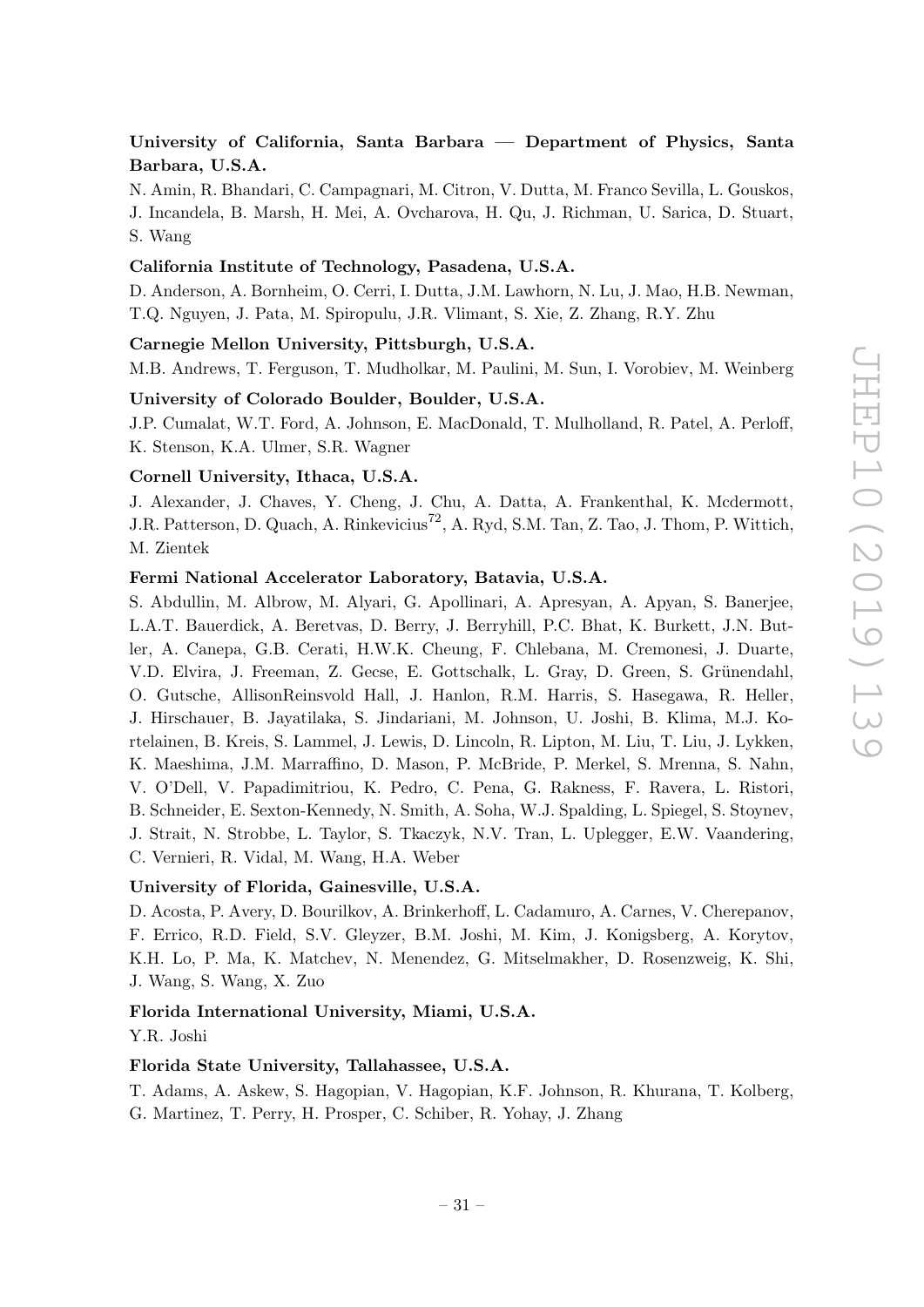### Florida Institute of Technology, Melbourne, U.S.A.

M.M. Baarmand, M. Hohlmann, D. Noonan, M. Rahmani, M. Saunders, F. Yumiceva

### University of Illinois at Chicago (UIC), Chicago, U.S.A.

M.R. Adams, L. Apanasevich, R.R. Betts, R. Cavanaugh, X. Chen, S. Dittmer, O. Evdokimov, C.E. Gerber, D.A. Hangal, D.J. Hofman, K. Jung, C. Mills, T. Roy, M.B. Tonjes, N. Varelas, J. Viinikainen, H. Wang, X. Wang, Z. Wu

### The University of Iowa, Iowa City, U.S.A.

M. Alhusseini, B. Bilki<sup>55</sup>, W. Clarida, K. Dilsiz<sup>73</sup>, S. Durgut, R.P. Gandrajula, M. Haytmyradov, V. Khristenko, O.K. Köseyan, J.-P. Merlo, A. Mestvirishvili<sup>74</sup>, A. Moeller, J. Nachtman, H. Ogul75, Y. Onel, F. Ozok76, A. Penzo, C. Snyder, E. Tiras, J. Wetzel

## Johns Hopkins University, Baltimore, U.S.A.

B. Blumenfeld, A. Cocoros, N. Eminizer, A.V. Gritsan, W.T. Hung, S. Kyriacou, P. Maksimovic, J. Roskes, M. Swartz

#### The University of Kansas, Lawrence, U.S.A.

C. Baldenegro Barrera, P. Baringer, A. Bean, S. Boren, J. Bowen, A. Bylinkin, T. Isidori, S. Khalil, J. King, G. Krintiras, A. Kropivnitskaya, C. Lindsey, D. Majumder, W. Mcbrayer, N. Minafra, M. Murray, C. Rogan, C. Royon, S. Sanders, E. Schmitz, J.D. Tapia Takaki, Q. Wang, J. Williams, G. Wilson

#### Kansas State University, Manhattan, U.S.A.

S. Duric, A. Ivanov, K. Kaadze, D. Kim, Y. Maravin, D.R. Mendis, T. Mitchell, A. Modak, A. Mohammadi

#### Lawrence Livermore National Laboratory, Livermore, U.S.A.

F. Rebassoo, D. Wright

### University of Maryland, College Park, U.S.A.

A. Baden, O. Baron, A. Belloni, S.C. Eno, Y. Feng, N.J. Hadley, S. Jabeen, G.Y. Jeng, R.G. Kellogg, J. Kunkle, A.C. Mignerey, S. Nabili, F. Ricci-Tam, M. Seidel, Y.H. Shin, A. Skuja, S.C. Tonwar, K. Wong

## Massachusetts Institute of Technology, Cambridge, U.S.A.

D. Abercrombie, B. Allen, A. Baty, R. Bi, S. Brandt, W. Busza, I.A. Cali, M. D'Alfonso, G. Gomez Ceballos, M. Goncharov, P. Harris, D. Hsu, M. Hu, M. Klute, D. Kovalskyi, Y.-J. Lee, P.D. Luckey, B. Maier, A.C. Marini, C. Mcginn, C. Mironov, S. Narayanan, X. Niu, C. Paus, D. Rankin, C. Roland, G. Roland, Z. Shi, G.S.F. Stephans, K. Sumorok, K. Tatar, D. Velicanu, J. Wang, T.W. Wang, B. Wyslouch

### University of Minnesota, Minneapolis, U.S.A.

R.M. Chatterjee, A. Evans, S. Guts, P. Hansen, J. Hiltbrand, Y. Kubota, Z. Lesko, J. Mans, R. Rusack, M.A. Wadud

#### University of Mississippi, Oxford, U.S.A.

J.G. Acosta, S. Oliveros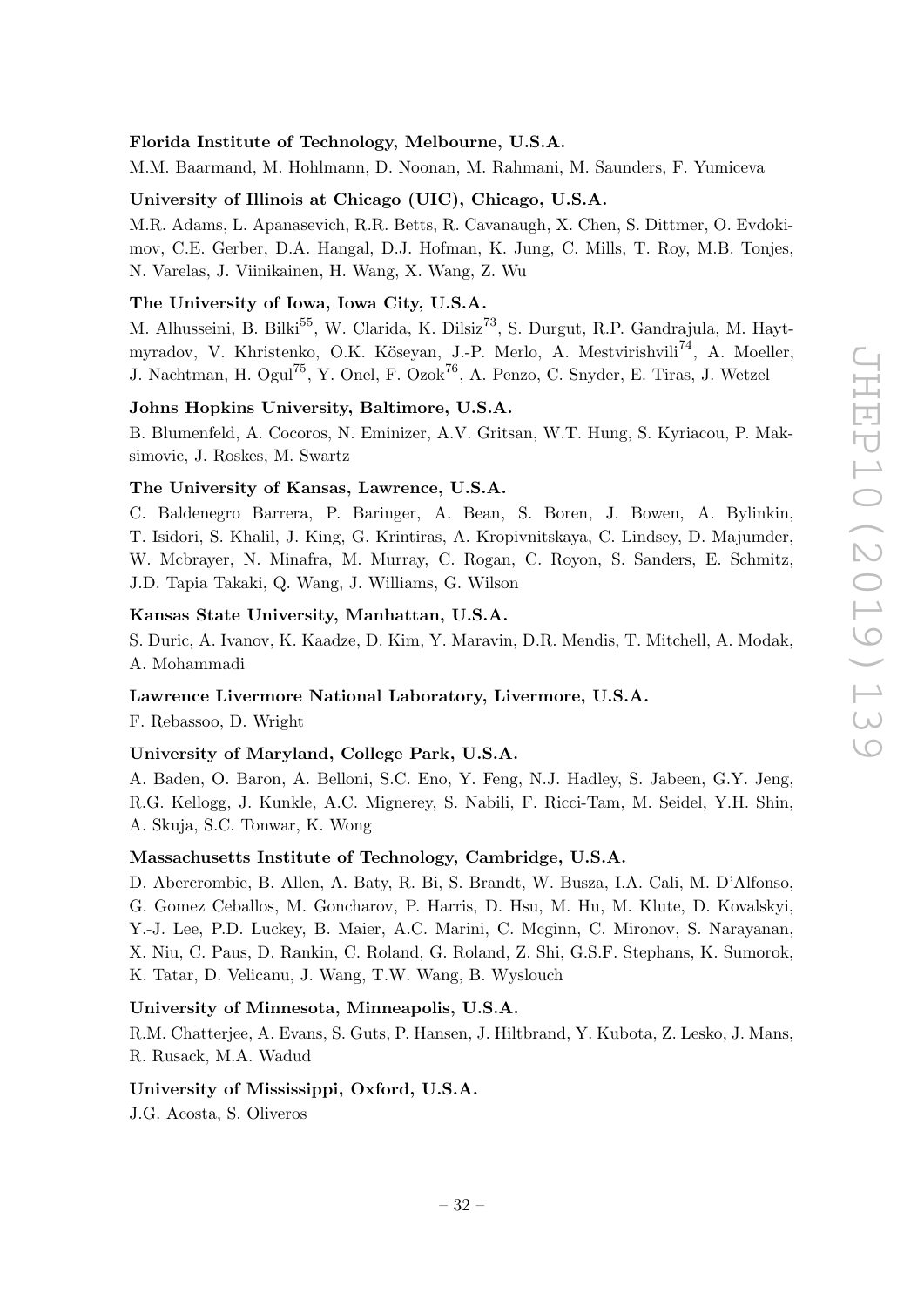#### University of Nebraska-Lincoln, Lincoln, U.S.A.

K. Bloom, D.R. Claes, C. Fangmeier, L. Finco, F. Golf, R. Kamalieddin, I. Kravchenko, J.E. Siado, G.R. Snow† , B. Stieger, W. Tabb

### State University of New York at Buffalo, Buffalo, U.S.A.

G. Agarwal, C. Harrington, I. Iashvili, A. Kharchilava, C. McLean, D. Nguyen, A. Parker, J. Pekkanen, S. Rappoccio, B. Roozbahani

### Northeastern University, Boston, U.S.A.

G. Alverson, E. Barberis, C. Freer, Y. Haddad, A. Hortiangtham, G. Madigan, B. Marzocchi, D.M. Morse, T. Orimoto, L. Skinnari, A. Tishelman-Charny, T. Wamorkar, B. Wang, A. Wisecarver, D. Wood

#### Northwestern University, Evanston, U.S.A.

S. Bhattacharya, J. Bueghly, T. Gunter, K.A. Hahn, N. Odell, M.H. Schmitt, K. Sung, M. Trovato, M. Velasco

### University of Notre Dame, Notre Dame, U.S.A.

R. Bucci, N. Dev, R. Goldouzian, M. Hildreth, K. Hurtado Anampa, C. Jessop, D.J. Karmgard, K. Lannon, W. Li, N. Loukas, N. Marinelli, I. Mcalister, F. Meng, C. Mueller, Y. Musienko<sup>37</sup>, M. Planer, R. Ruchti, P. Siddireddy, G. Smith, S. Taroni, M. Wayne, A. Wightman, M. Wolf, A. Woodard

#### The Ohio State University, Columbus, U.S.A.

J. Alimena, B. Bylsma, L.S. Durkin, S. Flowers, B. Francis, C. Hill, W. Ji, A. Lefeld, T.Y. Ling, B.L. Winer

### Princeton University, Princeton, U.S.A.

G. Dezoort, P. Elmer, J. Hardenbrook, N. Haubrich, S. Higginbotham, A. Kalogeropoulos, S. Kwan, D. Lange, M.T. Lucchini, J. Luo, D. Marlow, K. Mei, I. Ojalvo, J. Olsen, C. Palmer, P. Piroué, J. Salfeld-Nebgen, D. Stickland, C. Tully, Z. Wang

#### University of Puerto Rico, Mayaguez, U.S.A.

S. Malik, S. Norberg

#### Purdue University, West Lafayette, U.S.A.

A. Barker, V.E. Barnes, S. Das, L. Gutay, M. Jones, A.W. Jung, A. Khatiwada, B. Mahakud, D.H. Miller, G. Negro, N. Neumeister, C.C. Peng, S. Piperov, H. Qiu, J.F. Schulte, J. Sun, F. Wang, R. Xiao, W. Xie

### Purdue University Northwest, Hammond, U.S.A.

T. Cheng, J. Dolen, N. Parashar

#### Rice University, Houston, U.S.A.

U. Behrens, K.M. Ecklund, S. Freed, F.J.M. Geurts, M. Kilpatrick, Arun Kumar, W. Li, B.P. Padley, R. Redjimi, J. Roberts, J. Rorie, W. Shi, A.G. Stahl Leiton, Z. Tu, A. Zhang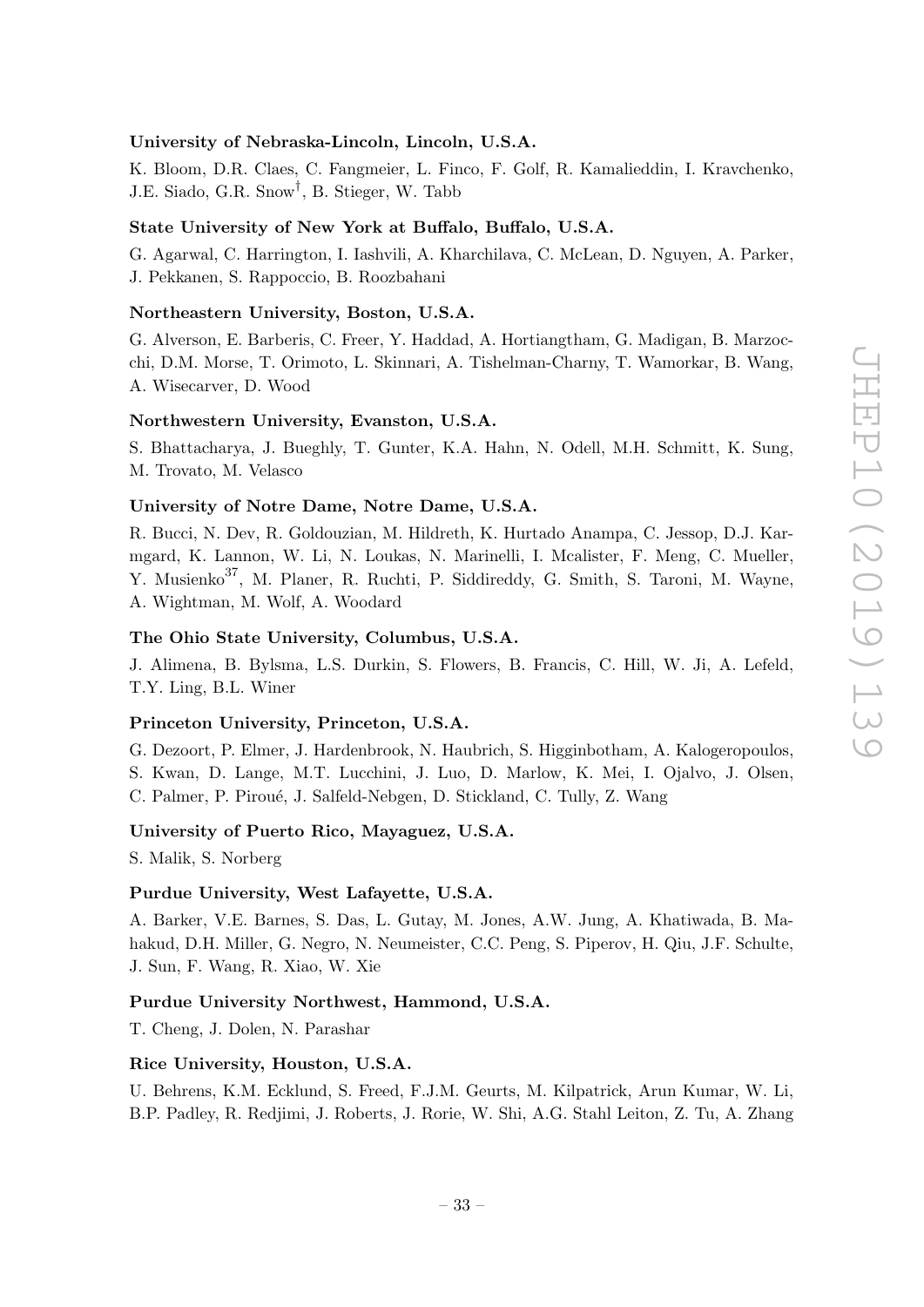### University of Rochester, Rochester, U.S.A.

A. Bodek, P. de Barbaro, R. Demina, J.L. Dulemba, C. Fallon, T. Ferbel, M. Galanti, A. Garcia-Bellido, O. Hindrichs, A. Khukhunaishvili, E. Ranken, R. Taus

#### Rutgers, The State University of New Jersey, Piscataway, U.S.A.

B. Chiarito, J.P. Chou, A. Gandrakota, Y. Gershtein, E. Halkiadakis, A. Hart, M. Heindl,

E. Hughes, S. Kaplan, I. Laflotte, A. Lath, R. Montalvo, K. Nash, M. Osherson, H. Saka,

S. Salur, S. Schnetzer, S. Somalwar, R. Stone, S. Thomas

University of Tennessee, Knoxville, U.S.A.

H. Acharya, A.G. Delannoy, G. Riley, S. Spanier

## Texas A&M University, College Station, U.S.A.

O. Bouhali<sup>77</sup>, M. Dalchenko, M. De Mattia, A. Delgado, S. Dildick, R. Eusebi, J. Gilmore,

T. Huang, T. Kamon<sup>78</sup>, S. Luo, S. Malhotra, D. Marley, R. Mueller, D. Overton, L. Perniè,

D. Rathjens, A. Safonov

### Texas Tech University, Lubbock, U.S.A.

N. Akchurin, J. Damgov, F. De Guio, S. Kunori, K. Lamichhane, S.W. Lee, T. Mengke, S. Muthumuni, T. Peltola, S. Undleeb, I. Volobouev, Z. Wang, A. Whitbeck

### Vanderbilt University, Nashville, U.S.A.

S. Greene, A. Gurrola, R. Janjam, W. Johns, C. Maguire, A. Melo, H. Ni, K. Padeken, F. Romeo, P. Sheldon, S. Tuo, J. Velkovska, M. Verweij

### University of Virginia, Charlottesville, U.S.A.

M.W. Arenton, P. Barria, B. Cox, G. Cummings, J. Hakala, R. Hirosky, M. Joyce, A. Ledovskoy, C. Neu, B. Tannenwald, Y. Wang, E. Wolfe, F. Xia

#### Wayne State University, Detroit, U.S.A.

R. Harr, P.E. Karchin, N. Poudyal, J. Sturdy, P. Thapa

## University of Wisconsin — Madison, Madison, WI, U.S.A.

T. Bose, J. Buchanan, C. Caillol, D. Carlsmith, S. Dasu, I. De Bruyn, L. Dodd, F. Fiori, C. Galloni, B. Gomber<sup>79</sup>, H. He, M. Herndon, A. Hervé, U. Hussain, P. Klabbers, A. Lanaro, A. Loeliger, K. Long, R. Loveless, J. Madhusudanan Sreekala, D. Pinna, T. Ruggles, A. Savin, V. Sharma, W.H. Smith, D. Teague, S. Trembath-reichert, N. Woods

- †: Deceased
- 1: Also at Vienna University of Technology, Vienna, Austria
- 2: Also at IRFU, CEA, Université Paris-Saclay, Gif-sur-Yvette, France
- 3: Also at Universidade Estadual de Campinas, Campinas, Brazil
- 4: Also at Federal University of Rio Grande do Sul, Porto Alegre, Brazil
- 5: Also at UFMS, Nova Andradina, Brazil
- 6: Also at Universidade Federal de Pelotas, Pelotas, Brazil
- 7: Also at Université Libre de Bruxelles, Bruxelles, Belgium
- 8: Also at University of Chinese Academy of Sciences, Beijing, China
- 9: Also at Institute for Theoretical and Experimental Physics named by A.I. Alikhanov of NRC 'Kurchatov Institute', Moscow, Russia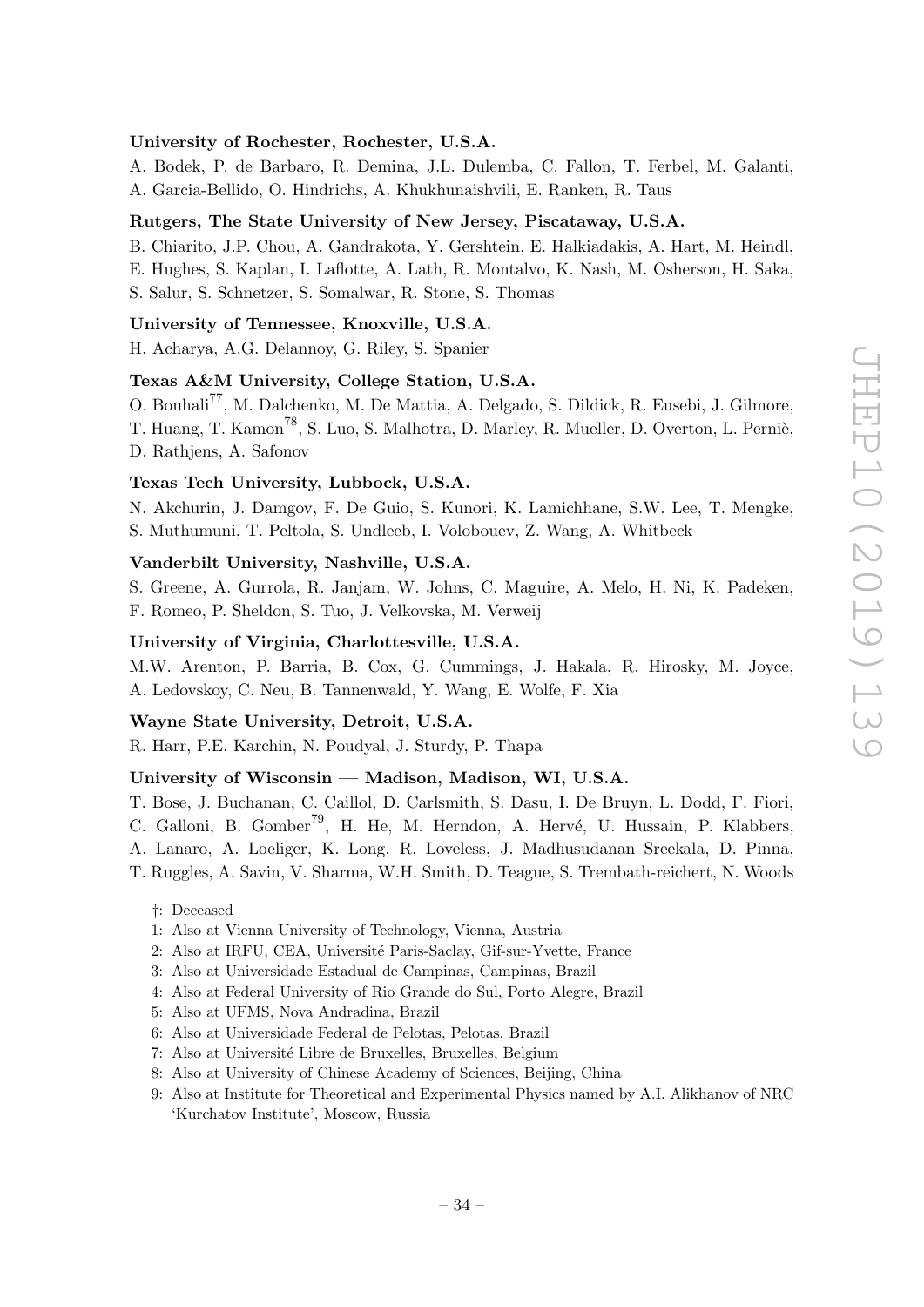- 10: Also at Joint Institute for Nuclear Research, Dubna, Russia
- 11: Also at Suez University, Suez, Egypt
- 12: Now at British University in Egypt, Cairo, Egypt
- 13: Also at Purdue University, West Lafayette, U.S.A.
- 14: Also at Université de Haute Alsace, Mulhouse, France
- 15: Also at Tbilisi State University, Tbilisi, Georgia
- 16: Also at Erzincan Binali Yildirim University, Erzincan, Turkey
- 17: Also at CERN, European Organization for Nuclear Research, Geneva, Switzerland
- 18: Also at RWTH Aachen University, III. Physikalisches Institut A, Aachen, Germany
- 19: Also at University of Hamburg, Hamburg, Germany
- 20: Also at Brandenburg University of Technology, Cottbus, Germany
- 21: Also at Institute of Physics, University of Debrecen, Debrecen, Hungary, Debrecen, Hungary
- 22: Also at Institute of Nuclear Research ATOMKI, Debrecen, Hungary
- 23: Also at MTA-ELTE Lendület CMS Particle and Nuclear Physics Group, Eötvös Loránd University, Budapest, Hungary, Budapest, Hungary
- 24: Also at IIT Bhubaneswar, Bhubaneswar, India, Bhubaneswar, India
- 25: Also at Institute of Physics, Bhubaneswar, India
- 26: Also at Shoolini University, Solan, India
- 27: Also at University of Visva-Bharati, Santiniketan, India
- 28: Also at Isfahan University of Technology, Isfahan, Iran
- 29: Now at INFN Sezione di Bari<sup>a</sup>, Università di Bari<sup>b</sup>, Politecnico di Bari<sup>c</sup>, Bari, Italy
- 30: Also at Italian National Agency for New Technologies, Energy and Sustainable Economic Development, Bologna, Italy
- 31: Also at Centro Siciliano di Fisica Nucleare e di Struttura Della Materia, Catania, Italy
- 32: Also at Scuola Normale e Sezione dell'INFN, Pisa, Italy
- 33: Also at Riga Technical University, Riga, Latvia, Riga, Latvia
- 34: Also at Malaysian Nuclear Agency, MOSTI, Kajang, Malaysia
- 35: Also at Consejo Nacional de Ciencia y Tecnología, Mexico City, Mexico
- 36: Also at Warsaw University of Technology, Institute of Electronic Systems, Warsaw, Poland
- 37: Also at Institute for Nuclear Research, Moscow, Russia
- 38: Now at National Research Nuclear University 'Moscow Engineering Physics Institute' (MEPhI), Moscow, Russia
- 39: Also at St. Petersburg State Polytechnical University, St. Petersburg, Russia
- 40: Also at University of Florida, Gainesville, U.S.A.
- 41: Also at Imperial College, London, United Kingdom
- 42: Also at P.N. Lebedev Physical Institute, Moscow, Russia
- 43: Also at California Institute of Technology, Pasadena, U.S.A.
- 44: Also at Budker Institute of Nuclear Physics, Novosibirsk, Russia
- 45: Also at Faculty of Physics, University of Belgrade, Belgrade, Serbia
- 46: Also at Universit`a degli Studi di Siena, Siena, Italy
- 47: Also at INFN Sezione di Pavia<sup>a</sup>, Università di Pavia<sup>b</sup>, Pavia, Italy, Pavia, Italy
- 48: Also at National and Kapodistrian University of Athens, Athens, Greece
- 49: Also at Universität Zürich, Zurich, Switzerland
- 50: Also at Stefan Meyer Institute for Subatomic Physics, Vienna, Austria, Vienna, Austria
- 51: Also at Burdur Mehmet Akif Ersoy University, BURDUR, Turkey
- 52: Also at Adiyaman University, Adiyaman, Turkey
- 53: Also at Sırnak University, Sirnak, Turkey
- 54: Also at Tsinghua University, Beijing, China